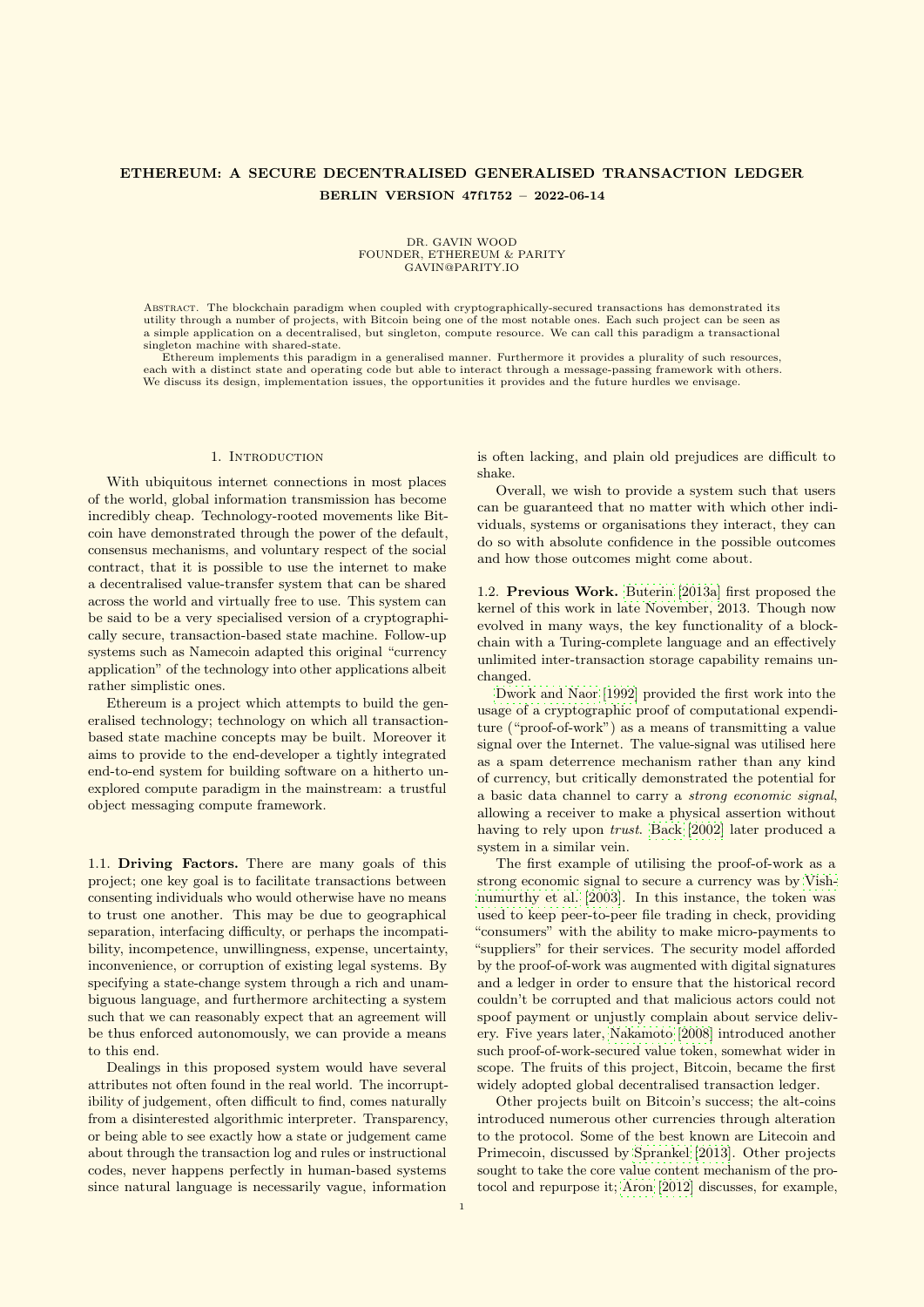the Namecoin project which aims to provide a decentralised name-resolution system.

Other projects still aim to build upon the Bitcoin network itself, leveraging the large amount of value placed in the system and the vast amount of computation that goes into the consensus mechanism. The Mastercoin project, first proposed by [Willett \[2013\]](#page-17-4), aims to build a richer protocol involving many additional high-level features on top of the Bitcoin protocol through utilisation of a number of auxiliary parts to the core protocol. The Coloured Coins project, proposed by [Rosenfeld et al. \[2012\]](#page-17-5), takes a similar but more simplified strategy, embellishing the rules of a transaction in order to break the fungibility of Bitcoin's base currency and allow the creation and tracking of tokens through a special "chroma-wallet"-protocol-aware piece of software.

Additional work has been done in the area with discarding the decentralisation foundation; Ripple, discussed by [Boutellier and Heinzen \[2014\]](#page-16-3), has sought to create a "federated" system for currency exchange, effectively creating a new financial clearing system. It has demonstrated that high efficiency gains can be made if the decentralisation premise is discarded.

Early work on smart contracts has been done by [Szabo](#page-17-6) [\[1997\]](#page-17-6) and [Miller \[1997\]](#page-17-7). Around the 1990s it became clear that algorithmic enforcement of agreements could become a significant force in human cooperation. Though no specific system was proposed to implement such a system, it was proposed that the future of law would be heavily affected by such systems. In this light, Ethereum may be seen as a general implementation of such a crypto-law system.

For a list of terms used in this paper, refer to Appendix [A.](#page-17-8)

## 2. The Blockchain Paradigm

Ethereum, taken as a whole, can be viewed as a transaction-based state machine: we begin with a genesis state and incrementally execute transactions to morph it into some current state. It is this current state which we accept as the canonical "version" of the world of Ethereum. The state can include such information as account balances, reputations, trust arrangements, data pertaining to information of the physical world; in short, anything that can currently be represented by a computer is admissible. Transactions thus represent a valid arc between two states; the 'valid' part is important—there exist far more invalid state changes than valid state changes. Invalid state changes might, e.g., be things such as reducing an account balance without an equal and opposite increase elsewhere. A valid state transition is one which comes about through a transaction. Formally:

<span id="page-1-0"></span>
$$
(1) \t\t \sigma_{t+1} \equiv \Upsilon(\sigma_t, T)
$$

where Υ is the Ethereum state transition function. In Ethereum,  $\Upsilon$ , together with  $\sigma$  are considerably more powerful than any existing comparable system; Υ allows components to carry out arbitrary computation, while  $\sigma$  allows components to store arbitrary state between transactions.

Transactions are collated into blocks; blocks are chained together using a cryptographic hash as a means of reference. Blocks function as a journal, recording a series of transactions together with the previous block and an identifier for the final state (though do not store the final state

itself—that would be far too big). They also punctuate the transaction series with incentives for nodes to mine. This incentivisation takes place as a state-transition function, adding value to a nominated account.

Mining is the process of dedicating effort (working) to bolster one series of transactions (a block) over any other potential competitor block. It is achieved thanks to a cryptographically secure proof. This scheme is known as a proof-of-work and is discussed in detail in section [11.5.](#page-15-0)

Formally, we expand to:

$$
(2) \qquad \qquad \boldsymbol{\sigma}_{t+1} \quad \equiv \quad \Pi(\boldsymbol{\sigma}_t, B)
$$

(3) 
$$
B \equiv (\dots, (T_0, T_1, \dots), \dots)
$$

(4) 
$$
\Pi(\boldsymbol{\sigma},B) \equiv \Omega(B,\Upsilon(\Upsilon(\boldsymbol{\sigma},T_0),T_1)...)
$$

Where  $\Omega$  is the block-finalisation state transition function (a function that rewards a nominated party);  $B$  is this block, which includes a series of transactions amongst some other components; and [Π](#page-15-1) is the block-level state-transition function.

This is the basis of the blockchain paradigm, a model that forms the backbone of not only Ethereum, but all decentralised consensus-based transaction systems to date.

2.1. Value. In order to incentivise computation within the network, there needs to be an agreed method for transmitting value. To address this issue, Ethereum has an intrinsic currency, Ether, known also as ETH and sometimes referred to by the Old English Đ. The smallest subdenomination of Ether, and thus the one in which all integer values of the currency are counted, is the Wei. One Ether is defined as being  $10^{18}$  Wei. There exist other subdenominations of Ether:

| Multiplier | Name   |
|------------|--------|
| $10^{0}$   | Wei    |
| $10^{12}$  | Szabo  |
| $10^{15}$  | Finney |
| $10^{18}$  | Ether  |

Throughout the present work, any reference to value, in the context of Ether, currency, a balance or a payment, should be assumed to be counted in Wei.

2.2. Which History? Since the system is decentralised and all parties have an opportunity to create a new block on some older pre-existing block, the resultant structure is necessarily a tree of blocks. In order to form a consensus as to which path, from root [\(the genesis block\)](#page-37-0) to leaf (the block containing the most recent transactions) through this tree structure, known as the blockchain, there must be an agreed-upon scheme. If there is ever a disagreement between nodes as to which root-to-leaf path down the block tree is the 'best' blockchain, then a fork occurs.

This would mean that past a given point in time (block), multiple states of the system may coexist: some nodes believing one block to contain the canonical transactions, other nodes believing some other block to be canonical, potentially containing radically different or incompatible transactions. This is to be avoided at all costs as the uncertainty that would ensue would likely kill all confidence in the entire system.

The scheme we use in order to generate consensus is a simplified version of the GHOST protocol introduced by [Sompolinsky and Zohar \[2013\]](#page-17-9). This process is described in detail in section [10.](#page-13-0)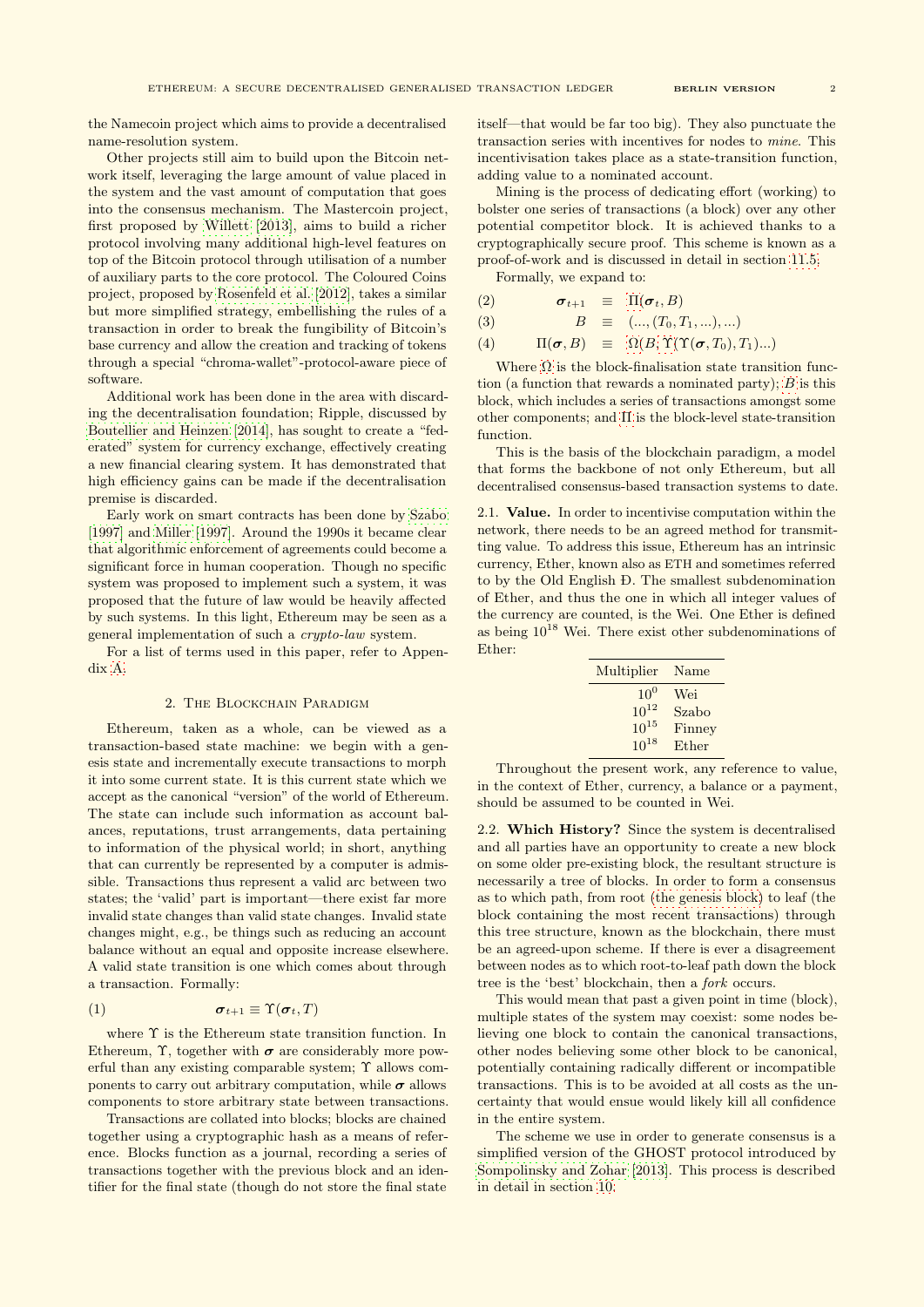Sometimes, a path follows a new protocol from a particular height (block number). This document describes one version of the protocol, namely the Berlin version defined by [Beiko et al. \[2021b\]](#page-16-4). In order to follow back the history of a path, one must reference multiple versions of this document. Here are the block numbers of protocol updates on the Ethereum main network:

| Name                          | <b>First Block Number</b> |
|-------------------------------|---------------------------|
| $F_{\text{Homested}}$         | 1150000                   |
| $F_{\text{TangerineWhistle}}$ | 2463000                   |
| $F_{\text{SpuriousDragon}}$   | 2675000                   |
| $F_{\rm Byzantium}$           | 4370000                   |
| $F_{\text{Constantinople}}$   | 7280000                   |
| $F_{\text{Petersburg}}$       | 7280000                   |
| $F_{\text{Istanhul}}$         | 9069000                   |
| $F_{\rm MuirGlacier}$         | 9200000                   |
| $F_{\rm Berlin}$              | 12244000                  |
| $F_{\text{London}}$           | 12965000                  |
| $F_{\text{ArrowGlacier}}$     | 13773000                  |

Occasionally actors do not agree on a protocol change, and a permanent fork occurs. In order to distinguish between diverged blockchains, EIP-155 by [Buterin \[2016b\]](#page-16-5) introduced the concept of chain ID, which we denote by  $\beta$ . For the Ethereum main network

(5)  $\beta = 1$ 

#### <span id="page-2-0"></span>3. CONVENTIONS

We use a number of typographical conventions for the formal notation, some of which are quite particular to the present work:

The two sets of highly structured, 'top-level', state values, are denoted with bold lowercase Greek letters. They fall into those of world-state, which are denoted  $\sigma$  (or a variant thereupon) and those of machine-state,  $\mu$ .

Functions operating on highly structured values are denoted with an upper-case Greek letter, e.g. [Υ,](#page-1-0) the Ethereum state transition function.

For most functions, an uppercase letter is used, e.g. C, the general cost function. These may be subscripted to denote specialised variants, e.g.  $C_{\text{SSTORE}}$  $C_{\text{SSTORE}}$  $C_{\text{SSTORE}}$ , the cost func-tion for the [SSTORE](#page-33-1) operation. For specialised and possibly externally defined functions, we may format as typewriter text, e.g. the Keccak-256 hash function (as per version 3 of the winning entry to the SHA-3 contest by [Bertoni](#page-16-6) [et al. \[2011\]](#page-16-6), rather than the final SHA-3 specification), is denoted KEC (and generally referred to as plain Keccak). Also, KEC512 refers to the Keccak-512 hash function.

Tuples are typically denoted with an upper-case letter, e.g. T, is used to denote an Ethereum transaction. This symbol may, if accordingly defined, be subscripted to refer to an individual component, e.g.  $T_n$  $T_n$ , denotes the nonce of said transaction. The form of the subscript is used to denote its type; e.g. uppercase subscripts refer to tuples with subscriptable components.

Scalars and fixed-size byte sequences (or, synonymously, arrays) are denoted with a normal lower-case letter, e.g. n is used in the document to denote a [transaction nonce.](#page-8-0) Those with a particularly special meaning may be Greek, e.g.  $\delta$ , the number of items required on the stack for a given operation.

Arbitrary-length sequences are typically denoted as a bold lower-case letter, e.g. o is used to denote the byte sequence given as the output data of a message call. For particularly important values, a bold uppercase letter may be used.

Throughout, we assume scalars are non-negative integers and thus belong to the set N. The set of all byte sequences is  $\mathbb{B}$ , formally defined in Appendix [B.](#page-18-0) If such a set of sequences is restricted to those of a particular length, it is denoted with a subscript, thus the set of all byte sequences of length  $32$  is named  $\mathbb{B}_{32}$  and the set of all non-negative integers smaller than  $2^{256}$  is named  $N_{256}$ . This is formally defined in section [4.3.](#page-4-0)

Square brackets are used to index into and reference individual components or subsequences of sequences, e.g.  $\mu_{\rm s}[0]$  denotes the first item on the machine's stack. For subsequences, ellipses are used to specify the intended range, to include elements at both limits, e.g.  $\mu_{\rm m}[0..31]$ denotes the first 32 items of the machine's memory.

In the case of the global state  $\sigma$ , which is a sequence of accounts, themselves tuples, the square brackets are used to reference an individual account.

When considering variants of existing values, we follow the rule that within a given scope for definition, if we assume that the unmodified 'input' value be denoted by the placeholder  $\Box$  then the modified and utilisable value is denoted as  $\square'$ , and intermediate values would be  $\square^*$ ,  $\square^{**}$ &c. On very particular occasions, in order to maximise readability and only if unambiguous in meaning, we may use alpha-numeric subscripts to denote intermediate values, especially those of particular note.

When considering the use of existing functions, given a [f](#page-5-0)unction  $f$ , the function  $f^*$  denotes a similar, element-wise version of the function mapping instead between sequences. It is formally defined in section [4.3.](#page-4-0)

We define a number of useful functions throughout. One of the more common is  $\ell$ , which evaluates to the last item in the given sequence:

(6) 
$$
\ell(\mathbf{x}) \equiv \mathbf{x}[\|\mathbf{x}\| - 1]
$$

## <span id="page-2-1"></span>4. Blocks, State and Transactions

Having introduced the basic concepts behind Ethereum, we will discuss the meaning of a transaction, a block and the state in more detail.

4.1. World State. The world state *(state)*, is a mapping between addresses (160-bit identifiers) and account states (a data structure serialised as RLP, see Appendix [B\)](#page-18-0). Though not stored on the blockchain, it is assumed that the implementation will maintain this mapping in a modified Merkle Patricia tree (trie, see Appendix [D\)](#page-20-0). The trie requires a simple database backend that maintains a mapping of byte arrays to byte arrays; we name this underlying database the state database. This has a number of benefits; firstly the root node of this structure is cryptographically dependent on all internal data and as such its hash can be used as a secure identity for the entire system state. Secondly, being an immutable data structure, it allows any previous state (whose root hash is known) to be recalled by simply altering the root hash accordingly. Since we store all such root hashes in the blockchain, we are able to trivially revert to old states.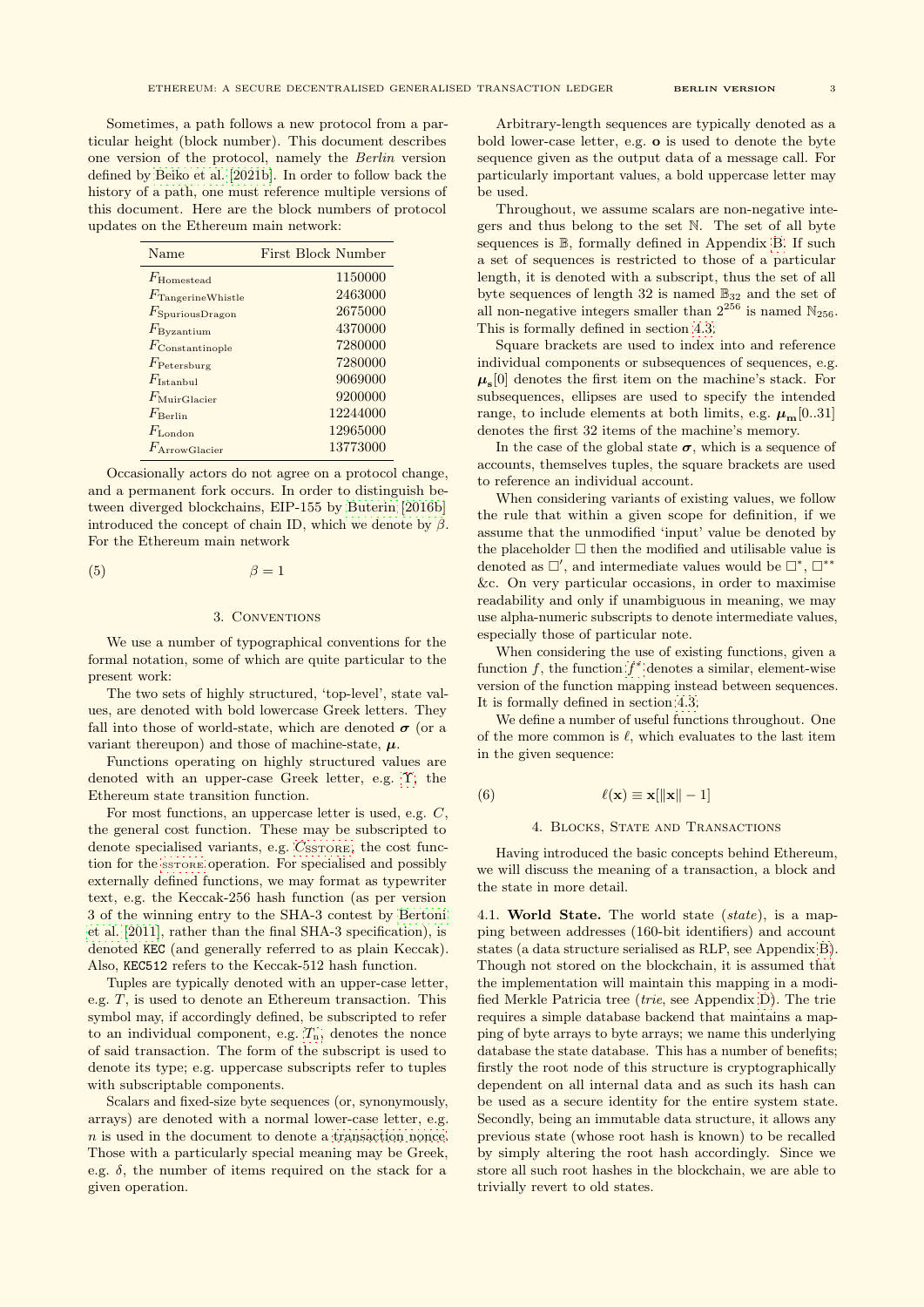<span id="page-3-2"></span>The account state,  $\sigma[a]$ , comprises the following four fields:

- nonce: A scalar value equal to the number of transactions sent from this address or, in the case of accounts with associated code, the number of contract-creations made by this account. For account of address  $a$  in state  $\sigma$ , this would be formally denoted  $\sigma[a]_n$ .
- balance: A scalar value equal to the number of Wei owned by this address. Formally denoted  $\sigma[a]_b$ .
- storageRoot: A 256-bit hash of the root node of a Merkle Patricia tree that encodes the storage contents of the account (a mapping between 256-bit integer values), encoded into the trie as a mapping from the Keccak 256-bit hash of the 256-bit integer keys to the RLP-encoded 256-bit integer values. The hash is formally denoted  $\sigma[a]_s$ .
- codeHash: The hash of the EVM code of this account—this is the code that gets executed should this address receive a message call; it is immutable and thus, unlike all other fields, cannot be changed after construction. All such code fragments are contained in the state database under their corresponding hashes for later retrieval. This hash is formally denoted  $\sigma[a]_c$ , and thus the code may be denoted as **b**, given that  $KEC(\mathbf{b}) = \sigma[a]_c$ .

Since we typically wish to refer not to the trie's root hash but to the underlying set of key/value pairs stored within, we define a convenient equivalence:

(7) 
$$
\text{TRUE}\big(L_1^*(\boldsymbol{\sigma}[a]_{\mathbf{s}})\big) \equiv \boldsymbol{\sigma}[a]_{\mathbf{s}}
$$

The collapse function for the set of key/value pairs in the trie,  $L_1^*$ , is defined as the element-wise transformation of the base function  $L<sub>I</sub>$ , given as:

(8) 
$$
L_{\mathcal{I}}((k, v)) \equiv (\mathtt{KEC}(k), \mathtt{RLP}(v))
$$

where:

$$
(9) \qquad k \in \mathbb{B}_{32} \quad \wedge \quad v \in \mathbb{N}
$$

It shall be understood that  $\sigma[a]$ <sub>s</sub> is not a 'physical' member of the account and does not contribute to its later serialisation.

If the codeHash field is the Keccak-256 hash of the empty string, i.e.  $\sigma[a]_c = \texttt{KEC}((b))$ , then the node represents a simple account, sometimes referred to as a "non-contract" account.

Thus we may define a world-state collapse function  $L<sub>S</sub>$ :

(10) 
$$
L_{\rm S}(\sigma) \equiv \{p(a) : \sigma[a] \neq \varnothing\}
$$

where

(11) 
$$
p(a) \equiv (\text{KEC}(a), \text{RLP}((\sigma[a]_n, \sigma[a]_b, \sigma[a]_s, \sigma[a]_c)))
$$

This function, LS, is used alongside the trie function to provide a short identity (hash) of the world state. We assume:

(12) 
$$
\forall a : \sigma[a] = \varnothing \ \lor \ (a \in \mathbb{B}_{20} \ \land \ v(\sigma[a]))
$$

where  $v$  is the account validity function:

(13) 
$$
v(x) \equiv x_n \in \mathbb{N}_{256} \land x_b \in \mathbb{N}_{256} \land x_s \in \mathbb{B}_{32} \land x_c \in \mathbb{B}_{32}
$$

An account is empty when it has no code, zero nonce and zero balance:  $(14)$ 

$$
\text{EMPTY}(\boldsymbol{\sigma}, a) \quad \equiv \quad \boldsymbol{\sigma}[a]_{c} = \text{KEC}((1)) \wedge \boldsymbol{\sigma}[a]_{n} = 0 \wedge \boldsymbol{\sigma}[a]_{b} = 0
$$

Even callable precompiled contracts can have an empty account state. This is because their account states do not usually contain the code describing its behavior.

An account is dead when its account state is non-existent or empty:

(15) 
$$
DEAD(\sigma, a) \equiv \sigma[a] = \varnothing \vee EMPTY(\sigma, a)
$$

4.2. The Transaction. A transaction (formally,  $T$ ) is a single cryptographically-signed instruction constructed by an actor externally to the scope of Ethereum. The sender of a transaction cannot be a contract. While it is assumed that the ultimate external actor will be human in nature, software tools will be used in its construction and dissemi-nation<sup>[1](#page-3-0)</sup>. EIP-2718 by [Zoltu \[2020\]](#page-17-10) introduced the notion of different transaction types. As of the Berlin version of the protocol, there are two transaction types: 0 (legacy) and 1 (EIP-2930 by [Buterin and Swende \[2020b\]](#page-16-7)). Further, there are two subtypes of transactions: those which result in message calls and those which result in the creation of new accounts with associated code (known informally as 'contract creation'). All transaction types specify a number of common fields:

<span id="page-3-1"></span>type: EIP-2718 transaction type; formally  $T_x$ .

- nonce: A scalar value equal to the number of transactions sent by the sender; formally  $T_n$ .
- <span id="page-3-4"></span>gasPrice: A scalar value equal to the number of Wei to be paid per unit of gas for all computation costs incurred as a result of the execution of this transaction; formally  $T_{p}$ .
- <span id="page-3-3"></span>gasLimit: A scalar value equal to the maximum amount of gas that should be used in executing this transaction. This is paid up-front, before any computation is done and may not be increased later; formally  $T_{\varphi}$ .
- to: The 160-bit address of the message call's recipient or, for a contract creation transaction, ∅, used here to denote the only member of  $\mathbb{B}_0$ ; formally  $T_{\rm t}$ .
- <span id="page-3-5"></span>value: A scalar value equal to the number of Wei to be transferred to the message call's recipient or, in the case of contract creation, as an endowment to the newly created account; formally  $T_{v}$ .
- <span id="page-3-7"></span>r, s: Values corresponding to the signature of the transaction and used to determine the sender of the transaction; formally  $T_r$  and  $T_s$ . This is expanded in Appendix [F.](#page-25-0)

EIP-2930 (type 1) transactions also have:

- <span id="page-3-6"></span>accessList: List of access entries to warm up; formally  $T_A$ . Each access list entry  $E$  is a tuple of an account address and a list of storage keys:  $E \equiv (E_{\rm a}, E_{\rm s}).$
- chainId: Chain ID; formally  $T_c$ . Must be equal to the network chain ID  $\beta$ .
- **yParity:** Signature Y parity; formally  $T_v$ .

<span id="page-3-0"></span><sup>1</sup>Notably, such 'tools' could ultimately become so causally removed from their human-based initiation—or humans may become so causally-neutral—that there could be a point at which they rightly be considered autonomous agents. e.g. contracts may offer bounties to humans for being sent transactions to initiate their execution.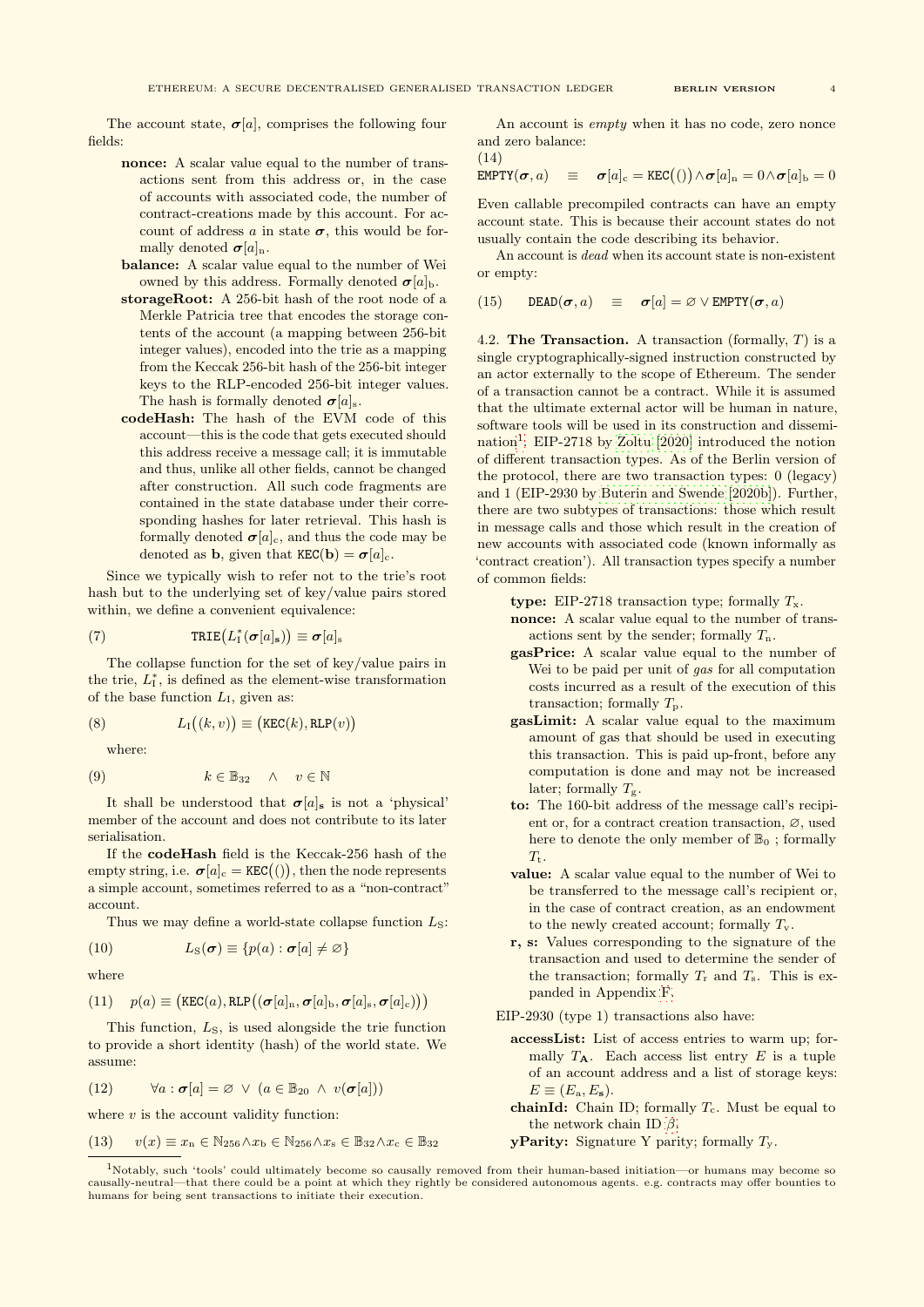Legacy transactions do not have an **accessList** ( $T_A$  = ()), while chainId and yParity for legacy transactions are combined into a single value:

<span id="page-4-9"></span>w: A scalar value encoding Y parity and possibly chain ID; formally  $T_w$ .  $T_w = 27 + T_y$  or  $T_{\rm w} = 2\beta + 35 + T_{\rm y}$  (see EIP-155 by [Buterin \[2016b\]](#page-16-5)).

Additionally, a contract creation transaction (regardless whether legacy or EIP-2930) contains:

init: An unlimited size byte array specifying the EVM-code for the account initialisation procedure, formally Ti.

init is an EVM-code fragment; it returns the body, a second fragment of code that executes each time the account receives a message call (either through a transaction or due to the internal execution of code). init is executed only once at account creation and gets discarded immediately thereafter.

In contrast, a message call transaction contains:

data: An unlimited size byte array specifying the input data of the message call, formally  $T_d$ .

Appendix  $F$  specifies the function,  $S$ , which maps transactions to the sender, and happens through the ECDSA of the SECP-256k1 curve, using the hash of the transaction (excepting the latter three signature fields) as the datum to sign. For the present we simply assert that the sender of a given transaction  $T$  can be represented with  $S(T)$ .

$$
(16)
$$

<span id="page-4-2"></span>
$$
L_{\rm T}(T) \equiv \begin{cases} (T_{\rm n}, T_{\rm p}, T_{\rm g}, T_{\rm t}, T_{\rm v}, \mathbf{p}, T_{\rm w}, T_{\rm r}, T_{\rm s}) \\ (T_{\rm e}, T_{\rm n}, T_{\rm e}, T_{\rm t}, T_{\rm t}, T_{\rm v}, \mathbf{p}, T_{\rm A}, T_{\rm r}, T_{\rm s}) \end{cases}
$$

where

 $(17)$ 

$$
\mathbf{p} \equiv \begin{cases} T_{\mathbf{i}} & \text{if } T_{\mathbf{t}} = \varnothing \\ T_{\mathbf{d}} & \text{otherwise} \end{cases}
$$

Here, we assume all components are interpreted by the RLP as integer values, with the exception of the access list  $T_A$  and the arbitrary length byte arrays  $T_i$  and  $T_d$ .

| $(T_8)$ $T_x \in \{0,1\}$ $\wedge$ $T_c = \beta$ $\wedge$ $T_n \in \mathbb{N}_{256}$ $\wedge$                                         |  |  |  |
|---------------------------------------------------------------------------------------------------------------------------------------|--|--|--|
| $T_{\rm p} \in \mathbb{N}_{256}$ $\wedge$ $T_{\rm g} \in \mathbb{N}_{256}$ $\wedge$ $T_{\rm v} \in \mathbb{N}_{256}$ $\wedge$         |  |  |  |
| $T_{\rm w} \in \mathbb{N}_{256}$ $\wedge$ $T_{\rm r} \in \mathbb{N}_{256}$ $\wedge$ $T_{\rm s} \in \mathbb{N}_{256}$ $\wedge$         |  |  |  |
| $T_{\mathbf{v}} \in \mathbb{N}_1 \qquad \wedge \quad T_{\mathbf{d}} \in \mathbb{B} \qquad \wedge \quad T_{\mathbf{i}} \in \mathbb{B}$ |  |  |  |

where

$$
(19) \qquad \mathbb{N}_n = \{ P : P \in \mathbb{N} \land P < 2^n \}
$$

The address hash  $T_t$  is slightly different: it is either a 20-byte address hash or, in the case of being a contractcreation transaction (and thus formally equal to  $\varnothing$ ), it is the RLP empty byte sequence and thus the member of  $\mathbb{B}_0$ :

(20) 
$$
T_{\mathbf{t}} \in \begin{cases} \mathbb{B}_{20} & \text{if } T_{\mathbf{t}} \neq \varnothing \\ \mathbb{B}_{0} & \text{otherwise} \end{cases}
$$

<span id="page-4-0"></span>4.3. The Block. The block in Ethereum is the collection of relevant pieces of information (known as the block  $header$ ,  $H$ , together with information corresponding to the comprised transactions, T, and a set of other block headers U that are known to have a parent equal to the present block's parent's parent (such blocks are known as  $ommers<sup>2</sup>$  $ommers<sup>2</sup>$  $ommers<sup>2</sup>$ ). The block header contains several pieces of information:

- <span id="page-4-4"></span>parentHash: The Keccak 256-bit hash of the parent block's header, in its entirety; formally  $H<sub>p</sub>$ .
- ommersHash: The Keccak 256-bit hash of the ommers list portion of this block; formally  $H_0$ .
- beneficiary: The 160-bit address to which all fees collected from the successful mining of this block be transferred; formally  $H_c$ .
- stateRoot: The Keccak 256-bit hash of the root node of the state trie, after all transactions are executed and finalisations applied; formally  $H_r$ .
- transactionsRoot: The Keccak 256-bit hash of the root node of the trie structure populated with each transaction in the transactions list portion of the block; formally  $H_t$ .
- receiptsRoot: The Keccak 256-bit hash of the root node of the trie structure populated with the receipts of each transaction in the transactions list portion of the block; formally  $H_e$ .
- logsBloom: The Bloom filter composed from indexable information (logger address and log topics) contained in each log entry from the receipt of each transaction in the transactions list; formally  $H_{\rm b}$ .
- difficulty: A scalar value corresponding to the difficulty level of this block. This can be calculated from the previous block's difficulty level and the timestamp; formally  $H_d$ .
- number: A scalar value equal to the number of ancestor blocks. The genesis block has a number of zero; formally  $H_i$  $H_i$ .
- gasLimit: A scalar value equal to the current limit of gas expenditure per block; formally  $H_1$ .
- <span id="page-4-7"></span>gasUsed: A scalar value equal to the total gas used in transactions in this block; formally  $H_g$ .
- timestamp: A scalar value equal to the reasonable output of Unix's time() at this block's inception; formally  $H_s$  $H_s$ .
- <span id="page-4-5"></span>extraData: An arbitrary byte array containing data relevant to this block. This must be 32 bytes or fewer: formally  $H_{\rm x}$ .
- <span id="page-4-8"></span>mixHash: A 256-bit hash which, combined with the nonce, proves that a sufficient amount of computation has been carried out on this block; formally  $H_{\rm m}$ .
- <span id="page-4-6"></span>nonce: A 64-bit value which, combined with the mixhash, proves that a sufficient amount of computation has been carried out on this block; formally  $H_{\rm n}$  $H_{\rm n}$ .

<span id="page-4-3"></span>The other two components in the block are simply a list of ommer block headers (of the same format as above),  $B_{\mathbf{U}}$  and a series of the transactions,  $B_{\mathbf{T}}$ . Formally, we can refer to a block B:

$$
(21) \t\t B \equiv (B_{\rm H}, B_{\rm T}, B_{\rm U})
$$

if  $T_x = 0$  $(T<sub>s</sub>)$  if  $T<sub>x</sub> = 1$ 

<span id="page-4-1"></span> $2$ <sub>ommer</sub> is a gender-neutral term to mean "sibling of parent"; see [https://nonbinary.miraheze.org/wiki/Gender\\_neutral\\_language\\_in\\_](https://nonbinary.miraheze.org/wiki/Gender_neutral_language_in_English#Aunt/Uncle) [English#Aunt/Uncle](https://nonbinary.miraheze.org/wiki/Gender_neutral_language_in_English#Aunt/Uncle)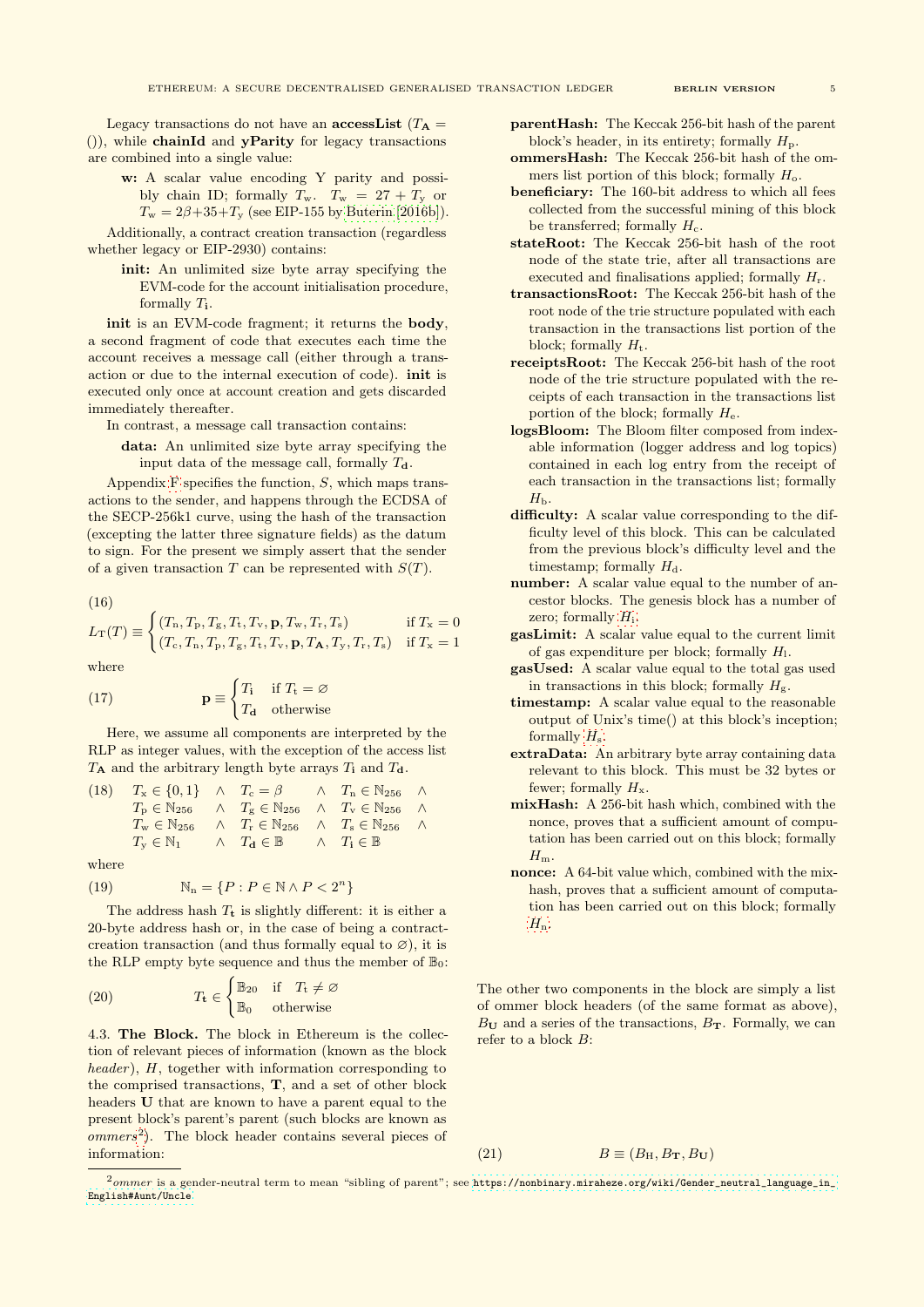<span id="page-5-4"></span>4.3.1. Transaction Receipt. In order to encode information about a transaction concerning which it may be useful to form a zero-knowledge proof, or index and search, we encode a receipt of each transaction containing certain information from its execution. Each receipt, denoted  $B_R[i]$ for the ith transaction, is placed in an index-keyed [trie](#page-20-1) and the root recorded in the header as  $H<sub>e</sub>$  $H<sub>e</sub>$ .

<span id="page-5-7"></span>The transaction receipt,  $R$ , is a tuple of five items comprising: the type of the transaction,  $R_x$ , the status code of the transaction,  $R_z$ , the cumulative gas used in the block containing the transaction receipt as of immediately after the transaction has happened,  $R<sub>u</sub>$ , the set of logs created through execution of the transaction,  $R_1$  $R_1$  and the Bloom filter composed from information in those logs,  $R<sub>b</sub>$  $R<sub>b</sub>$ :

$$
(22) \t\t R \equiv (R_x, R_z, R_u, R_b, R_l)
$$

<span id="page-5-3"></span> $R<sub>x</sub>$  is equal to the [type](#page-3-1) of the corresponding transaction. The function  $L_R$  prepares a transaction receipt for being transformed into an RLP-serialised byte array:

(23) 
$$
L_{\rm R}(R) \equiv (R_{\rm z}, R_{\rm u}, R_{\rm b}, R_{\rm l})
$$

We assert that the status code  $R_z$  is a non-negative integer:

$$
(24) \t\t R_z \in \mathbb{N}
$$

We assert that  $R_u$ , the cumulative gas used, is a nonnegative integer and that the logs Bloom,  $R<sub>b</sub>$ , is a hash of size 2048 bits (256 bytes):

(25) 
$$
R_{\mathrm{u}} \in \mathbb{N} \quad \wedge \quad R_{\mathrm{b}} \in \mathbb{B}_{256}
$$

The sequence  $R_1$  is a series of log entries,  $(O_0, O_1, \ldots)$ . A log entry,  $O$ , is a tuple of the logger's address,  $O_a$ , a possibly empty series of 32-byte log topics,  $O_t$  and some number of bytes of data,  $O_d$ :

(26) 
$$
O \equiv (O_{\mathbf{a}}, (O_{\mathbf{t}_0}, O_{\mathbf{t}_1}, \ldots), O_{\mathbf{d}})
$$

(27) 
$$
O_a \in \mathbb{B}_{20} \quad \wedge \quad \forall x \in O_{\mathbf{t}} : x \in \mathbb{B}_{32} \quad \wedge \quad O_{\mathbf{d}} \in \mathbb{B}
$$

We define the Bloom filter function,  $M$ , to reduce a log entry into a single 256-byte hash:

(28) 
$$
M(O) \equiv \bigvee_{x \in \{O_a\} \cup O_{\mathbf{t}}}\left(M_{3:2048}(x)\right)
$$

where  $M_{3:2048}$  is a specialised Bloom filter that sets three bits out of 2048, given an arbitrary byte sequence. It does this through taking the low-order 11 bits of each of the first three pairs of bytes in a Keccak-256 hash of the byte sequence.<sup>[3](#page-5-2)</sup> Formally:

(29)
$$
M_{3:2048}(\mathbf{x} : \mathbf{x} \in \mathbb{B}) \equiv \mathbf{y} : \mathbf{y} \in \mathbb{B}_{256}
$$
 where:  
\n(30)  $\mathbf{y} = (0, 0, ..., 0)$  except:  
\n(31)  $\forall i \in \{0, 2, 4\}$  :  $B_{2047-m(\mathbf{x}, i)}(\mathbf{y}) = 1$   
\n(32)  $m(\mathbf{x}, i) \equiv \text{KEC}(\mathbf{x})[i, i + 1] \bmod 2048$ 

where  $\beta$  is the bit reference function such that  $\beta_i(\mathbf{x})$  equals the bit of index  $j$  (indexed from 0) in the byte array  $x$ . Notably, it treats x as big-endian (more significant bits will have smaller indices).

4.3.2. Holistic Validity. We can assert a block's validity if and only if it satisfies several conditions: it must be internally consistent with the ommer and transaction block hashes and the given transactions  $B_T$  (as specified in sec [11\)](#page-14-1), when executed in order on the base state  $\sigma$  (derived from the final state of the parent block), result in a new state of the identity  $H_{\rm r}$ :

<span id="page-5-5"></span>(33) 
$$
H_{\rm r} \equiv \text{TRUE}(L_{S}(\Pi(\sigma, B))) \wedge
$$

$$
H_{\rm o} \equiv \text{KEC}(\text{RLP}(L_{H}^{*}(B_{\rm U}))) \wedge
$$

$$
H_{\rm t} \equiv \text{TRUE}(\{\forall i < ||B_{\rm T}||, i \in \mathbb{N} :
$$

$$
p_{\rm T}(i, B_{\rm T}[i])\}) \wedge
$$

$$
H_{\rm e} \equiv \text{TRUE}(\{\forall i < ||B_{\rm R}||, i \in \mathbb{N} :
$$

$$
p_{\rm R}(i, B_{\rm R}[i])\}) \wedge
$$

$$
H_{\rm b} \equiv \bigvee_{\mathbf{r} \in B_{\rm R}} (\mathbf{r}_{\rm b})
$$

<span id="page-5-6"></span><span id="page-5-1"></span>where  $p_T(k, v)$  and  $p_R(k, v)$  are pairwise RLP transformations, but with a special treatment for EIP-2718 transactions: (34)

$$
p_{\rm T}(k,T) \equiv \Bigg({\rm RLP}(k), \begin{cases} {\rm RLP}(L_{\rm T}(T)) & \text{if} \quad T_{\rm x}=0 \\ (T_{\rm x}) \cdot {\rm RLP}(L_{\rm T}(T)) & \text{otherwise} \end{cases} \Bigg)
$$

and (35)

$$
p_{\rm R}(k,R) \equiv \left(\text{RLP}(k), \begin{cases} \text{RLP}(L_{\rm R}(R)) & \text{if} \quad R_{\rm x}=0\\ (R_{\rm x}) \cdot \text{RLP}(L_{\rm R}(R)) & \text{otherwise} \end{cases}\right)
$$

(· is the concatenation of byte arrays). Furthermore:

(36) 
$$
TRIE(L_S(\sigma)) = P(B_H)_{H_T}
$$

Thus  $\texttt{TRUE}(L_\text{S}(\sigma))$  is the root node hash of the Merkle Patricia tree structure containing the key-value pairs of the state  $\sigma$  with values encoded using RLP, and  $P(B_H)$  is the parent block of B, defined directly.

The values stemming from the computation of transactions, specifically the [transaction receipts,](#page-5-4)  $B_{\rm R}$ , and that defined through the transaction's [state-accumulation func](#page-15-1)[tion, Π,](#page-15-1) are formalised later in section [11.4.](#page-14-2)

4.3.3. Serialisation. The function  $L_{\text{B}}$  and  $L_{\text{H}}$  are the preparation functions for a block and block header respectively. We assert the types and order of the structure for when the RLP transformation is required:

(37) 
$$
L_{\rm H}(H) \equiv (H_{\rm p}, H_{\rm o}, H_{\rm c}, H_{\rm r}, H_{\rm t}, H_{\rm e}, H_{\rm b}, H_{\rm d}, H_{\rm i}, H_{\rm i}, H_{\rm g}, H_{\rm s}, H_{\rm x}, H_{\rm m}, H_{\rm n})
$$

(38) 
$$
L_B(B) \equiv (L_H(B_H), \widetilde{L}_T^*(B_T), L_H^*(B_U))
$$

where  $\widetilde{L}_T$  takes a special care of EIP-2718 transactions:

(39) 
$$
\widetilde{L}_{\mathrm{T}}(T) = \begin{cases} L_{\mathrm{T}}(T) & \text{if } T_{\mathrm{x}} = 0\\ (T_{\mathrm{x}}) \cdot \text{RLP}(L_{\mathrm{T}}(T)) & \text{otherwise} \end{cases}
$$

<span id="page-5-0"></span>with  $\widetilde{L}_{\rm T}^*$  and  $L_{\rm H}^*$  being element-wise sequence transformations, thus: (40)

$$
f^*((x_0, x_1,...)) \equiv (f(x_0), f(x_1),...)
$$
 for any function f

<span id="page-5-2"></span> $32048 = 2^{11}(11 \text{ bits})$ , and the low-order 11 bits is the modulo 2048 of the operand, which is in this case is "each of the first three pairs of bytes in a Keccak-256 hash of the byte sequence."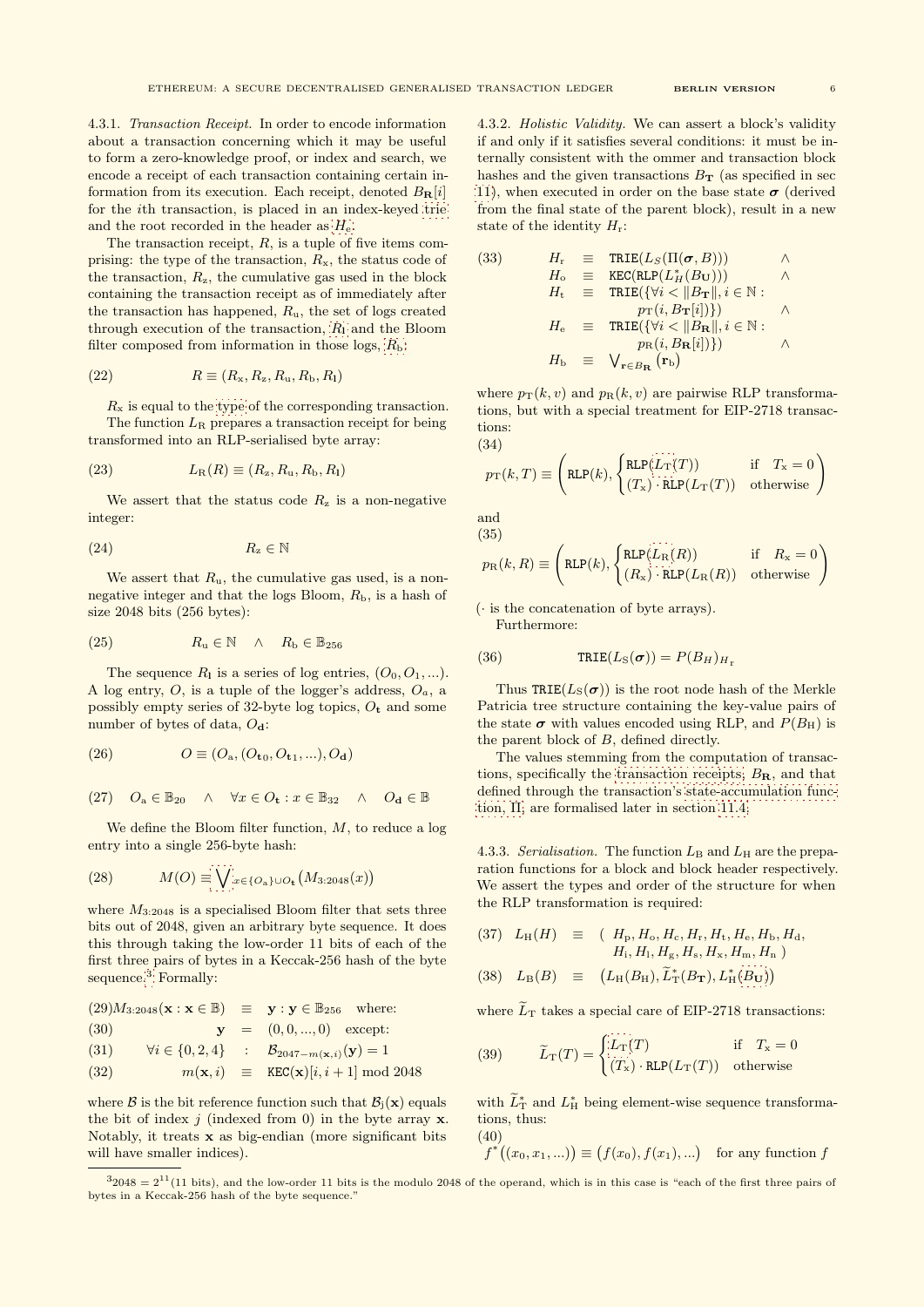The component types are defined thus:

(41) 
$$
H_P \in \mathbb{B}_{32}
$$
  $\wedge$   $H_o \in \mathbb{B}_{32}$   $\wedge$   $H_c \in \mathbb{B}_{20}$   $\wedge$   
\n $H_r \in \mathbb{B}_{32}$   $\wedge$   $H_t \in \mathbb{B}_{32}$   $\wedge$   $H_e \in \mathbb{B}_{32}$   $\wedge$   
\n $H_b \in \mathbb{B}_{256}$   $\wedge$   $H_d \in \mathbb{N}$   $\wedge$   $H_i \in \mathbb{N}$   $\wedge$   
\n $H_1 \in \mathbb{N}$   $\wedge$   $H_g \in \mathbb{N}$   $\wedge$   $H_s \in \mathbb{N}_{256}$   $\wedge$   
\n $H_x \in \mathbb{B}$   $\wedge$   $H_m \in \mathbb{B}_{32}$   $\wedge$   $H_n \in \mathbb{B}_8$ 

where

(42) 
$$
\mathbb{B}_n = \{B : B \in \mathbb{B} \land ||B|| = n\}
$$

We now have a rigorous specification for the construction of a formal block structure. The RLP function RLP (see Appendix [B\)](#page-18-0) provides the canonical method for transforming this structure into a sequence of bytes ready for transmission over the wire or storage locally.

4.3.4. Block Header Validity. We define  $P(B_H)$  to be the parent block of B, formally:

(43) 
$$
P(H) \equiv B' : \text{KEC}(\text{RLP}(B'_{\text{H}})) = H_{\text{p}}
$$

<span id="page-6-0"></span>The block number is the parent's block number incremented by one:

$$
(44) \t\t\t H_i \equiv P(H)_{H_i} + 1
$$

<span id="page-6-4"></span>The canonical difficulty of a block of header  $H$  is defined as  $D(H)$ :  $(45)$ 

(43)  

$$
D(H) \equiv \begin{cases} 2^{34} & \text{if } H_i = 0\\ \max(D_{\min}, P(H)_{H_d} + x \times \varsigma_2 + \epsilon) & \text{otherwise} \end{cases}
$$

where:

(46) 
$$
D_{\min} \equiv 2^{17}
$$

$$
x \equiv \left[ \frac{P(H)_{\text{H}_{\text{d}}}}{2048} \right]
$$

(48) 
$$
\varsigma_2 \equiv \max \left( y - \left\lfloor \frac{H_s - P(H)_{\mathrm{H_s}}}{9} \right\rfloor, -99 \right)
$$

(49) 
$$
y \equiv \begin{cases} 1 & \text{if } ||P(H)_{\mathbf{U}}|| = 0\\ 2 & \text{otherwise} \end{cases}
$$

$$
(50) \qquad \epsilon \equiv \left| 2^{\left\lfloor H'_{i} \div 100000 \right\rfloor - 2} \right|
$$

(51) 
$$
H'_i \equiv \max(H_i - \kappa, 0)
$$

$$
(52)
$$

 $\kappa$  =  $\sqrt{ }$  $\int$  $\overline{\mathcal{L}}$ 3000000 if  $F_{\text{Byzantium}} \leq H_i < F_{\text{Constantinople}}$ 5000000 if  $F_{\text{Constantinople}} \leq H_i < F_{\text{MuirGlacier}}$ 9000000 if  $F_{\text{MuirGlacier}} \leqslant H_i < F_{\text{London}}$ 9700000 if  $F_{\text{London}} \leq H_i < F_{\text{ArrowGlacier}}$ 10700000 if  $H_i \geqslant F_{\text{ArrowGlacier}}$ 

The *Homestead* difficulty parameter,  $\zeta_2$ , is used to affect a dynamic homeostasis of time between blocks, as the time between blocks varies, as discussed below, as implemented in EIP-2 by [Buterin \[2015\]](#page-16-8). In the Homestead release, the exponential difficulty symbol,  $\epsilon$  causes the difficulty to slowly increase (every 100,000 blocks) at an exponential rate, and thus increasing the block time difference, and putting time pressure on transitioning to proof-of-stake. This effect, known as the "difficulty bomb", or "ice age" was explained in EIP-649 by [Schoedon and Buterin \[2017\]](#page-17-11) and delayed and implemented earlier in EIP-2.  $\varsigma_2$  was also modified in EIP-100 with the use of  $x$ , the adjustment factor above, and the denominator 9, in order to target the mean block time including uncle blocks by [Buterin](#page-16-9)

[\[2016a\]](#page-16-9). In the Byzantium release, with EIP-649, the ice age was delayed by creating a fake block number,  $H'_{i}$ , which is obtained by subtracting three million from the actual block number, which in other words reduced  $\epsilon$  and the time difference between blocks, in order to allow more time to develop proof-of-stake and preventing the network from "freezing" up. Subsequently, EIP-1234 by [Schoedon](#page-17-12) [\[2018\]](#page-17-12), EIP-2384 by [Conner \[2019\]](#page-17-13), EIP-3554 by [Hancock](#page-17-14) [\[2021\]](#page-17-14), and EIP-4345 by [Beiko et al. \[2021a\]](#page-16-10) increased the subtrahend  $\kappa$ .

<span id="page-6-3"></span>The canonical gas limit  $H_1$  of a block of header  $H$  must fulfil the relation:

(53) 
$$
H_1 < P(H)_{H_1} + \left[ \frac{P(H)_{H_1}}{1024} \right] \quad \land
$$
\n
$$
H_1 > P(H)_{H_1} - \left[ \frac{P(H)_{H_1}}{1024} \right] \quad \land
$$
\n
$$
H_1 \geq 5000
$$

<span id="page-6-1"></span> $H<sub>s</sub>$  is the timestamp (in Unix's time()) of block H and must fulfil the relation:

$$
(54) \t\t Hs > P(H)Hs
$$

This mechanism enforces a homeostasis in terms of the time between blocks; a smaller period between the last two blocks results in an increase in the difficulty level and thus additional computation required, lengthening the likely next period. Conversely, if the period is too large, the difficulty, and expected time to the next block, is reduced.

<span id="page-6-2"></span>The nonce,  $H_n$  $H_n$ , must satisfy the relations:

(55) 
$$
n \leqslant \frac{2^{256}}{H_d} \quad \wedge \quad m = H_m
$$

with  $(n, m) = \text{PoW}(H_{\mathbb{R}}, H_{\mathbb{R}}, \mathbf{d}).$ 

<span id="page-6-5"></span>Where  $H<sub>M</sub>$  is the new block's header H, but without the nonce and mix-hash components, d being the current DAG, a large data set needed to compute the mix-hash, and PoW is the proof-of-work function (see section [11.5\)](#page-15-0): this evaluates to an array with the first item being the mix-hash, to prove that a correct DAG has been used, and the second item being a pseudo-random number cryptographically dependent on  $H$  and  $d$ . Given an approximately uniform distribution in the range  $[0, 2^{64})$ , the expected time to find a solution is proportional to the difficulty,  $H_d$ .

This is the foundation of the security of the blockchain and is the fundamental reason why a malicious node cannot propagate newly created blocks that would otherwise overwrite ("rewrite") history. Because the nonce must satisfy this requirement, and because its satisfaction depends on the contents of the block and in turn its composed transactions, creating new, valid, blocks is difficult and,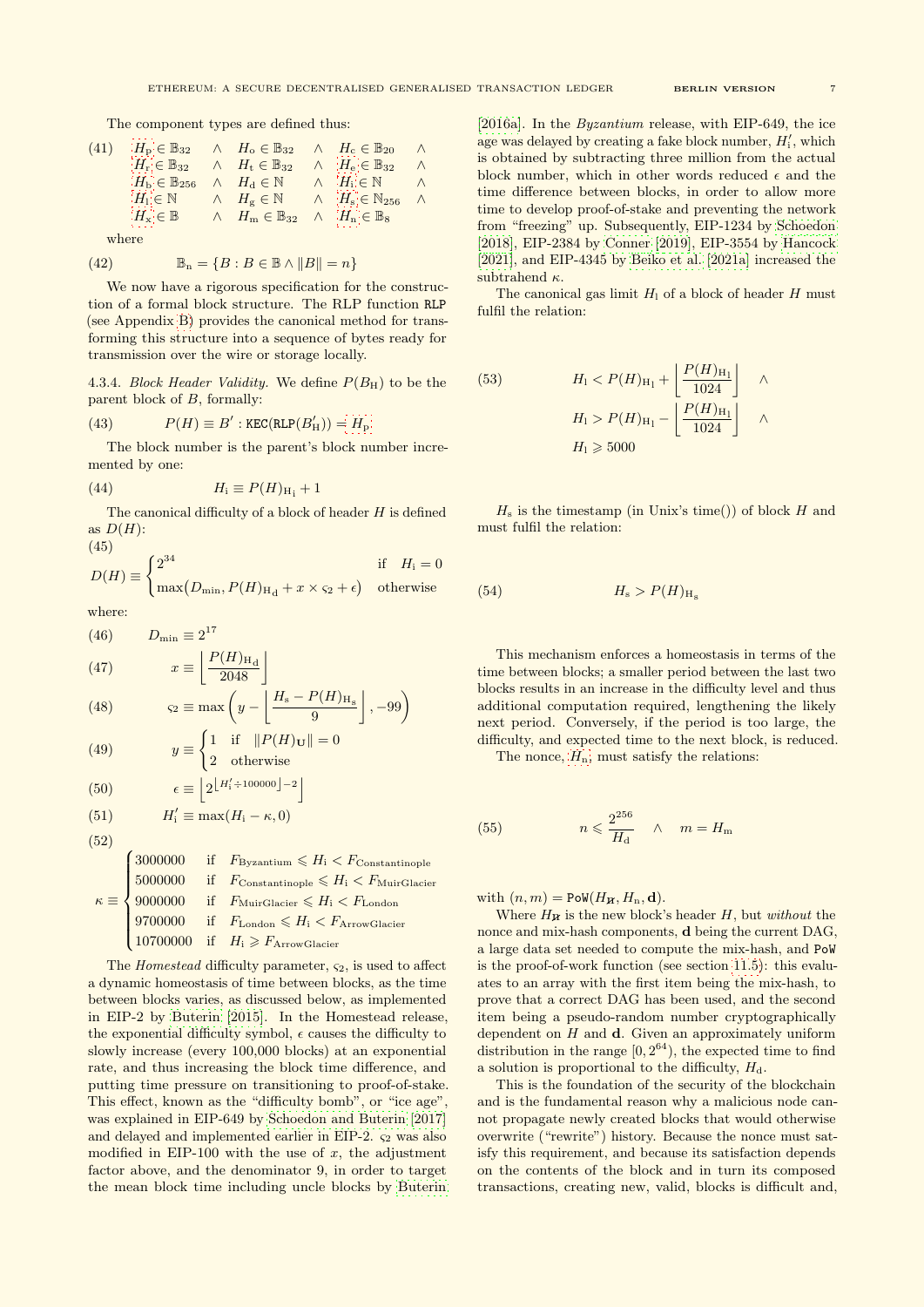over time, requires approximately the total compute power of the trustworthy portion of the mining peers.

<span id="page-7-3"></span>Thus we are able to define the block header validity function  $V(H)$ :

$$
(56) \quad V(H) \equiv n \leqslant \frac{2^{256}}{H_d} \land m = H_m \quad \land
$$
\n
$$
H_d = D(H) \quad \land
$$
\n
$$
H_g \leq H_1 \quad \land
$$
\n
$$
H_1 < P(H)_{H_1} + \left\lfloor \frac{P(H)_{H_1}}{1024} \right\rfloor \quad \land
$$
\n
$$
H_1 > P(H)_{H_1} - \left\lfloor \frac{P(H)_{H_1}}{1024} \right\rfloor \quad \land
$$
\n
$$
H_1 \geqslant 5000 \quad \land
$$
\n
$$
H_s > P(H)_{H_s} \quad \land
$$
\n
$$
H_i = P(H)_{H_1} + 1 \quad \land
$$
\n
$$
||H_x|| \leq 32
$$

where  $(n, m) = \text{PoW}(H_{\mathbf{W}}, H_{\mathbf{n}}, \mathbf{d})$ 

Noting additionally that extraData must be at most 32 bytes.

#### 5. Gas and Payment

In order to avoid issues of network abuse and to sidestep the inevitable questions stemming from Turing completeness, all programmable computation in Ethereum is subject to fees. The fee schedule is specified in units of gas (see Appendix [G](#page-26-0) for the fees associated with various computation). Thus any given fragment of programmable computation (this includes creating contracts, making message calls, utilising and accessing account storage and executing operations on the virtual machine) has a universally agreed cost in terms of gas.

Every transaction has a specific amount of gas associated with it: gasLimit. This is the amount of gas which is implicitly purchased from the sender's account balance. The purchase happens at the according gasPrice, also specified in the transaction. The transaction is considered invalid if the account balance cannot support such a purchase. It is named gasLimit since any unused gas at the end of the transaction is refunded (at the same rate of purchase) to the sender's account. Gas does not exist outside of the execution of a transaction. Thus for accounts with trusted code associated, a relatively high gas limit may be set and left alone.

In general, Ether used to purchase gas that is not refunded is delivered to the beneficiary address, the address of an account typically under the control of the miner. Transactors are free to specify any gasPrice that they wish, however miners are free to ignore transactions as they choose. A higher gas price on a transaction will therefore cost the sender more in terms of Ether and deliver a greater value to the miner and thus will more likely be selected for inclusion by more miners. Miners, in general, will choose to advertise the minimum gas price for which they will execute transactions and transactors will be free to canvas these prices in determining what gas price to offer. Since there will be a (weighted) distribution of minimum acceptable gas prices, transactors will necessarily have a trade-off to make between lowering the gas price and maximising the chance that their transaction will be mined in a timely manner.

#### 6. Transaction Execution

The execution of a transaction is the most complex part of the Ethereum protocol: it defines the state transition function [Υ.](#page-1-0) It is assumed that any transactions executed first pass the initial tests of intrinsic validity. These include:

- (1) The transaction is well-formed RLP, with no additional trailing bytes;
- (2) the transaction signature is valid;
- (3) the [transaction nonce](#page-8-0) is valid (equivalent to the [sender account's current nonce\)](#page-3-2);
- (4) the sender account has no contract code deployed (see EIP-3607 by [Feist et al. \[2021\]](#page-17-15));
- (5) the gas limit is no smaller than the intrinsic gas, g0, used by the transaction; and
- (6) the sender account balance contains at least the  $\cos t$ ,  $v_0$ , required in up-front payment.

Formally, we consider the function  $\Upsilon$ , with T being a transaction and  $\sigma$  the state:

(57) 
$$
\boldsymbol{\sigma}' = \boldsymbol{\Upsilon}(\boldsymbol{\sigma}, T)
$$

Thus  $\sigma'$  is the post-transactional state. We also define [Υ](#page-8-1) g to evaluate to the amount of gas used in the execution of a transaction,  $\Upsilon^1$  to evaluate to the transaction's accrued  $\log$  items and  $\Upsilon^z$  to evaluate to the status code resulting from the transaction. These will be formally defined later.

<span id="page-7-2"></span>6.1. Substate. Throughout transaction execution, we accrue certain information that is acted upon immediately following the transaction. We call this the accrued transaction substate, or accrued substate for short, and represent it as A, which is a tuple:

(58) 
$$
A \equiv (A_{\mathbf{s}}, A_{\mathbf{l}}, A_{\mathbf{t}}, A_{\mathbf{r}}, A_{\mathbf{a}}, A_{\mathbf{K}})
$$

<span id="page-7-1"></span>The tuple contents include  $A_s$ , the self-destruct set: a set of accounts that will be discarded following the transaction's completion.  $A<sub>1</sub>$  is the log series: this is a series of archived and indexable 'checkpoints' in VM code execution that allow for contract-calls to be easily tracked by onlookers external to the Ethereum world (such as decentralised application front-ends).  $A_t$  is the set of touched accounts, of which the empty ones are deleted at the end of a transaction.  $A_r$  is the refund balance, increased through using the [SSTORE](#page-33-1) instruction in order to reset contract storage to zero from some non-zero value. Though not immediately refunded, it is allowed to partially offset the total execution costs. Finally, EIP-2929 by [Buterin and Swende \[2020a\]](#page-16-11) introduced Aa, the set of accessed account addresses, and  $A_{\mathbf{K}}$ , the set of accessed storage keys (more accurately, each element of  $A_K$  is a tuple of a 20-byte account address and a 32-byte storage slot).

<span id="page-7-4"></span><span id="page-7-0"></span>We define the empty accrued substate  $A^0$  to have no self-destructs, no logs, no touched accounts, zero refund balance, all precompiled contracts in the accessed addresses, and no accessed storage:

(59) 
$$
A^0 \equiv (\varnothing,(),\varnothing,0,\pi,\varnothing)
$$

where  $\pi$  is the set of all precompiled addresses.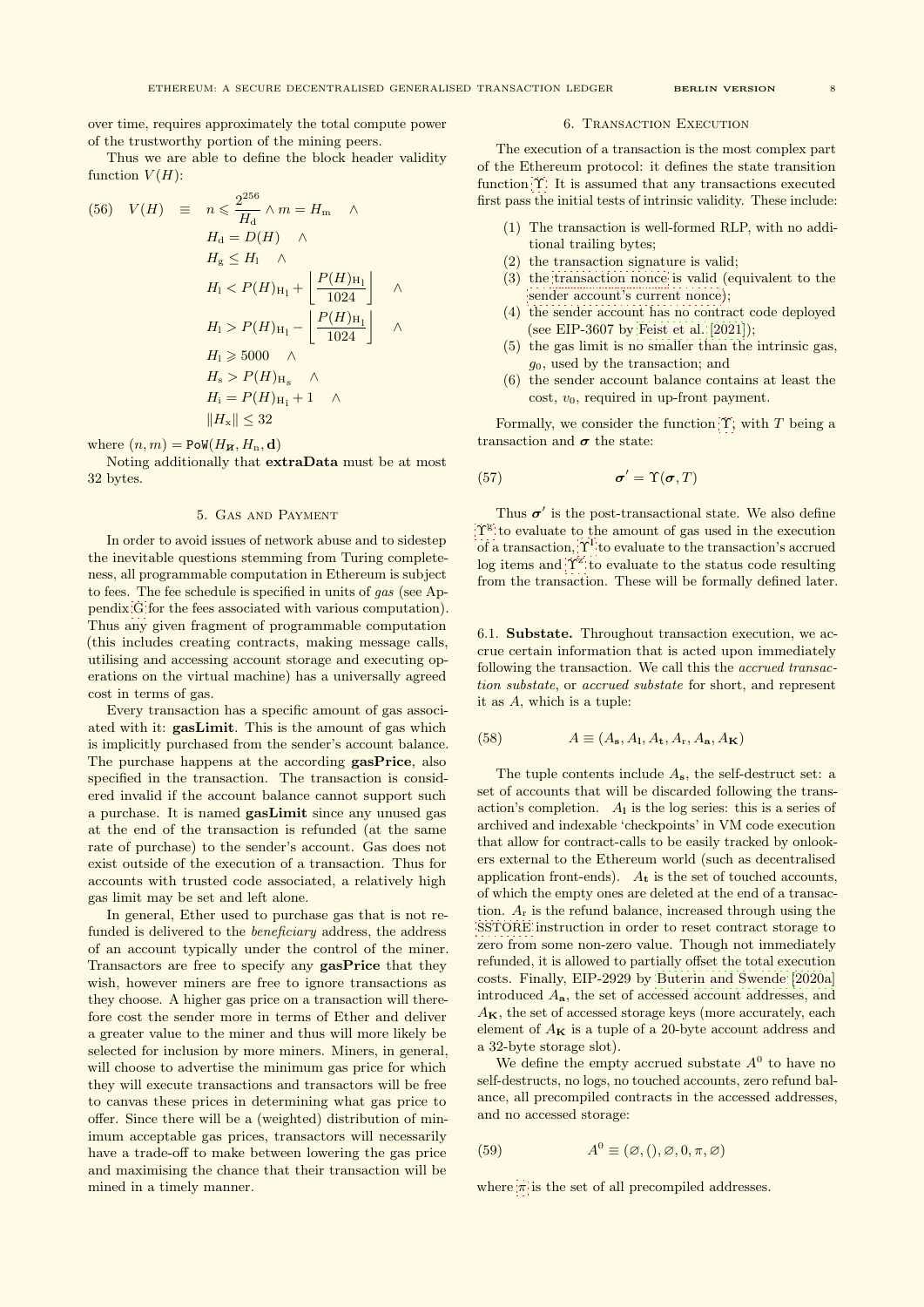6.2. Execution. We define intrinsic gas  $g_0$ , the amount of gas this transaction requires to be paid prior to execution, as follows:

(60)  
\n
$$
g_0 \equiv \sum_{i \in T_1, T_d} \begin{cases} G_{\text{txdatazero}} & \text{if } i = 0 \\ G_{\text{txdataanozero}} & \text{otherwise} \end{cases} + \begin{cases} G_{\text{txcata}} & \text{if } T_t = \varnothing \\ 0 & \text{otherwise} \end{cases} + G_{\text{transaction}} + \sum_{j=0}^{\|T_{\mathbf{A}}\| - 1} (G_{\text{accesslistaddress}} + \|T_{\mathbf{A}}[j]_{\mathbf{s}} \| G_{\text{accessliststorage}})
$$

where  $T_i$ ,  $T_d$  means the series of bytes of the transaction's associated data and initialisation EVM-code, depending on whether the transaction is for contract-creation or messagecall.  $G_{\text{txcreate}}$  is added if the transaction is contractcreating, but not if a result of EVM-code. G[accesslistaddress](#page-26-5) and G[accessliststorage](#page-26-6) are the costs of warming up account and storage access, respectively. G is fully defined in Appendix [G.](#page-26-0)

The up-front cost  $v_0$  is calculated as:

$$
(61) \t v_0 \equiv T_{\rm g} T_{\rm p} + T_{\rm v}
$$

<span id="page-8-0"></span>The validity is determined as:

(62) 
$$
S(T) \neq \emptyset \wedge
$$

$$
\sigma[S(T)]_{c} = \text{KEC}((1)) \wedge
$$

$$
T_{n} = \sigma[S(T)]_{n} \wedge
$$

$$
g_{0} \leqslant T_{g} \wedge
$$

$$
v_{0} \leqslant \sigma[S(T)]_{b} \wedge
$$

$$
T_{g} \leqslant B_{H1} - \ell(B_{R})_{u}
$$

Note the final condition; the sum of the transaction's gas limit,  $T_{\rm g}$ , and the gas utilised in this block prior, given by  $\ell(B_{\mathbf{R}})_u$ , must be no greater than the block's gasLimit,  $B_{\text{H1}}$ . Also, with a slight abuse of notation, we assume that  $\sigma[S(T)]_c = \text{KEC}((0), \sigma[S(T)]_n = 0, \text{ and } \sigma[S(T)]_b = 0 \text{ if }$  $\sigma[S(T)] = \varnothing$ .

The execution of a valid transaction begins with an irrevocable change made to the state: the [nonce of the](#page-3-2) [account of the sender,](#page-3-2)  $S(T)$ , is incremented by one and the balance is reduced by part of the up-front cost,  $T_{\rm g}T_{\rm p}$ . The gas available for the proceeding computation,  $g$ , is defined as  $T_g - g_0$ . The computation, whether contract creation or a message call, results in an eventual state (which may legally be equivalent to the current state), the change to which is deterministic and never invalid: there can be no invalid transactions from this point.

<span id="page-8-2"></span>We define the checkpoint state  $\sigma_0$ :

(63) 
$$
\sigma_0 \equiv \sigma \quad \text{except:}
$$

(64) 
$$
\boldsymbol{\sigma}_0[S(T)]_{\mathrm{b}} \equiv \boldsymbol{\sigma}[S(T)]_{\mathrm{b}} - T_{\mathrm{g}}T_{\mathrm{p}}
$$

(65) 
$$
\boldsymbol{\sigma}_0[S(T)]_n \equiv \boldsymbol{\sigma}[S(T)]_n + 1
$$

Evaluating  $\sigma_P$  from  $\sigma_0$  depends on the transaction type; either contract creation or message call; we define the tuple of post-execution provisional state  $\sigma_{\rm P}$ , remaining gas  $g'$ ,

accrued substate  $A$  and status code  $z$ : (66)

$$
(\sigma_{P}, g', A, z) \equiv \begin{cases} \Lambda_4(\sigma_0, A^*, S(T), S(T), g, \\ T_p, T_v, T_i, 0, \varnothing, \top) & \text{if } T_t = \varnothing \\ \Theta_4(\sigma_0, A^*, S(T), S(T), T_t, \\ T_t, g, T_p, T_v, T_v, T_d, 0, \top) & \text{otherwise} \end{cases}
$$

where

(67) 
$$
A^* \equiv A^0 \quad \text{except}
$$
  
(68) 
$$
A^*_{\mathbf{a}} \equiv A^0_{\mathbf{a}} \cup \{S(T)\} \cup_{E \in T_{\mathbf{A}}} \{E_{\mathbf{a}}\}
$$
  
(69) 
$$
A^*_{\mathbf{K}} \equiv \bigcup_{E \in T_{\mathbf{A}}} \{ \forall i < ||E_{\mathbf{s}}||, i \in \mathbb{N} : (E_{\mathbf{a}}, E_{\mathbf{s}}[i]) \}
$$

and g is the amount of gas remaining after deducting the basic amount required to pay for the existence of the transaction:

$$
(70) \t\t\t g \equiv T_{\rm g} - g_0
$$

Note we use  $\Theta_4$  and  $\Lambda_4$  to denote the fact that only the first four components of the functions' values are taken; the final represents the message-call's output value (a byte array) and is unused in the context of transaction evaluation.

After the message call or contract creation is processed, the refund counter has to be incremented for the accounts that were self-destructed throughout its invocation.

(71) 
$$
A'_{\rm r} \equiv A_{\rm r} + \sum_{i \in A_{\rm s}} R_{\rm selfdestruct}
$$

Then the state is finalised by determining the amount to be refunded,  $g^*$  from the remaining gas,  $g'$ , plus some allowance from the refund counter, to the sender at the original rate.

(72) 
$$
g^* \equiv g' + \min\left\{ \left\lfloor \frac{T_g - g'}{2} \right\rfloor, A'_r \right\}
$$

The total refundable amount is the legitimately remaining gas  $g'$ , added to  $A_r$  $A_r$ , with the latter component being capped up to a maximum of half (rounded down) of the total amount used  $T_g - g'$ . Therefore,  $g^*$  is the total gas that remains after the transaction has been executed.

The Ether for the gas is given to the miner, whose address is specified as the beneficiary of the present block B. So we define the pre-final state  $\sigma^*$  in terms of the provisional state  $\sigma_P$ :

(73) 
$$
\boldsymbol{\sigma}^* \equiv \boldsymbol{\sigma}_{\text{P}} \text{ except} \n(74) \qquad \boldsymbol{\sigma}^*[S(T)]_{\text{b}} \equiv \boldsymbol{\sigma}_{\text{P}}[S(T)]_{\text{b}} + g^*T_{\text{p}} \n(75) \qquad \boldsymbol{\sigma}^*[m]_{\text{b}} \equiv \boldsymbol{\sigma}_{\text{P}}[m]_{\text{b}} + (T_{\text{g}} - g^*)T_{\text{p}} \n(76) \qquad m \equiv B_{\text{Hc}}.
$$

The final state,  $\sigma'$ , is reached after deleting all accounts that either appear in the self-destruct set or are touched and empty:

$$
\sigma' \equiv \sigma^* \quad \text{except}
$$

(78) 
$$
\forall i \in A_{\mathbf{s}} : \boldsymbol{\sigma}'[i] = \emptyset
$$

(79) 
$$
\forall i \in A_{\mathbf{t}} : \sigma'[i] = \emptyset \text{ if } \text{DEAD}(\sigma^*, i)
$$

<span id="page-8-1"></span>And finally, we specify  $\Upsilon^g$ , the total gas used in this transaction  $\Upsilon^1$ , the logs created by this transaction and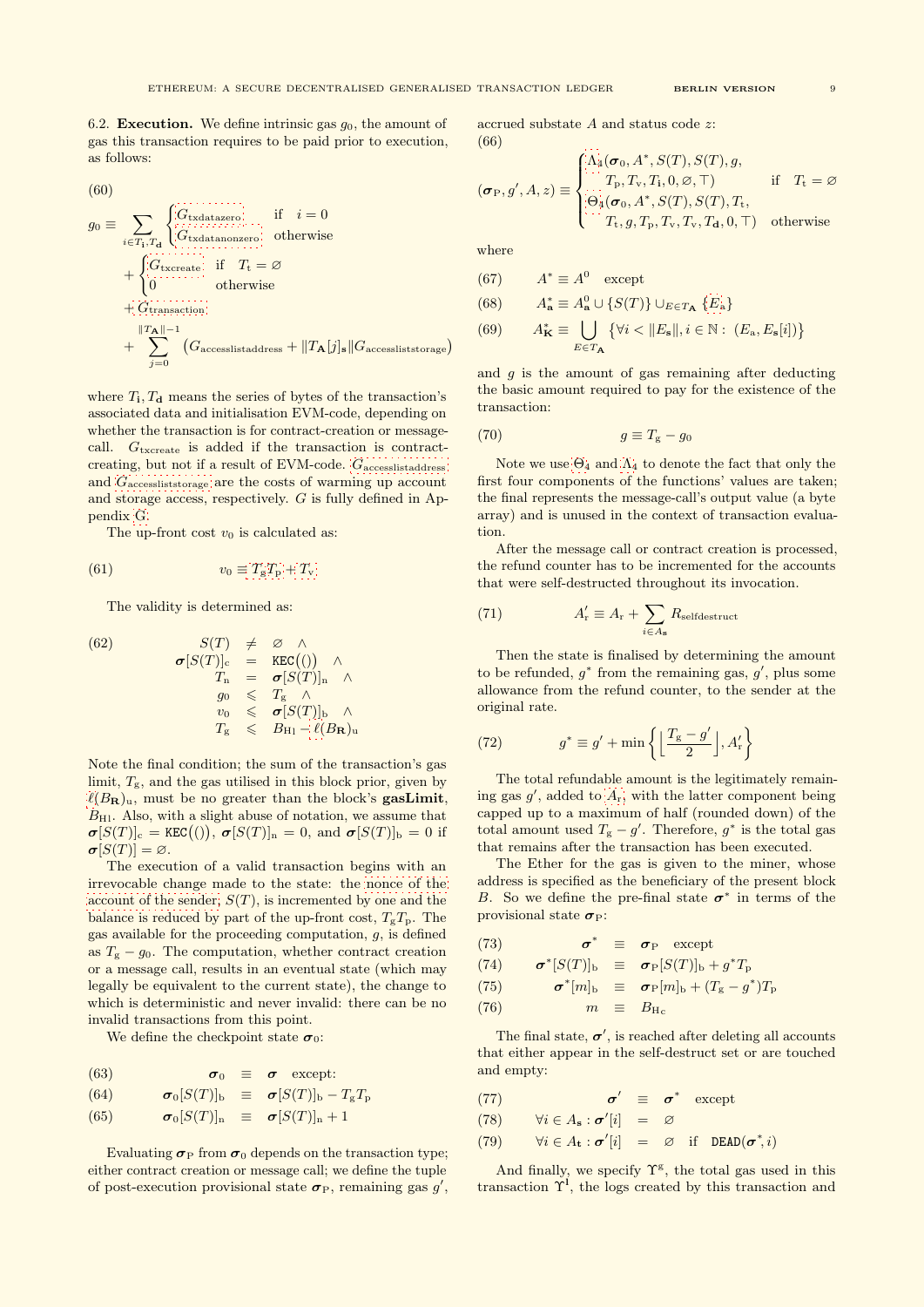∗

Υ z , the status code of this transaction:

(80) 
$$
\Upsilon^{\rm g}(\boldsymbol{\sigma},T) \equiv T_{\rm g}-g
$$

$$
(81) \t\t T1(\boldsymbol{\sigma},T) \equiv A_1
$$

(82) 
$$
\Upsilon^z(\sigma, T) \equiv z
$$

These are used to help define the [transaction receipt](#page-5-4) and are also used [later](#page-14-3) for state and nonce validation.

# 7. CONTRACT CREATION

There are a number of intrinsic parameters used when creating an account: sender  $(s)$ , original transactor<sup>[4](#page-9-1)</sup>  $(o)$ , available gas (g), gas price (p), endowment (v) together with an arbitrary length byte array, *i*, the initialisation EVM code, the present depth of the message-call/contractcreation stack (e), the salt for new account's address  $(\zeta)$ and finally the permission to make modifications to the state (w). The salt  $\zeta$  might be missing  $(\zeta = \varnothing)$ ; formally,

<span id="page-9-2"></span>
$$
(83) \qquad \zeta \in \mathbb{B}_{32} \cup \mathbb{B}_0
$$

If the creation was caused by [CREATE2](#page-37-1), then  $\zeta \neq \emptyset$ .

<span id="page-9-0"></span>We define the creation function formally as the function Λ, which evaluates from these values, together with the state  $\sigma$  and the accrued substate A, to the tuple containing the new state, remaining gas, new accrued substate, status code and output  $(\sigma', g', A', z, o)$ :

(84) 
$$
(\boldsymbol{\sigma}', g', A', z, \mathbf{o}) \equiv \Lambda(\boldsymbol{\sigma}, A, s, o, g, p, v, \mathbf{i}, e, \zeta, w)
$$

The address of the new account is defined as being the rightmost 160 bits of the Keccak-256 hash of the [RLP](#page-18-1) encoding of the structure containing only the sender and the [account nonce.](#page-3-2) For [CREATE2](#page-37-1) the rule is different and is described in EIP-1014 by [Buterin \[2018\]](#page-16-12). Combining the two cases, we define the resultant address for the new account a:

(85) 
$$
a \equiv \text{ADDR}(s, \sigma[s]_n - 1, \zeta, \mathbf{i})
$$

<span id="page-9-3"></span>(86) 
$$
ADDR(s, n, \zeta, \mathbf{i}) \equiv \mathcal{B}_{96..255} \big( \text{KEC} (L_A(s, n, \zeta, \mathbf{i})) \big)
$$

(87) 
$$
L_{A}(s, n, \zeta, \mathbf{i}) \equiv \begin{cases} RLP((s, n)) & \text{if } \zeta = \varnothing \\ (255) \cdot s \cdot \zeta \cdot \text{KEC}(\mathbf{i}) & \text{otherwise} \end{cases}
$$

where  $\cdot$  is the concatenation of byte arrays,  $\mathcal{B}_{a..b}(X)$  evaluates to a binary value containing the bits of indices in the range [a, b] of the binary data X, and  $\sigma[x]$  is the address state of x, or  $\emptyset$  if none exists. Note we use one fewer than the sender's nonce value; we assert that we have incremented the sender account's nonce prior to this call, and so the value used is the sender's nonce at the beginning of the responsible transaction or VM operation.

The address of the new account is added to the set of accessed accounts:

(88) 
$$
A^* \equiv A \quad \text{except} \quad A^* \equiv A_\mathbf{a} \cup \{a\}
$$

The account's nonce is initially defined as one, the balance as the value passed, the storage as empty and the code hash as the Keccak 256-bit hash of the empty string; the sender's balance is also reduced by the value passed. Thus the mutated state becomes  $\sigma^*$ :

(89) 
$$
\boldsymbol{\sigma}^* \equiv \boldsymbol{\sigma} \quad \text{except:}
$$

(90) 
$$
\boldsymbol{\sigma}^*[a] = (1, v + v', \text{TRUE}(\varnothing), \text{KEC}(())
$$
  
\n(91) 
$$
\boldsymbol{\sigma}^*[s] = \begin{cases} \varnothing & \text{if } \boldsymbol{\sigma}[s] = \varnothing \ \wedge \ v = 0 \\ \mathbf{a}^* & \text{otherwise} \end{cases}
$$
  
\n(92) 
$$
\mathbf{a}^* \equiv (\boldsymbol{\sigma}[s]_n, \boldsymbol{\sigma}[s]_b - v, \boldsymbol{\sigma}[s]_s, \boldsymbol{\sigma}[s]_c)
$$

where  $v'$  is the account's pre-existing value, in the event it was previously in existence:

(93) 
$$
v' \equiv \begin{cases} 0 & \text{if } \sigma[a] = \varnothing \\ \sigma[a]_{\text{b}} & \text{otherwise} \end{cases}
$$

Finally, the account is initialised through the execution of the initialising EVM code i according to the execution model (see section [9\)](#page-11-1). Code execution can effect several events that are not internal to the execution state: the account's storage can be altered, further accounts can be created and further message calls can be made. As such, the code execution function [Ξ](#page-12-0) evaluates to a tuple of the resultant state  $\sigma^{**}$ , available gas remaining  $g^{**}$ , the resultant accrued substate  $A^{**}$  and the body code of the account o.

(94) 
$$
(\sigma^{**}, g^{**}, A^{**}, \mathbf{o}) \equiv \Xi(\sigma^*, g, A^*, I)
$$

where I contains the parameters of the [execution environ](#page-12-1)[ment,](#page-12-1) that is:

| (95)  | $I_a \equiv a$  |
|-------|-----------------|
| (96)  | $I_o \equiv o$  |
| (97)  | $I_p \equiv p$  |
| (98)  | $I_d \equiv ()$ |
| (99)  | $I_s \equiv s$  |
| (100) | $I_v \equiv v$  |
| (101) | $I_b \equiv i$  |
| (102) | $I_e \equiv e$  |
| (103) | $I_w \equiv w$  |

 $I_d$  evaluates to the empty tuple as there is no input data to this call.  $I<sub>H</sub>$  has no special treatment and is determined from the blockchain.

Code execution depletes gas, and gas may not go below zero, thus execution may exit before the code has come to a natural halting state. In this (and several other) exceptional cases we say an out-of-gas (OOG) exception has occurred: The evaluated state is defined as being the empty set,  $\emptyset$ , and the entire create operation should have no effect on the state, effectively leaving it as it was immediately prior to attempting the creation.

If the initialization code completes successfully, a final contract-creation cost is paid, the code-deposit cost, c, proportional to the size of the created contract's code:

$$
(104) \t c \equiv G_{\text{codedeposit}} \times ||\mathbf{o}||
$$

If there is not enough gas remaining to pay this, i.e.  $g^{**} < c$ , then we also declare an out-of-gas exception.

The gas remaining will be zero in any such exceptional condition, i.e. if the creation was conducted as the reception of a transaction, then this doesn't affect payment of the intrinsic cost of contract creation; it is paid regardless. However, the value of the transaction is not transferred

<span id="page-9-1"></span><sup>&</sup>lt;sup>4</sup>which can differ from the sender in the case of a message call or contract creation not directly triggered by a transaction but coming from the execution of EVM-code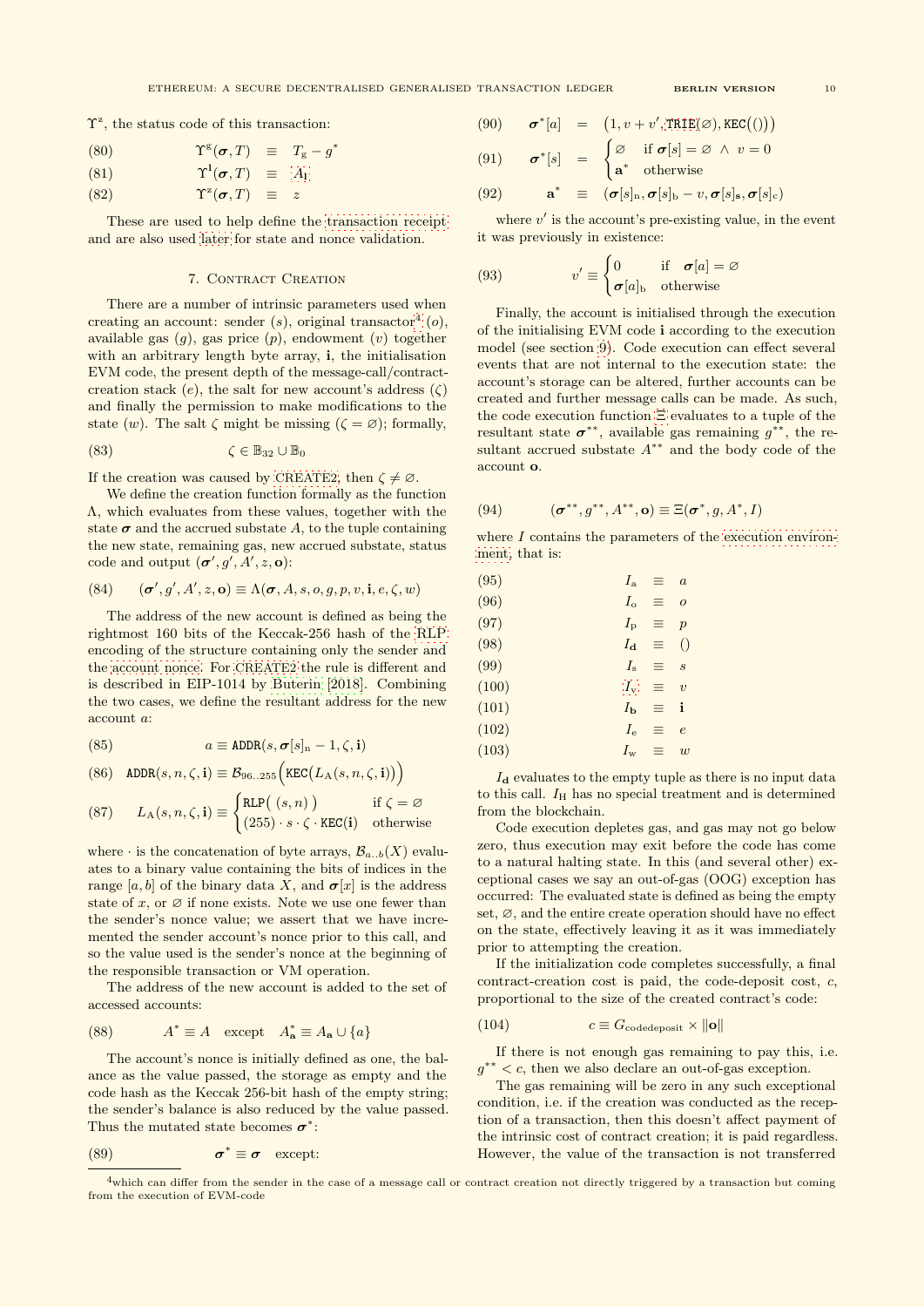to the aborted contract's address when we are out-of-gas, thus the contract's code is not stored.

If such an exception does not occur, then the remaining gas is refunded to the originator and the now-altered state is allowed to persist. Thus formally, we may specify the resultant state, gas, accrued substate and status code as  $(\sigma', g', A', z)$  where:

$$
(105)
$$

$$
g' \equiv \begin{cases} 0 & \text{if } F \\ g^{**} - c & \text{otherwise} \end{cases}
$$
  
(106)  

$$
\sigma' \equiv \begin{cases} \sigma & \text{if } F \lor \sigma^{**} = \varnothing \\ \sigma^{**} & \text{except:} \\ \sigma^{**} & \text{except:} \end{cases}
$$
  

$$
A' = \begin{cases} A^* & \text{if } F \lor \sigma^{**} = \varnothing \\ A^{**} & \text{otherwise} \end{cases}
$$
  
(107)  

$$
A' \equiv \begin{cases} A^* & \text{if } F \lor \sigma^{**} = \varnothing \\ A^{**} & \text{otherwise} \end{cases}
$$
  
(108)  

$$
z \equiv \begin{cases} 0 & \text{if } F \lor \sigma^{**} = \varnothing \\ 1 & \text{otherwise} \end{cases}
$$
  
where  
(109)  

$$
F \equiv (\sigma[a] \neq \varnothing \land (\sigma[a]_c \neq \text{KEC}(()) \lor \sigma[a]_n \neq 0])
$$

$$
F \equiv (\sigma[a] \neq \emptyset \land (\sigma[a]_c \neq \text{KEC}((0) \lor \sigma[a]_n \neq 0)) \lor
$$
  
\n
$$
(\sigma^{**} = \emptyset \land \mathbf{o} = \emptyset) \lor
$$
  
\n
$$
g^{**} < c \lor
$$
  
\n
$$
\|\mathbf{o}\| > 24576
$$

<span id="page-10-2"></span>The exception in the determination of  $\sigma'$  dictates that o, the resultant byte sequence from the execution of the initialisation code, specifies the final body code for the newly-created account.

Note that intention is that the result is either a successfully created new contract with its endowment, or no new contract with no transfer of value. In addition, observe that if the execution of the initialising code [reverts](#page-37-2)  $(\sigma^{**} = \emptyset \land \mathbf{o} \neq \emptyset)$ , the resultant gas g' is not depleted (provided there was no other exception), but no new account is created.

7.1. Subtleties. Note that while the initialisation code is executing, the newly created address exists but with no intrinsic body code<sup>[5](#page-10-1)</sup>. Thus any message call received by it during this time causes no code to be executed. If the initialisation execution ends with a SELFDESTRUCT instruction, the matter is moot since the account will be deleted before the transaction is completed. For a normal STOP code, or if the code returned is otherwise empty, then the state is left with a zombie account, and any remaining balance will be locked into the account forever.

#### 8. Message Call

In the case of executing a message call, several parameters are required: sender  $(s)$ , transaction originator  $(o)$ , recipient  $(r)$ , the account whose code is to be executed  $(c,$ usually the same as recipient), available gas  $(a)$ , value  $(v)$ and gas price  $(p)$  together with an arbitrary length byte array, d, the input data of the call, the present depth of the message-call/contract-creation stack (e) and finally the permission to make modifications to the state  $(w)$ .

Aside from evaluating to a new state and accrued transaction substate, message calls also have an extra component—the output data denoted by the byte array o. This is ignored when executing transactions, however message calls can be initiated due to VM-code execution and in this case this information is used.

$$
(110)
$$

<span id="page-10-0"></span>
$$
(\boldsymbol{\sigma}', g', A', z, \mathbf{o}) \equiv \Theta(\boldsymbol{\sigma}, A, s, o, r, c, g, p, v, \tilde{v}, \mathbf{d}, e, w)
$$

Note that we need to differentiate between the value that is to be transferred,  $v$ , from the value apparent in the execution context,  $\tilde{v}$ , for the DELEGATECALL instruction.

We define  $\sigma_1$ , the first transitional state as the original state but with the value transferred from sender to recipient:

(111) 
$$
\boldsymbol{\sigma}_1[r]_b \equiv \boldsymbol{\sigma}[r]_b + v \quad \wedge \quad \boldsymbol{\sigma}_1[s]_b \equiv \boldsymbol{\sigma}[s]_b - v
$$

unless  $s = r$ .

Throughout the present work, it is assumed that if  $\sigma_1[r]$ was originally undefined, it will be created as an account with no code or state and zero balance and nonce. Thus the previous equation should be taken to mean:

(112) 
$$
\boldsymbol{\sigma}_1 \equiv \boldsymbol{\sigma}'_1 \quad \text{except:}
$$

(113) 
$$
\boldsymbol{\sigma}_1[s] \equiv \begin{cases} \varnothing & \text{if } \boldsymbol{\sigma}_1'[s] = \varnothing \ \wedge \ v = 0 \\ \mathbf{a}_1 & \text{otherwise} \end{cases}
$$

(114) 
$$
\mathbf{a}_1 \equiv (\boldsymbol{\sigma}_1'[s]_n, \boldsymbol{\sigma}_1'[s]_b - v, \boldsymbol{\sigma}_1'[s]_s, \boldsymbol{\sigma}_1'[s]_c)
$$

(115) and 
$$
\sigma'_1 \equiv \sigma
$$
 except:

$$
(116)
$$

$$
\begin{cases}\n\sigma'_1[r] \equiv (0, v, \text{TRUE}(\varnothing), \text{KEC}(())) & \text{if} \quad \sigma[r] = \varnothing \land v \neq 0 \\
\sigma'_1[r] \equiv \varnothing & \text{if} \quad \sigma[r] = \varnothing \land v = 0 \\
\sigma'_1[r] \equiv \mathbf{a}'_1 & \text{otherwise}\n\end{cases}
$$

(117) 
$$
\mathbf{a}'_1 \equiv (\boldsymbol{\sigma}[r]_{\rm n}, \boldsymbol{\sigma}[r]_{\rm b} + v, \boldsymbol{\sigma}[r]_{\rm s}, \boldsymbol{\sigma}[r]_{\rm c})
$$

The account's associated code (identified as the fragment whose Keccak-256 hash is  $\sigma[c]_c$  is executed according to the execution model (see section [9\)](#page-11-1). Just as with contract creation, if the execution halts in an exceptional fashion (i.e. due to an exhausted gas supply, stack underflow, invalid jump destination or invalid instruction), then no gas is refunded to the caller and the state is reverted to the point immediately prior to balance transfer (i.e.  $\sigma$ ).

<span id="page-10-1"></span> $5$ During initialization code execution, EXTCODESIZE on the address should return zero, which is the length of the code of the account while CODESIZE should return the length of the initialization code (as defined in [H.2\)](#page-28-0).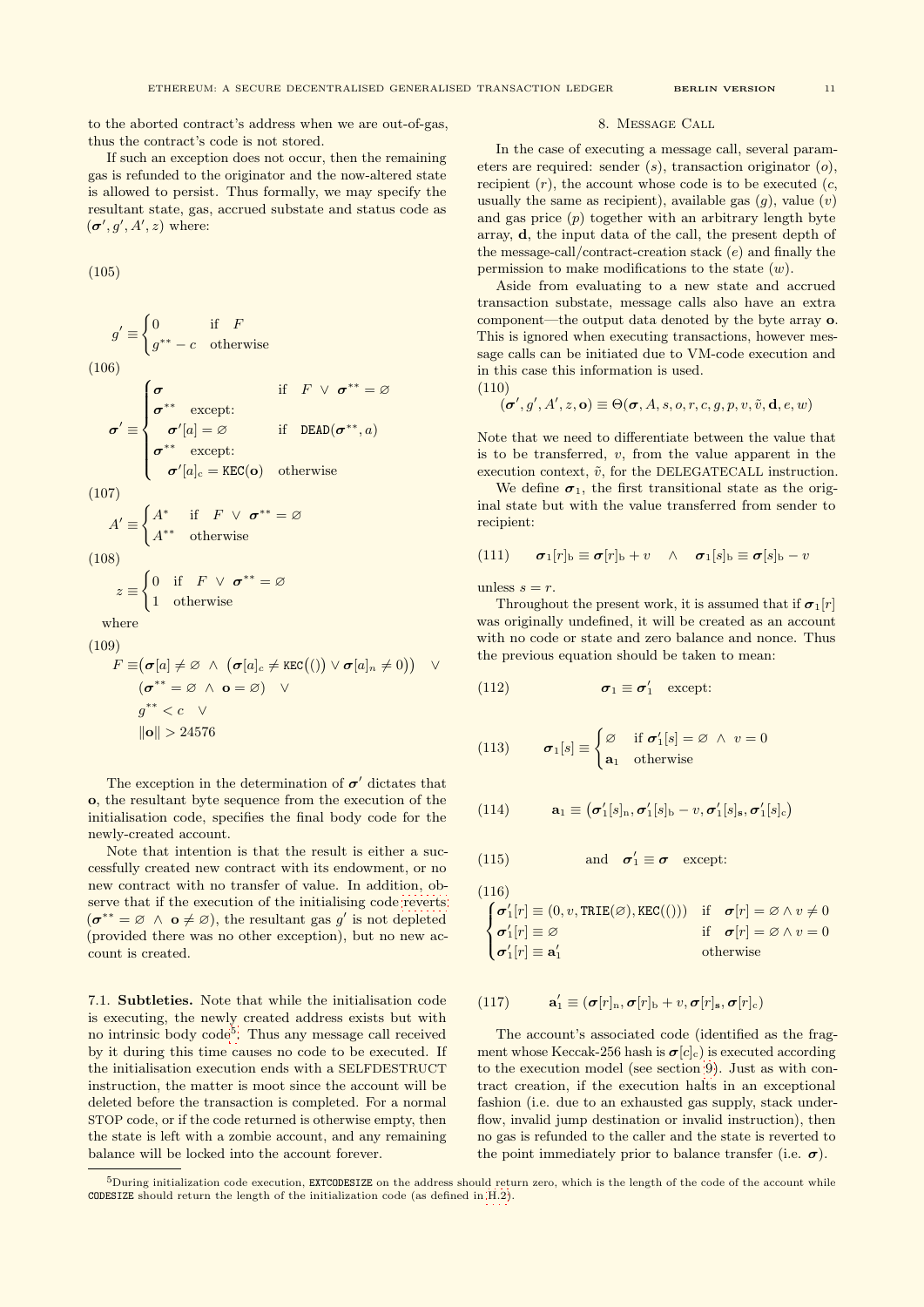$=$  ⊘

 $\varnothing$ 

0 if  $\sigma^{**} = \emptyset \wedge$  $\Omega = \varnothing$ 

(118) 
$$
\boldsymbol{\sigma}' \equiv \begin{cases} \boldsymbol{\sigma} & \text{if } \boldsymbol{\sigma}^{**} = \varnothing \\ \boldsymbol{\sigma}^{**} & \text{otherwise} \end{cases}
$$

 $\sqrt{ }$  $\int$ 

$$
(119) \t\t g' \equiv
$$

(120)  
\n
$$
A' \equiv \begin{cases} A & \text{if } \sigma^{**} = A \\ A^{**} & \text{otherwise} \end{cases}
$$
\n
$$
z \equiv \begin{cases} 0 & \text{if } \sigma^{**} = A \\ 1 & \text{otherwise} \end{cases}
$$
\n
$$
(121)
$$
\n
$$
z = \begin{cases} 0 & \text{if } \sigma^{**} = A \\ 1 & \text{otherwise} \end{cases}
$$
\n
$$
(122)
$$
\n
$$
(\sigma^{**}, g^{**}, A^{**}, \mathbf{0}) \equiv \Xi
$$

<span id="page-11-2"></span>(123)  
\n
$$
I_a \equiv r
$$
  
\n(124)  
\n $I_o \equiv o$   
\n(125)  
\n $I_p \equiv p$   
\n(126)  
\n $I_d \equiv d$   
\n(127)  
\n $I_s \equiv s$   
\n(128)  
\n $I_v \equiv \tilde{v}$   
\n(129)  
\n $I_e \equiv e$   
\n(130)  
\n $I_w \equiv w$ 

where

(131)  
\n
$$
\Xi = \begin{cases}\n\Xi_{\text{EXERC}}(\sigma_1, g, A, I) & \text{if } c = 1 \\
\Xi_{\text{SHA256}}(\sigma_1, g, A, I) & \text{if } c = 2 \\
\Xi_{\text{RIP160}}(\sigma_1, g, A, I) & \text{if } c = 3 \\
\Xi_{\text{ID}}(\sigma_1, g, A, I) & \text{if } c = 4 \\
\Xi_{\text{EXPMOD}}(\sigma_1, g, A, I) & \text{if } c = 5 \\
\Xi_{\text{BNAMD}}(\sigma_1, g, A, I) & \text{if } c = 6 \\
\Xi_{\text{BNAMD}}(\sigma_1, g, A, I) & \text{if } c = 7 \\
\Xi_{\text{SNARKV}}(\sigma_1, g, A, I) & \text{if } c = 8 \\
\Xi_{\text{BLAKEY}}(\sigma_1, g, A, I) & \text{if } c = 9 \\
\Xi(\sigma_1, g, A, I) & \text{otherwise}\n\end{cases}
$$

and

(132) 
$$
KEC(I_{\mathbf{b}}) = \boldsymbol{\sigma}[c]_{c}
$$

It is assumed that the client will have stored the pair  $(KEC(I_{\mathbf{b}}), I_{\mathbf{b}})$  at some point prior in order to make the determination of  $I<sub>b</sub>$  feasible.

As can be seen, there are nine exceptions to the usage of the general execution framework Ξ for evaluation of the message call: these are so-called 'precompiled' contracts, meant as a preliminary piece of architecture that may later become native extensions. The contracts in addresses 1 to 9 execute the elliptic curve public key recovery function, the SHA2 256-bit hash scheme, the RIPEMD 160-bit hash scheme, the identity function, arbitrary precision modular exponentiation, elliptic curve addition, elliptic curve scalar multiplication, an elliptic curve pairing check, and the BLAKE2 compression function F respectively. Their full formal definition is in Appendix [E.](#page-21-0) We denote the set of the addresses of the precompiled contracts by  $\pi$ :

<span id="page-11-1"></span>(133) 
$$
\pi \equiv \{1, 2, 3, 4, 5, 6, 7, 8, 9\}
$$

# <span id="page-11-0"></span>9. EXECUTION MODEL

The execution model specifies how the system state is altered given a series of bytecode instructions and a small tuple of environmental data. This is specified through a formal model of a virtual state machine, known as the Ethereum Virtual Machine (EVM). It is a quasi-Turingcomplete machine; the quasi qualification comes from the fact that the computation is intrinsically bounded through a parameter, gas, which limits the total amount of computation done.

9.1. Basics. The EVM is a simple stack-based architecture. The word size of the machine (and thus size of stack items) is 256-bit. This was chosen to facilitate the Keccak-256 hash scheme and elliptic-curve computations. The memory model is a simple word-addressed byte array. The stack has a maximum size of 1024. The machine also has an independent storage model; this is similar in concept to the memory but rather than a byte array, it is a wordaddressable word array. Unlike memory, which is volatile, storage is non volatile and is maintained as part of the system state. All locations in both storage and memory are well-defined initially as zero.

The machine does not follow the standard von Neumann architecture. Rather than storing program code in generally-accessible memory or storage, it is stored separately in a virtual ROM interactable only through a specialised instruction.

The machine can have exceptional execution for several reasons, including stack underflows and invalid instructions. Like the out-of-gas exception, they do not leave state changes intact. Rather, the machine halts immediately and reports the issue to the execution agent (either the transaction processor or, recursively, the spawning execution environment) which will deal with it separately.

9.2. Fees Overview. Fees (denominated in gas) are charged under three distinct circumstances, all three as prerequisite to the execution of an operation. The first and most common is the fee intrinsic to the computation of the operation (see Appendix [G\)](#page-26-0). Secondly, gas may be deducted in order to form the payment for a subordinate message call or contract creation; this forms part of the payment for CREATE, CREATE2, CALL and CALLCODE. Finally, gas may be paid due to an increase in the usage of the memory.

Over an account's execution, the total fee for memoryusage payable is proportional to smallest multiple of 32 bytes that are required such that all memory indices (whether for read or write) are included in the range. This is paid for on a just-in-time basis; as such, referencing an area of memory at least 32 bytes greater than any previously indexed memory will certainly result in an additional memory usage fee. Due to this fee it is highly unlikely addresses will ever go above 32-bit bounds. That said, implementations must be able to manage this eventuality.

Storage fees have a slightly nuanced behaviour—to incentivise minimisation of the use of storage (which corresponds directly to a larger state database on all nodes), the execution fee for an operation that clears an entry in the storage is not only waived, a qualified refund is given; in fact, this refund is effectively paid up-front since the initial usage of a storage location costs substantially more than normal usage.

See Appendix [H](#page-26-7) for a rigorous definition of the EVM gas cost.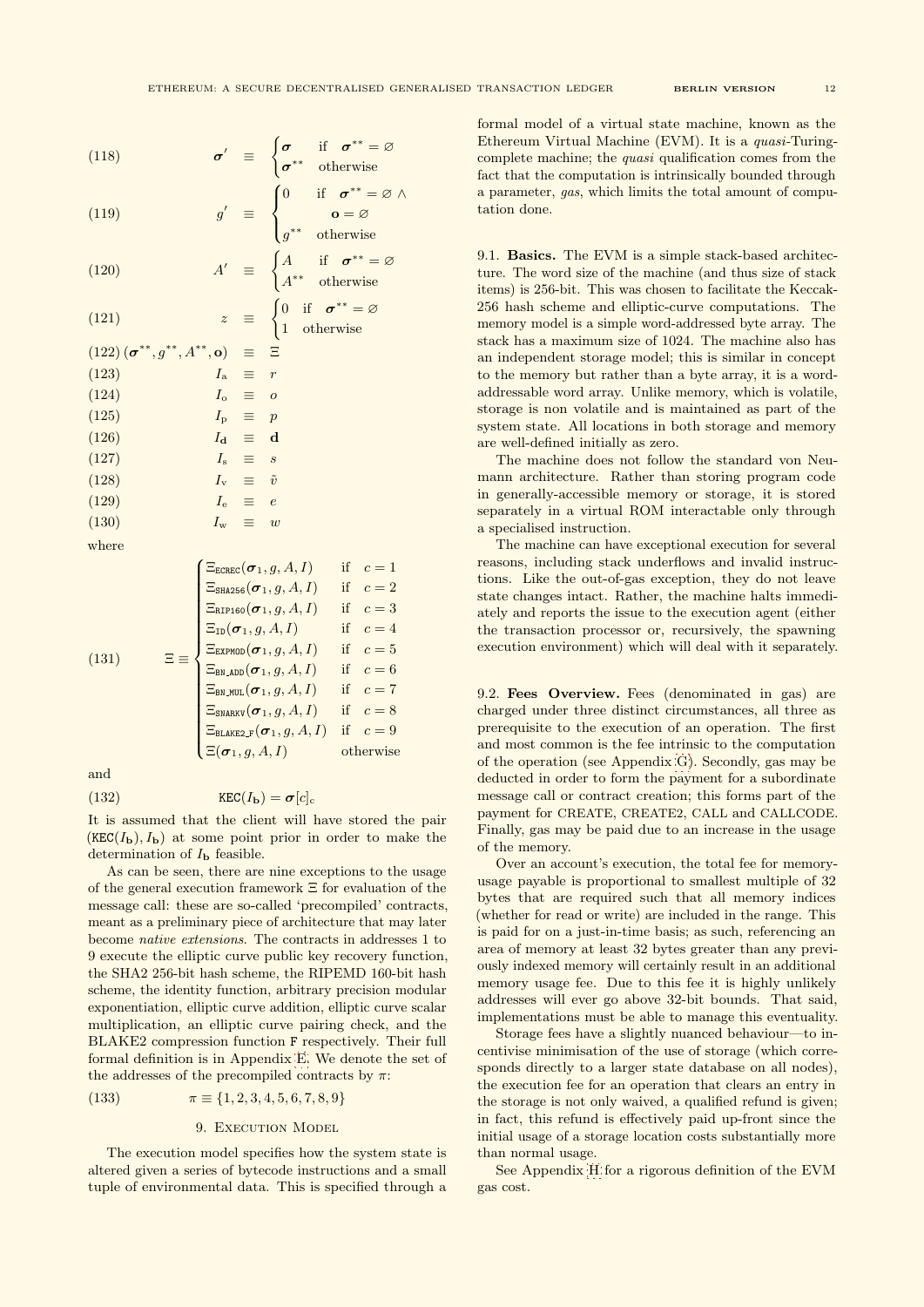- <span id="page-12-1"></span> $\bullet$   $I_{\rm a}$ , the address of the account which owns the code that is executing.
- $\bullet$   $I_o$ , the sender address of the transaction that originated this execution.
- $\bullet$   $I_p$ , the price of gas in the transaction that originated this execution.
- <span id="page-12-4"></span>•  $I_d$ , the byte array that is the input data to this execution; if the execution agent is a transaction, this would be the transaction data.
- $\bullet$  I<sub>s</sub>, the address of the account which caused the code to be executing; if the execution agent is a transaction, this would be the transaction sender.
- <span id="page-12-2"></span>•  $I_v$ , the value, in Wei, passed to this account as part of the same procedure as execution; if the execution agent is a transaction, this would be the transaction value.
- $\bullet$   $I_{\rm b}$ , the byte array that is the machine code to be executed.
- $\bullet$   $I_{\rm H}$ , the block header of the present block.
- $\bullet$   $I_e$ , the depth of the present message-call or contract-creation (i.e. the number of CALLs or CREATE(2)s being executed at present).
- $I_{\rm w}$ , the permission to make modifications to the state.

The execution model defines the function Ξ, which can compute the resultant state  $\sigma'$ , the remaining gas  $g'$ , the resultant accrued substate  $A'$  and the resultant output,  $o$ , given these definitions. For the present context, we will define it as:

(134) 
$$
(\boldsymbol{\sigma}', g', A', \mathbf{o}) \equiv \Xi(\boldsymbol{\sigma}, g, A, I)
$$

where we will remember that A, the accrued substate, is defined in section [6.1.](#page-7-2)

<span id="page-12-0"></span>9.4. Execution Overview. We must now define the Ξ function. In most practical implementations this will be modelled as an iterative progression of the pair comprising the full system state,  $\sigma$  and the machine state,  $\mu$ . Formally, we define it recursively with a function  $X$ . This uses an iterator function O (which defines the result of a single cycle of the state machine) together with functions [Z](#page-13-1) which determines if the present state is an [exceptional](#page-13-1) [halting](#page-13-1) state of the machine and  $H$ , specifying the output data of the instruction if and only if the present state is a [normal halting](#page-13-2) state of the machine.

<span id="page-12-3"></span>The empty sequence, denoted (), is not equal to the empty set, denoted  $\varnothing$ ; this is important when interpreting the output of H, which evaluates to  $\varnothing$  when execution is to continue but a series (potentially empty) when execution should halt.

(135) 
$$
\Xi(\sigma, g, A, I) \equiv (\sigma', \mu'_g, A', \mathbf{o})
$$
  
\n(136) 
$$
(\sigma', \mu', A', \dots, \mathbf{o}) \equiv X((\sigma, \mu, A, I))
$$
  
\n(137) 
$$
\mu_g \equiv g
$$
  
\n(138) 
$$
\mu_{pc} \equiv 0
$$
  
\n(139) 
$$
\mu_m \equiv (0, 0, \dots)
$$
  
\n(140) 
$$
\mu_i \equiv 0
$$
  
\n(141) 
$$
\mu_s \equiv ()
$$
  
\n(142) 
$$
\mu_o \equiv ()
$$

$$
(143)
$$

<span id="page-12-5"></span>
$$
X((\sigma, \mu, A, I)) \equiv \begin{cases} (\varnothing, \mu, A, I, \varnothing) & \text{if } Z(\sigma, \mu, A, I) \\ (\varnothing, \mu', A, I, o) & \text{if } w = \text{REVERT} \\ O(\sigma, \mu, A, I) \cdot o & \text{if } o \neq \varnothing \\ X(O(\sigma, \mu, A, I)) & \text{otherwise} \end{cases}
$$

where

(144)   
**o** 
$$
\equiv
$$
  $H(\mu, I)$   
(145)  $(a, b, c, d) \cdot e \equiv (a, b, c, d, e)$ 

$$
(a, b, c, a) \cdot e = (a, b, c, a, e)
$$

(146) 
$$
\mu' \equiv \mu \text{ except:}
$$

(147) 
$$
\mu'_{\rm g} \equiv \mu_{\rm g} - C(\boldsymbol{\sigma}, \boldsymbol{\mu}, A, I)
$$

Note that, when we evaluate Ξ, we drop the fourth element I' and extract the remaining gas  $\mu'_{g}$  from the resultant machine state  $\mu'$ .

 $X$  is thus cycled (recursively here, but implementations) are generally expected to use a simple iterative loop) until either [Z](#page-13-1) becomes true indicating that the present state is exceptional and that the machine must be halted and any changes discarded or until  $H$  becomes a series (rather than the empty set) indicating that the machine has reached a controlled halt.

9.4.1. Machine State. The machine state  $\mu$  is defined as the tuple  $(g, pc, m, i, s)$  which are the gas available, the program counter  $pc \in \mathbb{N}_{256}$ , the memory contents, the active number of words in memory (counting continuously from position 0), and the stack contents. The memory contents  $\mu_{\rm m}$  are a series of zeroes of size  $2^{256}$ .

For the ease of reading, the instruction mnemonics, written in small-caps (e.g. ADD), should be interpreted as their numeric equivalents; the full table of instructions and their specifics is given in Appendix [H.](#page-26-7)

For the purposes of defining  $Z$ ,  $H$  and  $O$ , we define  $w$ as the current operation to be executed:

(148) 
$$
w \equiv \begin{cases} I_{\mathbf{b}}[\mu_{\text{pc}}] & \text{if } \mu_{\text{pc}} < ||I_{\mathbf{b}}|| \\ \text{STOP} & \text{otherwise} \end{cases}
$$

We also assume the fixed amounts of  $\delta$  and  $\alpha$ , specifying the stack items removed and added, both subscriptable on the instruction and an instruction cost function C evaluating to the full cost, in gas, of executing the given instruction.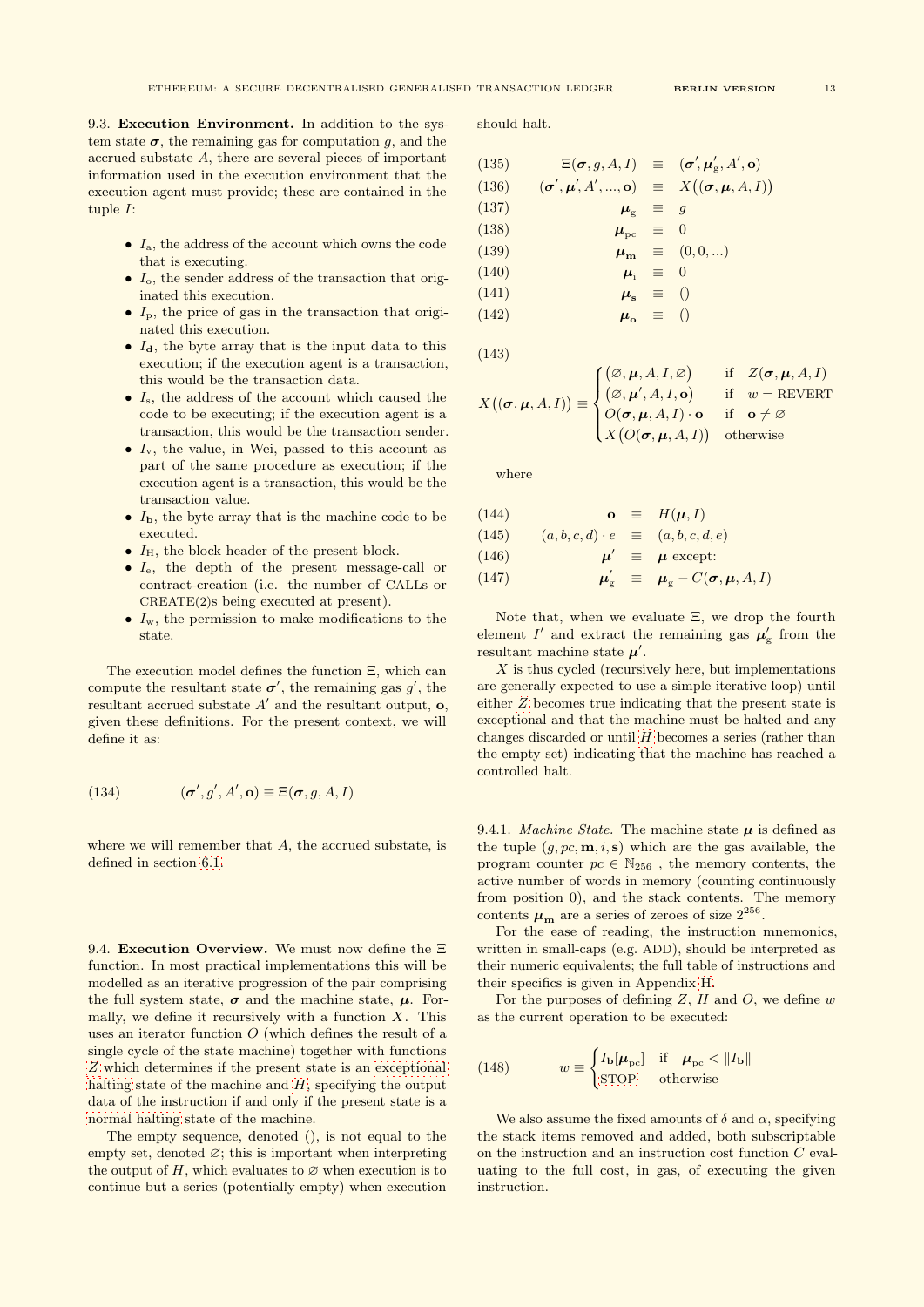<span id="page-13-1"></span>9.4.2. Exceptional Halting. The exceptional halting function Z is defined as:  $(149)$ 

$$
Z(\sigma, \mu, A, I) \equiv \mu_g < C(\sigma, \mu, A, I) \quad \lor
$$
\n
$$
\delta_w = \varnothing \quad \lor
$$
\n
$$
||\mu_s|| < \delta_w \quad \lor
$$
\n
$$
(w = \text{JUMP} \land \mu_s[0] \notin D(I_b)) \quad \lor
$$
\n
$$
(w = \text{JUMP} \land \mu_s[1] \neq 0 \land
$$
\n
$$
\mu_s[0] \notin D(I_b) \quad \lor
$$
\n
$$
(w = \text{RETURNDATACOPY} \land
$$
\n
$$
\mu_s[1] + \mu_s[2] > ||\mu_o||) \quad \lor
$$
\n
$$
||\mu_s|| - \delta_w + \alpha_w > 1024 \quad \lor
$$
\n
$$
(\neg I_w \land W(w, \mu)) \quad \lor
$$
\n
$$
(w = \text{SSTORE} \land \mu_g \leq \text{Callstipend})
$$

where

(150) 
$$
W(w, \mu) \equiv w \in \{ \text{CREATE, CREATE2, SSTORE,} \}
$$

$$
\text{SELFDESTRUCT} \} \lor \text{LOG0} \leq w \land w \leq \text{LOG4} \quad \lor \quad w = \text{CALL} \land \mu_s[2] \neq 0
$$

This states that the execution is in an exceptional halting state if there is insufficient gas, if the instruction is invalid (and therefore its  $\delta$  subscript is undefined), if there are insufficient stack items, if a JUMP/JUMPI destination is invalid, the new stack size would be larger than 1024 or state modification is attempted during a static call. The astute reader will realise that this implies that no instruction can, through its execution, cause an exceptional halt. Also, the execution is in an exceptional halting state if the gas left prior to executing an [SSTORE](#page-33-1) instruction is less than or equal to the call stipend  $G_{\text{callstipend}}$  $G_{\text{callstipend}}$  $G_{\text{callstipend}}$  – see EIP-2200 by [Tang \[2019\]](#page-17-16) for more information.

9.4.3. Jump Destination Validity. We previously used D as the function to determine the set of valid jump destinations given the code that is being run. We define this as any position in the code occupied by a JUMPDEST instruction.

All such positions must be on valid instruction boundaries, rather than sitting in the data portion of PUSH operations and must appear within the explicitly defined portion of the code (rather than in the implicitly defined [STOP](#page-29-0) operations that trail it).

Formally:

(151) 
$$
D(\mathbf{c}) \equiv D_{\mathbf{J}}(\mathbf{c},0)
$$

where:

(152)

$$
D_{\mathbf{J}}(\mathbf{c},i) \equiv \begin{cases} \begin{cases} \n\end{cases} & \text{if } i \geq \|\mathbf{c}\| \\ \n\begin{cases} \n\{i\} \cup D_{\mathbf{J}}(\mathbf{c}, N(i, \mathbf{c}[i])) \\ \n\text{if } \mathbf{c}[i] = \text{JUMPDEST} \\ \nD_{\mathbf{J}}(\mathbf{c}, N(i, \mathbf{c}[i])) \n\end{cases} & \text{otherwise} \end{cases}
$$

where  $N$  is the next valid instruction position in the code, skipping the data of a PUSH instruction, if any: (153)

$$
N(i, w) \equiv \begin{cases} i + w - \text{PUSH1} + 2 \\ \text{if} \quad w \in [\text{PUSH1, PUSH32}] \\ i + 1 \end{cases} \text{otherwise}
$$

<span id="page-13-2"></span>9.4.4. Normal Halting. The normal halting function  $H$  is defined:  $(154)$ 

$$
H(\boldsymbol{\mu}, I) \equiv \begin{cases} H_{\text{RETURN}}(\boldsymbol{\mu}) & \text{if } w \in \{\text{RETURN}, \text{REVERT}\} \\ () & \text{if } w \in \{\text{STOP}, \text{SELFDESTRUCT}\} \\ \varnothing & \text{otherwise} \end{cases}
$$

The data-returning halt operations, [RETURN](#page-36-0) and REVERT, have a special function  $H_{\text{RETURN}}$ . Note also the difference between the empty sequence and the empty set as discussed [here.](#page-12-3)

9.5. The Execution Cycle. Stack items are added or removed from the left-most, lower-indexed portion of the series; all other items remain unchanged:

(155) 
$$
O((\boldsymbol{\sigma}, \boldsymbol{\mu}, A, I)) \equiv (\boldsymbol{\sigma}', \boldsymbol{\mu}', A', I)
$$

$$
\Delta \equiv \alpha_w - \delta_w
$$

$$
||\mu'_{\mathbf{s}}|| = ||\mu_{\mathbf{s}}|| + \Delta
$$

(158)  $\forall x \in [\alpha_w, ||\mu'_s||) : \mu'_s[x] \equiv \mu_s[x - \Delta]$ 

The gas is reduced by the instruction's gas cost and for most instructions, the program counter increments on each cycle, for the three exceptions, we assume a function J, subscripted by one of two instructions, which evaluates to the according value:

(159) 
$$
\mu'_{g} \equiv \mu_{g} - C(\sigma, \mu, A, I)
$$
  
(160) 
$$
\mu'_{pc} \equiv \begin{cases} J_{\text{JUMP}}(\mu) & \text{if } w = \text{JUMP} \\ J_{\text{JUMPI}}(\mu) & \text{if } w = \text{JUMP} \\ N(\mu_{pc}, w) & \text{otherwise} \end{cases}
$$

In general, we assume the memory, accrued substate and system state do not change:

$$
\mu'_{\mathbf{m}} \equiv \mu_{\mathbf{m}}
$$

 $\mu$  $\overline{a}$  $\mu_{\rm i}$   $\equiv$   $\mu_{\rm i}$  $(162)$ 

$$
(163) \t\t A' \equiv A
$$

 $\boldsymbol{\sigma}'$ (164)  $\sigma' \equiv \sigma$ 

However, instructions do typically alter one or several components of these values. Altered components listed by instruction are noted in Appendix [H,](#page-26-7) alongside values for  $\alpha$  and  $\delta$  and a formal description of the gas requirements.

# 10. BLOCKTREE TO BLOCKCHAIN

<span id="page-13-0"></span>The canonical blockchain is a path from root to leaf through the entire block tree. In order to have consensus over which path it is, conceptually we identify the path that has had the most computation done upon it, or, the heaviest path. Clearly one factor that helps determine the heaviest path is the block number of the leaf, equivalent to the number of blocks, not counting the unmined [genesis](#page-37-0) [block,](#page-37-0) in the path. The longer the path, the greater the total mining effort that must have been done in order to arrive at the leaf. This is akin to existing schemes, such as that employed in Bitcoin-derived protocols.

Since a block header includes the difficulty, the header alone is enough to validate the computation done. Any block contributes toward the total computation or total difficulty of a chain.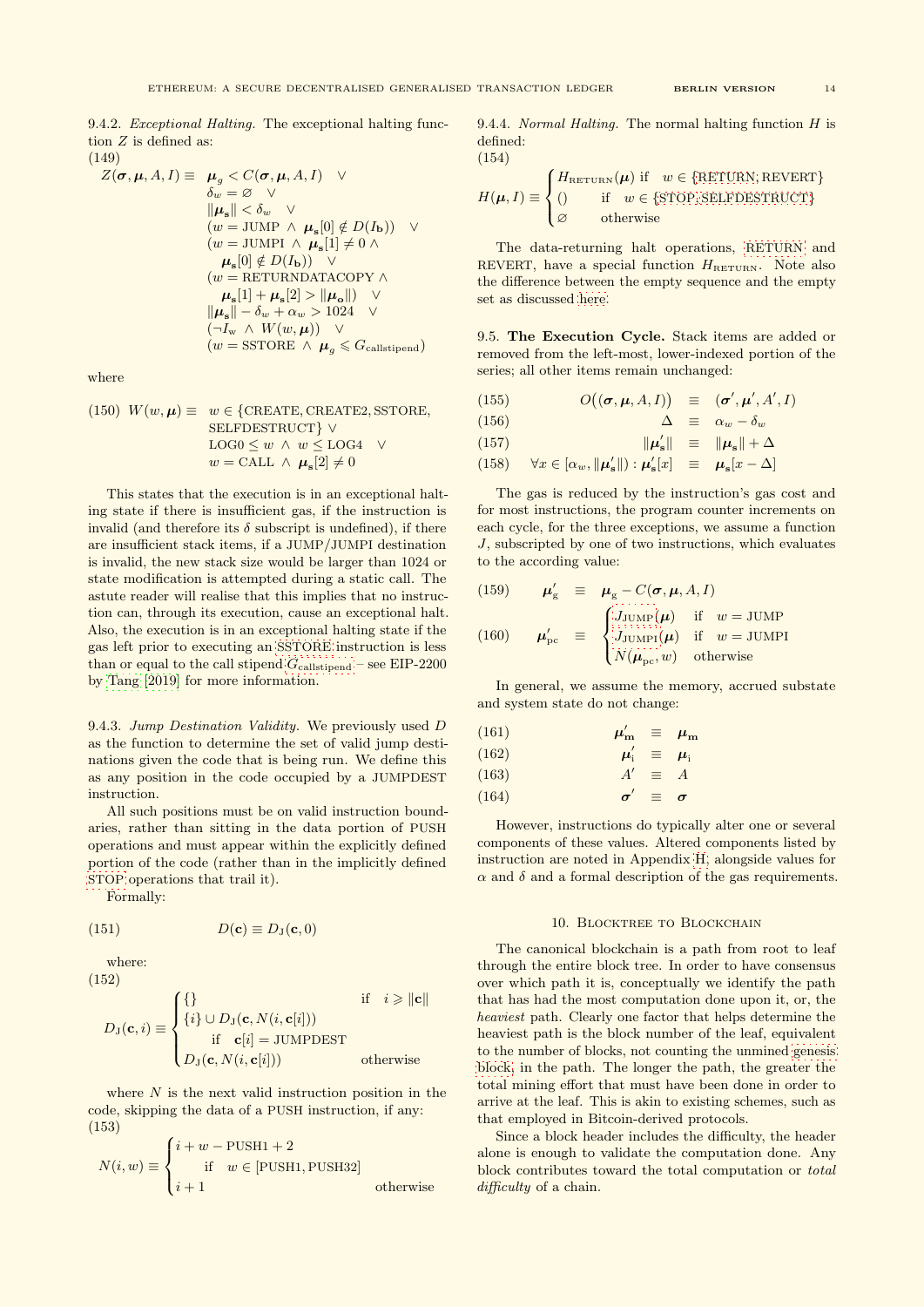Thus we define the total difficulty of block B recursively as:

$$
(165) \t Bt \equiv B't + Bd
$$

$$
(166) \tB' \equiv P(B_{\text{H}})
$$

As such given a block  $B$ ,  $B_t$  is its total difficulty,  $B'$  is its parent block and  $B_d$  is its difficulty.

## 11. Block Finalisation

<span id="page-14-1"></span>The process of finalising a block involves four stages:

- (1) Validate (or, if mining, determine) ommers;
- (2) validate (or, if mining, determine) transactions;
- (3) apply rewards;
- (4) verify (or, if mining, compute a valid) state and [block nonce.](#page-4-6)

11.1. Ommer Validation. The validation of [ommer](#page-4-3) [headers](#page-4-3) means nothing more than verifying that each ommer header is both a valid header and satisfies the relation of Nth-generation ommer to the present block where  $N \leq 6$ . The maximum of ommer headers is two. Formally:

(167) 
$$
\|B_{\mathbf{U}}\| \leq 2 \bigwedge_{\mathbf{U} \in B_{\mathbf{U}}} V(\mathbf{U}) \ \wedge \ k(\mathbf{U}, P(\mathbf{B}_{\mathbf{H}})_{\mathbf{H}}, 6)
$$

where  $k$  denotes the "is-kin" property: (168)

$$
k(U, H, n) \equiv \begin{cases} false & \text{if } n = 0\\ s(U, H) & \\ \forall k(U, P(H)_{\text{H}}, n - 1) & \text{otherwise} \end{cases}
$$

and s denotes the "is-sibling" property:

$$
s(U, H) \equiv (P(H) = P(U) \ \land \ H \neq U \ \land \ U \notin B(H)_{U})
$$

where  $B(H)$  and  $P(H)$  are the block and the parent block of the corresponding header H respectively.

11.2. Transaction Validation. The given gasUsed must correspond faithfully to the transactions listed:  $B_{\text{Hg}}$  $B_{\text{Hg}}$ , the total gas used in the block, must be equal to the accumulated gas used according to the final transaction:

$$
(170) \t\t BH g = \ell(\mathbf{R})u
$$

11.3. Reward Application. The application of rewards to a block involves raising the balance of the accounts of the beneficiary address of the block and each ommer by a certain amount. We raise the block's beneficiary account by  $R_{\text{block}}$  $R_{\text{block}}$  $R_{\text{block}}$ ; for each ommer, we raise the block's beneficiary by an additional  $\frac{1}{32}$  of the block reward and the beneficiary of the ommer gets rewarded depending on the block number. Formally we define the function Ω:

(171)  
\n
$$
\Omega(B, \sigma) \equiv \sigma' : \sigma' = \sigma \text{ except:}
$$
\n
$$
(172) \sigma' [\mathbf{B}_{\text{He}}]_{\text{b}} = \sigma [\mathbf{B}_{\text{He}}]_{\text{b}} + \left(1 + \frac{\|\mathbf{B}_{\text{U}}\|}{32}\right) R_{\text{block}}
$$
\n(173)

$$
\forall \mathbf{U} \in \mathbf{B}_{\mathbf{U}}:
$$

<span id="page-14-0"></span> $(171)$ 

 $(160)$ 

$$
\boldsymbol{\sigma}'[\mathbf{U}_{\mathrm{c}}] = \begin{cases} \varnothing & \text{if } \boldsymbol{\sigma}[\mathbf{U}_{\mathrm{c}}] = \varnothing \ \wedge \ R = 0 \\ \mathbf{a}' & \text{otherwise} \end{cases}
$$
  
(174)  

$$
\mathbf{a}' \equiv (\boldsymbol{\sigma}[U_{\mathrm{c}}]_{\mathrm{n}}, \boldsymbol{\sigma}[U_{\mathrm{c}}]_{\mathrm{b}} + R, \boldsymbol{\sigma}[U_{\mathrm{c}}]_{\mathrm{s}}, \boldsymbol{\sigma}[U_{\mathrm{c}}]_{\mathrm{c}})
$$
  
(175)  

$$
R \equiv \left(1 + \frac{1}{8}(U_{\mathrm{i}} - B_{\mathrm{H}}_{\mathrm{i}})\right) R_{\mathrm{block}}
$$

If there are collisions of the beneficiary addresses between ommers and the block (i.e. two ommers with the same beneficiary address or an ommer with the same beneficiary address as the present block), additions are applied cumulatively.

<span id="page-14-4"></span>We define the block reward in Wei:

(176)

$$
R_{\rm block} = 10^{18} \times \begin{cases} 5 & \text{if } H_i < F_{\rm Byzantium} \\ 3 & \text{if } F_{\rm Byzantium} \leq H_i < F_{\rm Constantinople} \\ 2 & \text{if } H_i \geq F_{\rm Constantinople} \end{cases}
$$

<span id="page-14-2"></span>11.4. State & Nonce Validation. We may now define the function,  $\Gamma$ , that maps a block  $B$  to its initiation state: (177)

$$
\Gamma(B) \equiv \begin{cases} \sigma_0 & \text{if } P(B_H) = \varnothing \\ \sigma_i : \text{TRUE}(L_\text{S}(\sigma_i)) = P(B_H)_{H_\text{r}} & \text{otherwise} \end{cases}
$$

Here,  $\texttt{TRUE}(L_S(\sigma_i))$  means the hash of the root node of a trie of state  $\sigma_i$ ; it is assumed that implementations will store this in the state database, which is trivial and efficient since the trie is by nature an immutable data structure.

And finally we define  $\Phi$ , the block transition function, which maps an incomplete block  $B$  to a complete block  $B$ :

(178) 
$$
\Phi(B) \equiv B'
$$
:  $B' = B^*$  except:  
\n(179)  $B'_n = n$ :  $x \le \frac{2^{256}}{H_d}$   
\n(180)  $B'_m = m$  with  $(x, m) = \text{PoW}(B^*_M, n, \mathbf{d})$   
\n(181)  $B^* \equiv B$  except:  $B^*_r = r(\Pi(\Gamma(B), B))$ 

With d being a dataset as specified in Appendix [J.](#page-38-0)

As specified at the beginning of the present work, [Π](#page-15-1) is the state-transition function, which is defined in terms of [Ω,](#page-14-0) the block finalisation function and [Υ,](#page-1-0) the transactionevaluation function, both now well-defined.

As previously detailed,  $\mathbf{R}[n]_z$ ,  $\mathbf{R}[n]_1$  and  $\mathbf{R}[n]_u$  are the nth corresponding status code, logs and cumulative gas used after each transaction  $(\mathbf{R}[n]_b)$ , the fourth component in the tuple, has already been defined in terms of the logs). We also define the *n*th state  $\sigma[n]$ , which is defined simply as the state resulting from applying the corresponding transaction to the state resulting from the previous transaction (or the block's initial state in the case of the first such transaction):

<span id="page-14-3"></span>(182) 
$$
\boldsymbol{\sigma}[n] = \begin{cases} \Gamma(B) & \text{if } n < 0\\ \Upsilon(\boldsymbol{\sigma}[n-1], B_{\mathbf{T}}[n]) & \text{otherwise} \end{cases}
$$

In the case of  $B_{\mathbf{R}}[n]_u$ , we take a similar approach defining each item as the gas used in evaluating the corresponding transaction summed with the previous item (or zero, if it is the first), giving us a running total:

(183) 
$$
\mathbf{R}[n]_{\mathrm{u}} = \begin{cases} 0 & \text{if } n < 0\\ \Upsilon^{g}(\boldsymbol{\sigma}[n-1], B_{\mathrm{T}}[n]) & \\ +\mathbf{R}[n-1]_{\mathrm{u}} & \text{otherwise} \end{cases}
$$

For  $\mathbf{R}[n]_1$ , we utilise the  $\Upsilon^1$  function that we conveniently defined in the transaction execution function.

(184) 
$$
\mathbf{R}[n]_1 = \Upsilon^1(\boldsymbol{\sigma}[n-1], B_{\mathbf{T}}[n])
$$

We define  $\mathbf{R}[n]_{\mathbf{z}}$  $\mathbf{R}[n]_{\mathbf{z}}$  $\mathbf{R}[n]_{\mathbf{z}}$  in a similar manner.

(185) 
$$
\mathbf{R}[n]_{\mathbf{z}} = \Upsilon^{\mathbf{z}}(\boldsymbol{\sigma}[n-1], B_{\mathbf{T}}[n])
$$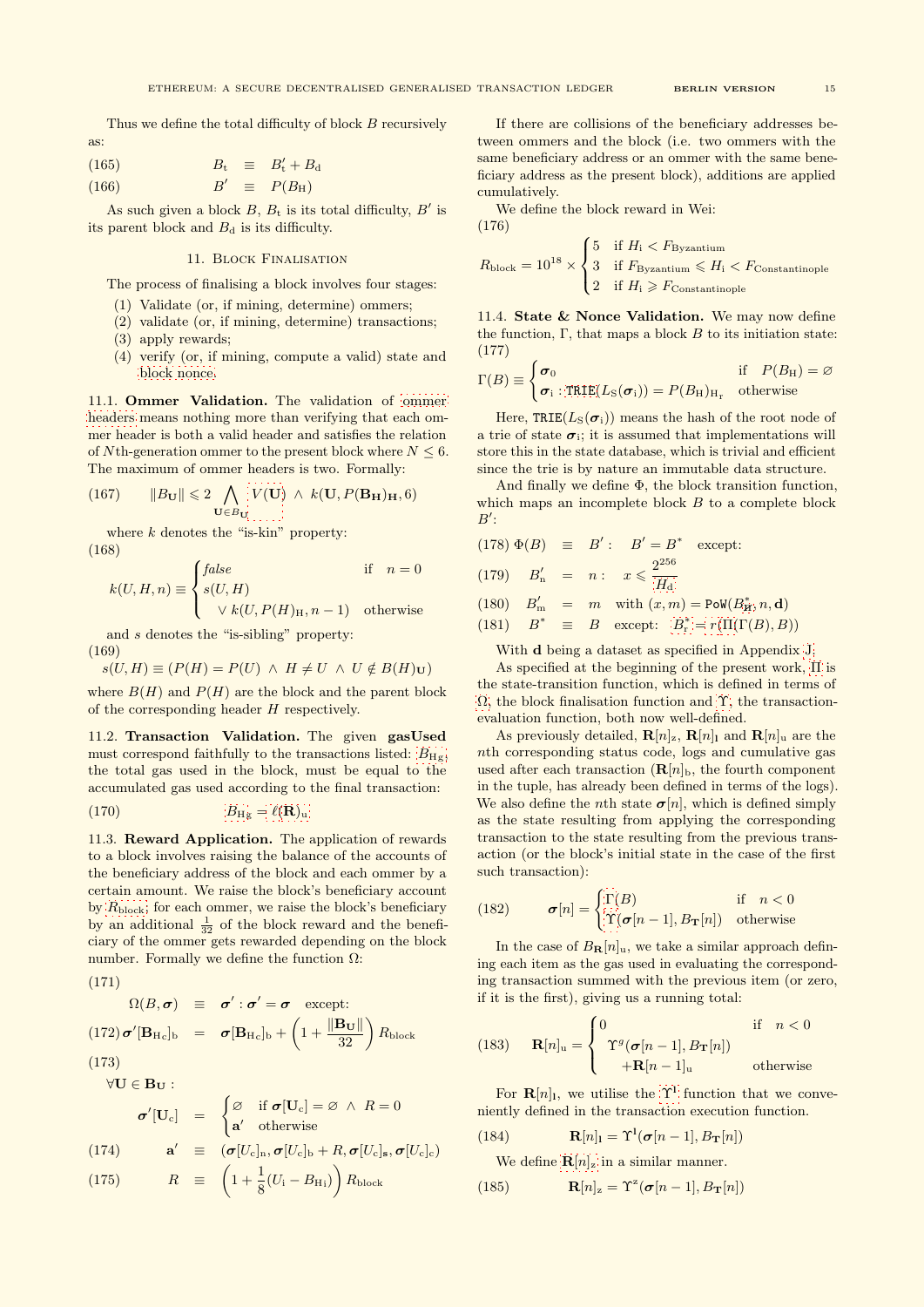<span id="page-15-1"></span>Finally, we define Π as the new state given the block reward function  $\Omega$  applied to the final transaction's resultant state,  $\ell(\sigma)$ :

(186) 
$$
\Pi(\boldsymbol{\sigma},B) \equiv \Omega(B,\ell(\boldsymbol{\sigma}))
$$

Thus the complete block-transition mechanism is defined, except for PoW, the proof-of-work function.

<span id="page-15-0"></span>11.5. Mining Proof-of-Work. The mining proof-ofwork (PoW) exists as a cryptographically secure nonce that proves beyond reasonable doubt that a particular amount of computation has been expended in the determination of some token value  $n$ . It is utilised to enforce the blockchain security by giving meaning and credence to the notion of difficulty (and, by extension, total difficulty). However, since mining new blocks comes with an attached reward, the proof-of-work not only functions as a method of securing confidence that the blockchain will remain canonical into the future, but also as a wealth distribution mechanism.

For both reasons, there are two important goals of the proof-of-work function; firstly, it should be as accessible as possible to as many people as possible. The requirement of, or reward from, specialised and uncommon hardware should be minimised. This makes the distribution model as open as possible, and, ideally, makes the act of mining a simple swap from electricity to Ether at roughly the same rate for anyone around the world.

Secondly, it should not be possible to make super-linear profits, and especially not so with a high initial barrier. Such a mechanism allows a well-funded adversary to gain a troublesome amount of the network's total mining power and as such gives them a super-linear reward (thus skewing distribution in their favour) as well as reducing the network security.

One plague of the Bitcoin world is ASICs. These are specialised pieces of compute hardware that exist only to do a single task [\(Smith \[1997\]](#page-17-17)). In Bitcoin's case the task is the SHA256 hash function [\(Courtois et al. \[2014\]](#page-17-18)). While ASICs exist for a proof-of-work function, both goals are placed in jeopardy. Because of this, a proof-of-work function that is ASIC-resistant (i.e. difficult or economically inefficient to implement in specialised compute hardware) has been identified as the proverbial silver bullet.

Two directions exist for ASIC resistance; firstly make it sequential memory-hard, i.e. engineer the function such that the determination of the [nonce](#page-4-6) requires a lot of memory and bandwidth such that the memory cannot be used in parallel to discover multiple nonces simultaneously. The second is to make the type of computation it would need to do general-purpose; the meaning of "specialised hardware" for a general-purpose task set is, naturally, general purpose hardware and as such commodity desktop computers are likely to be pretty close to "specialised hardware" for the task. For Ethereum 1.0 we have chosen the first path.

More formally, the proof-of-work function takes the form of PoW: (187)

$$
m = H_m
$$
  $\wedge$   $n \leq \frac{2^{256}}{H_d}$  with  $(m, n) = \text{PoW}(H_R, H_n, \mathbf{d})$ 

Where  $H<sub>M</sub>$  is the new block's header but *without* the nonce and mix-hash components;  $H_n$  is the nonce of the header; **d** is a large data set needed to compute the mix-Hash and  $H_d$  is the new block's difficulty value (i.e. the

block difficulty from section [10\)](#page-13-0). PoW is the proof-of-work function which evaluates to an array with the first item being the mixHash and the second item being a pseudorandom number cryptographically dependent on H and d. The underlying algorithm is called Ethash and is described below.

11.5.1. Ethash. Ethash is the PoW algorithm for Ethereum 1.0. It is the latest version of Dagger-Hashimoto, introduced by [Buterin \[2013b\]](#page-16-13) and [Dryja \[2014\]](#page-17-19), although it can no longer appropriately be called that since many of the original features of both algorithms were drastically changed with R&D from February 2015 until May 4 2015 [\(Jentzsch \[2015\]](#page-17-20)). The general route that the algorithm takes is as follows:

There exists a seed which can be computed for each block by scanning through the block headers up until that point. From the seed, one can compute a pseudorandom cache, J[cacheinit](#page-38-1) bytes in initial size. Light clients store the cache. From the cache, we can generate a dataset,  $J<sub>datasetinit</sub>$  $J<sub>datasetinit</sub>$  $J<sub>datasetinit</sub>$  bytes in initial size, with the property that each item in the dataset depends on only a small number of items from the cache. Full clients and miners store the dataset. The dataset grows linearly with time.

Mining involves grabbing random slices of the dataset and hashing them together. Verification can be done with low memory by using the cache to regenerate the specific pieces of the dataset that you need, so you only need to store the cache. The large dataset is updated once every J[epoch](#page-38-3) blocks, so the vast majority of a miner's effort will be reading the dataset, not making changes to it. The mentioned parameters as well as the algorithm is explained in detail in Appendix [J.](#page-38-0)

## 12. IMPLEMENTING CONTRACTS

There are several patterns of contracts engineering that allow particular useful behaviours; two of these that we will briefly discuss are data feeds and random numbers.

12.1. Data Feeds. A data feed contract is one which provides a single service: it gives access to information from the external world within Ethereum. The accuracy and timeliness of this information is not guaranteed and it is the task of a secondary contract author—the contract that utilises the data feed—to determine how much trust can be placed in any single data feed.

The general pattern involves a single contract within Ethereum which, when given a message call, replies with some timely information concerning an external phenomenon. An example might be the local temperature of New York City. This would be implemented as a contract that returned that value of some known point in storage. Of course this point in storage must be maintained with the correct such temperature, and thus the second part of the pattern would be for an external server to run an Ethereum node, and immediately on discovery of a new block, creates a new valid transaction, sent to the contract, updating said value in storage. The contract's code would accept such updates only from the identity contained on said server.

12.2. Random Numbers. Providing random numbers within a deterministic system is, naturally, an impossible task. However, we can approximate with pseudo-random numbers by utilising data which is generally unknowable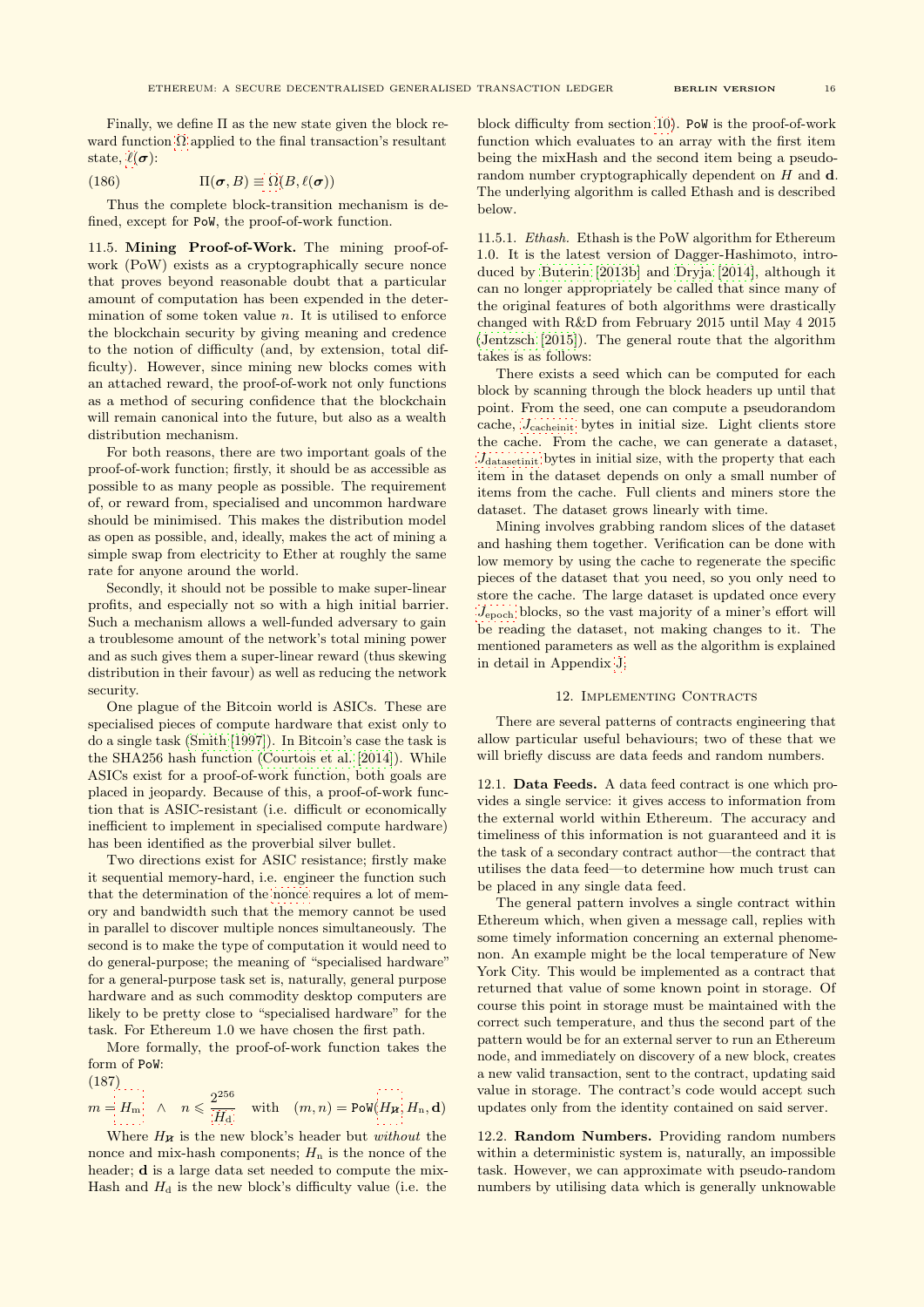at the time of transacting. Such data might include the block's hash, the block's timestamp and the block's beneficiary address. In order to make it hard for malicious miners to control those values, one should use the [BLOCKHASH](#page-32-0) operation in order to use hashes of the previous 256 blocks as pseudo-random numbers. For a series of such numbers, a trivial solution would be to add some constant amount and hashing the result.

## 13. Future Directions

The state database won't be forced to maintain all past state [trie](#page-20-1) structures into the future. It should maintain an age for each node and eventually discard nodes that are neither recent enough nor checkpoints. Checkpoints, or a set of nodes in the database that allow a particular block's state trie to be traversed, could be used to place a maximum limit on the amount of computation needed in order to retrieve any state throughout the blockchain.

Blockchain consolidation could be used in order to reduce the amount of blocks a client would need to download to act as a full, mining, node. A compressed archive of the trie structure at given points in time (perhaps one in every 10,000th block) could be maintained by the peer network, effectively recasting the [genesis block.](#page-37-0) This would reduce the amount to be downloaded to a single archive plus a hard maximum limit of blocks.

Finally, blockchain compression could perhaps be conducted: nodes in state trie that haven't sent/received a transaction in some constant amount of blocks could be thrown out, reducing both Ether-leakage and the growth of the state database.

13.1. Scalability. Scalability remains an eternal concern. With a generalised state transition function, it becomes difficult to partition and parallelise transactions to apply the divide-and-conquer strategy. Unaddressed, the dynamic value-range of the system remains essentially fixed and as the average transaction value increases, the less valuable of them become ignored, being economically pointless to include in the main ledger. However, several strategies exist that may potentially be exploited to provide a considerably more scalable protocol.

Some form of hierarchical structure, achieved by either consolidating smaller lighter-weight chains into the main block or building the main block through the incremental combination and adhesion (through proof-of-work) of smaller transaction sets may allow parallelisation of transaction combination and block-building. Parallelism could also come from a prioritised set of parallel blockchains, consolidating each block and with duplicate or invalid transactions thrown out accordingly.

Finally, verifiable computation, if made generally available and efficient enough, may provide a route to allow the proof-of-work to be the verification of final state.

# 14. CONCLUSION

We have introduced, discussed and formally defined the protocol of Ethereum. Through this protocol the reader may implement a node on the Ethereum network and join others in a decentralised secure social operating system. Contracts may be authored in order to algorithmically specify and autonomously enforce rules of interaction.

## 15. Acknowledgements

Many thanks to Aeron Buchanan for authoring the Homestead revisions, Christoph Jentzsch for authoring the Ethash algorithm and Yoichi Hirai for doing most of the EIP-150 changes. Important maintenance, useful corrections and suggestions were provided by a number of others from the Ethereum DEV organisation and Ethereum community at large including Gustav Simonsson, Paweł Bylica, Jutta Steiner, Nick Savers, Viktor Trón, Marko Simovic, Giacomo Tazzari and, of course, Vitalik Buterin.

## 16. AVAILABILITY

The source of this paper is maintained at [https:](https://github.com/ethereum/yellowpaper/) [//github.com/ethereum/yellowpaper/](https://github.com/ethereum/yellowpaper/). An autogenerated PDF is located at [https://ethereum.github.](https://ethereum.github.io/yellowpaper/paper.pdf) [io/yellowpaper/paper.pdf](https://ethereum.github.io/yellowpaper/paper.pdf).

#### **REFERENCES**

- <span id="page-16-2"></span>Jacob Aron. BitCoin software finds new life. New Scientist, 213(2847):20, 2012. URL [http://www.sciencedirect.](http://www.sciencedirect.com/science/article/pii/S0262407912601055) [com/science/article/pii/S0262407912601055](http://www.sciencedirect.com/science/article/pii/S0262407912601055).
- <span id="page-16-1"></span>Adam Back. Hashcash - Amortizable Publicly Auditable Cost-Functions, 2002. URL [http://www.hashcash.org/](http://www.hashcash.org/papers/amortizable.pdf) [papers/amortizable.pdf](http://www.hashcash.org/papers/amortizable.pdf).
- <span id="page-16-10"></span>Tim Beiko, James Hancock, and Thomas Jay Rush. EIP-4345: Difficulty bomb delay to June 2022, October 2021a. URL <https://eips.ethereum.org/EIPS/eip-4345>.
- <span id="page-16-4"></span>Tim Beiko et al. Berlin network upgrade specification, 2021b. URL [https://github.com/ethereum/](https://github.com/ethereum/eth1.0-specs/blob/master/network-upgrades/mainnet-upgrades/berlin.md) [eth1.0-specs/blob/master/network-upgrades/](https://github.com/ethereum/eth1.0-specs/blob/master/network-upgrades/mainnet-upgrades/berlin.md) [mainnet-upgrades/berlin.md](https://github.com/ethereum/eth1.0-specs/blob/master/network-upgrades/mainnet-upgrades/berlin.md).
- <span id="page-16-6"></span>Guido Bertoni, Joan Daemen, Michal Peeters, and Gilles Van Assche. The KECCAK SHA-3 submission, 2011. URL [https://keccak.team/files/](https://keccak.team/files/Keccak-submission-3.pdf) [Keccak-submission-3.pdf](https://keccak.team/files/Keccak-submission-3.pdf).
- <span id="page-16-3"></span>Roman Boutellier and Mareike Heinzen. Pirates, Pioneers, Innovators and Imitators. In Growth Through Innovation, pages 85–96. Springer, 2014. URL [https:](https://www.springer.com/gb/book/9783319040158) [//www.springer.com/gb/book/9783319040158](https://www.springer.com/gb/book/9783319040158).
- <span id="page-16-0"></span>Vitalik Buterin. Ethereum: A Next-Generation Smart Contract and Decentralized Application Platform, 2013a. URL [https://github.com/ethereum/wiki/](https://github.com/ethereum/wiki/wiki/White-Paper) [wiki/White-Paper](https://github.com/ethereum/wiki/wiki/White-Paper).
- <span id="page-16-13"></span>Vitalik Buterin. Dagger: A Memory-Hard to Compute, Memory-Easy to Verify Scrypt Alternative, 2013b. URL <http://www.hashcash.org/papers/dagger.html>.
- <span id="page-16-8"></span>Vitalik Buterin. EIP-2: Homestead hard-fork changes, 2015. URL <https://eips.ethereum.org/EIPS/eip-2>.
- <span id="page-16-9"></span>Vitalik Buterin. EIP-100: Change difficulty adjustment to target mean block time including uncles, April 2016a. URL <https://eips.ethereum.org/EIPS/eip-100>.
- <span id="page-16-5"></span>Vitalik Buterin. EIP-155: Simple replay attack protection, October 2016b. URL [https://eips.ethereum.](https://eips.ethereum.org/EIPS/eip-155) [org/EIPS/eip-155](https://eips.ethereum.org/EIPS/eip-155).
- <span id="page-16-12"></span>Vitalik Buterin. EIP-1014: Skinny CREATE2, April 2018. URL <https://eips.ethereum.org/EIPS/eip-1014>.
- <span id="page-16-11"></span>Vitalik Buterin and Martin Swende. EIP-2929: Gas cost increases for state access opcodes, September 2020a. URL <https://eips.ethereum.org/EIPS/eip-2929>.
- <span id="page-16-7"></span>Vitalik Buterin and Martin Swende. EIP-2930: Optional access lists, August 2020b. URL [https://eips.ethereum.](https://eips.ethereum.org/EIPS/eip-2930) [org/EIPS/eip-2930](https://eips.ethereum.org/EIPS/eip-2930).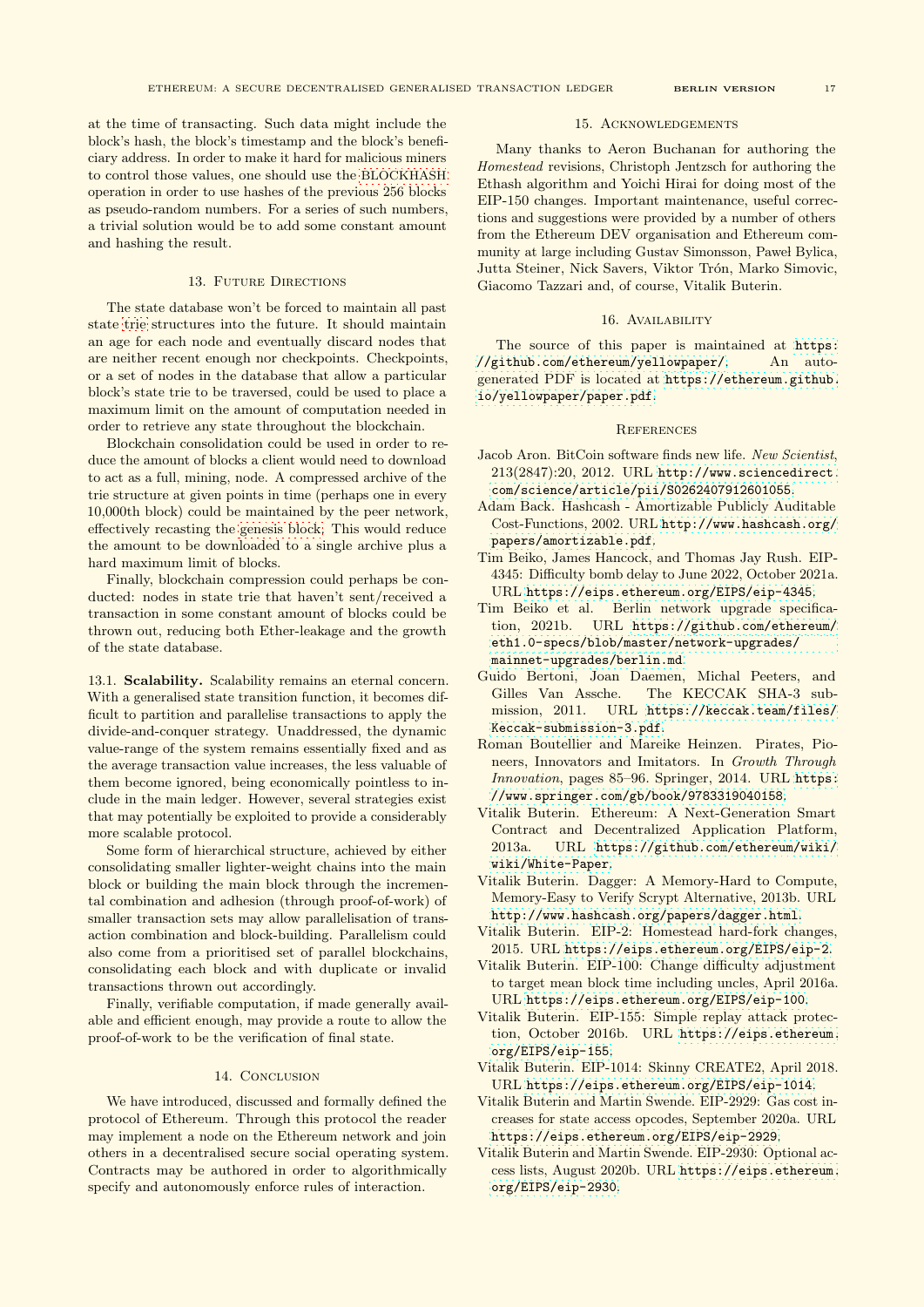- <span id="page-17-13"></span>Eric Conner. EIP-2384: Muir Glacier difficulty bomb delay, November 2019. URL [https://eips.ethereum.](https://eips.ethereum.org/EIPS/eip-2384) [org/EIPS/eip-2384](https://eips.ethereum.org/EIPS/eip-2384).
- <span id="page-17-18"></span>Nicolas T. Courtois, Marek Grajek, and Rahul Naik. Optimizing SHA256 in Bitcoin Mining, pages 131– 144. Springer Berlin Heidelberg, Berlin, Heidelberg, 2014. ISBN 978-3-662-44893-9. doi: 10. 1007/978-3-662-44893-9 12. URL [https://doi.org/10.](https://doi.org/10.1007/978-3-662-44893-9_12) [1007/978-3-662-44893-9\\_12](https://doi.org/10.1007/978-3-662-44893-9_12).
- <span id="page-17-27"></span>B.A. Davey and H.A. Priestley. Introduction to lattices and order. 2nd ed. Cambridge: Cambridge University Press, 2nd ed. edition, 2002. ISBN 0-521-78451-4/pbk.
- <span id="page-17-19"></span>Thaddeus Dryja. Hashimoto: I/O bound proof of work, 2014. URL [http://diyhpl.us/~bryan/papers2/](http://diyhpl.us/~bryan/papers2/bitcoin/meh/hashimoto.pdf) [bitcoin/meh/hashimoto.pdf](http://diyhpl.us/~bryan/papers2/bitcoin/meh/hashimoto.pdf).
- <span id="page-17-0"></span>Cynthia Dwork and Moni Naor. Pricing via processing or combatting junk mail. In In 12th Annual International Cryptology Conference, pages 139– 147, 1992. URL [http://www.wisdom.weizmann.ac.il/](http://www.wisdom.weizmann.ac.il/~naor/PAPERS/pvp.pdf) [~naor/PAPERS/pvp.pdf](http://www.wisdom.weizmann.ac.il/~naor/PAPERS/pvp.pdf).
- <span id="page-17-15"></span>Dankrad Feist, Dmitry Khovratovich, and Marius van der Wijden. EIP-3607: Reject transactions from senders with deployed code, June 2021. URL [https://eips.](https://eips.ethereum.org/EIPS/eip-3607) [ethereum.org/EIPS/eip-3607](https://eips.ethereum.org/EIPS/eip-3607).
- <span id="page-17-26"></span>Phong Vo Glenn Fowler, Landon Curt Noll. FowlerNollVo hash function, 1991. URL [http://www.isthe.com/](http://www.isthe.com/chongo/tech/comp/fnv/index.html) [chongo/tech/comp/fnv/index.html](http://www.isthe.com/chongo/tech/comp/fnv/index.html).
- <span id="page-17-23"></span>Nils Gura, Arun Patel, Arvinderpal Wander, Hans Eberle, and Sheueling Chang Shantz. Comparing elliptic curve cryptography and RSA on 8-bit CPUs. In Cryptographic Hardware and Embedded Systems-CHES 2004, pages 119–132. Springer, 2004. URL [https://www.iacr.org/](https://www.iacr.org/archive/ches2004/31560117/31560117.pdf) [archive/ches2004/31560117/31560117.pdf](https://www.iacr.org/archive/ches2004/31560117/31560117.pdf).
- <span id="page-17-14"></span>James Hancock. EIP-3554: Difficulty bomb delay to December 2021, May 2021. URL [https://eips.ethereum.](https://eips.ethereum.org/EIPS/eip-3554) [org/EIPS/eip-3554](https://eips.ethereum.org/EIPS/eip-3554).
- <span id="page-17-21"></span>Tjaden Hess, Matt Luongo, Piotr Dyraga, and James Hancock. EIP-152: Add BLAKE2 compression function 'F' precompile, October 2016. URL [https://eips.](https://eips.ethereum.org/EIPS/eip-152) [ethereum.org/EIPS/eip-152](https://eips.ethereum.org/EIPS/eip-152).
- <span id="page-17-20"></span>Christoph Jentzsch. Commit date for ethash, 2015. URL [https://github.com/ethereum/yellowpaper/commit/](https://github.com/ethereum/yellowpaper/commit/77a8cf2428ce245bf6e2c39c5e652ba58a278666#commitcomment-24644869) [77a8cf2428ce245bf6e2c39c5e652ba58a278666#](https://github.com/ethereum/yellowpaper/commit/77a8cf2428ce245bf6e2c39c5e652ba58a278666#commitcomment-24644869) [commitcomment-24644869](https://github.com/ethereum/yellowpaper/commit/77a8cf2428ce245bf6e2c39c5e652ba58a278666#commitcomment-24644869).
- <span id="page-17-24"></span>Don Johnson, Alfred Menezes, and Scott Vanstone. The Elliptic Curve Digital Signature Algorithm (ECDSA), 2001. URL [https:](https://web.archive.org/web/20170921160141/http://cs.ucsb.edu/~koc/ccs130h/notes/ecdsa-cert.pdf) [//web.archive.org/web/20170921160141/http://](https://web.archive.org/web/20170921160141/http://cs.ucsb.edu/~koc/ccs130h/notes/ecdsa-cert.pdf) [cs.ucsb.edu/~koc/ccs130h/notes/ecdsa-cert.pdf](https://web.archive.org/web/20170921160141/http://cs.ucsb.edu/~koc/ccs130h/notes/ecdsa-cert.pdf). Accessed 21 September 2017, but the original link was
	- inaccessible on 19 October 2017. Refer to section 6.2 for ECDSAPUBKEY, and section 7 for ECDSASIGN and ECDSARECOVER.
- <span id="page-17-25"></span>Sergio Demian Lerner. Strict Memory Hard Hashing Functions, 2014. URL [http://www.hashcash.org/papers/](http://www.hashcash.org/papers/memohash.pdf) [memohash.pdf](http://www.hashcash.org/papers/memohash.pdf).
- <span id="page-17-7"></span>Mark Miller. The Future of Law. In paper delivered at the Extro 3 Conference (August 9), 1997. URL [https://drive.google.com/file/d/](https://drive.google.com/file/d/0Bw0VXJKBgYPMS0J2VGIyWWlocms/edit?usp=sharing) [0Bw0VXJKBgYPMS0J2VGIyWWlocms/edit?usp=sharing](https://drive.google.com/file/d/0Bw0VXJKBgYPMS0J2VGIyWWlocms/edit?usp=sharing).
- <span id="page-17-2"></span>Satoshi Nakamoto. Bitcoin: A peer-to-peer electronic cash system, 2008. URL [http://www.bitcoin.org/bitcoin.](http://www.bitcoin.org/bitcoin.pdf) [pdf](http://www.bitcoin.org/bitcoin.pdf).
- <span id="page-17-5"></span>Meni Rosenfeld, Yoni Assia, Vitalik Buterin, m liorhakiLior, Oded Leiba, Assaf Shomer, and Eliran Zach. Colored Coins Protocol Specification, 2012. URL [https://github.com/Colored-Coins/](https://github.com/Colored-Coins/Colored-Coins-Protocol-Specification) [Colored-Coins-Protocol-Specification](https://github.com/Colored-Coins/Colored-Coins-Protocol-Specification).
- <span id="page-17-22"></span>Markku-Juhani Saarinen and Jean-Philippe Aumasson. RFC 7693: The BLAKE2 cryptographic hash and message authentication code (MAC), November 2015. URL <https://tools.ietf.org/html/rfc7693>.
- <span id="page-17-12"></span>Afri Schoedon. EIP-1234: Constantinople difficulty bomb delay and block reward adjustment, 2018. URL [https:](https://eips.ethereum.org/EIPS/eip-1234) [//eips.ethereum.org/EIPS/eip-1234](https://eips.ethereum.org/EIPS/eip-1234).
- <span id="page-17-11"></span>Afri Schoedon and Vitalik Buterin. EIP-649: Metropolis difficulty bomb delay and block reward reduction, June 2017. URL [https://eips.ethereum.org/EIPS/](https://eips.ethereum.org/EIPS/eip-649) [eip-649](https://eips.ethereum.org/EIPS/eip-649).
- <span id="page-17-17"></span>Michael John Sebastian Smith. Application-Specific Integrated Circuits. Addison-Wesley, 1997. ISBN 0201500221.
- <span id="page-17-9"></span>Yonatan Sompolinsky and Aviv Zohar. Accelerating bitcoin's transaction processing. fast money grows on trees, not chains, 2013. URL [https://eprint.iacr.org/](https://eprint.iacr.org/2013/881) [2013/881](https://eprint.iacr.org/2013/881).
- <span id="page-17-3"></span>Simon Sprankel. Technical Basis of Digital Currencies, 2013. URL [http://www.coderblog.de/wp-content/](http://www.coderblog.de/wp-content/uploads/technical-basis-of-digital-currencies.pdf) [uploads/technical-basis-of-digital-currencies.](http://www.coderblog.de/wp-content/uploads/technical-basis-of-digital-currencies.pdf) [pdf](http://www.coderblog.de/wp-content/uploads/technical-basis-of-digital-currencies.pdf).
- <span id="page-17-6"></span>Nick Szabo. Formalizing and securing relationships on public networks. First Monday, 2(9), 1997. URL [http://firstmonday.org/ojs/index.php/](http://firstmonday.org/ojs/index.php/fm/article/view/548) [fm/article/view/548](http://firstmonday.org/ojs/index.php/fm/article/view/548).
- <span id="page-17-16"></span>Wei Tang. EIP-2200: Structured definitions for net gas metering, 2019. URL [https://eips.ethereum.org/EIPS/](https://eips.ethereum.org/EIPS/eip-2200) [eip-2200](https://eips.ethereum.org/EIPS/eip-2200).
- <span id="page-17-1"></span>Vivek Vishnumurthy, Sangeeth Chandrakumar, and Emin Gn Sirer. KARMA: A secure economic framework for peer-to-peer resource sharing, 2003. URL [https://](https://www.cs.cornell.edu/people/egs/papers/karma.pdf) [www.cs.cornell.edu/people/egs/papers/karma.pdf](https://www.cs.cornell.edu/people/egs/papers/karma.pdf).
- <span id="page-17-4"></span>J. R. Willett. MasterCoin Complete Specification, 2013. URL <https://github.com/mastercoin-MSC/spec>.
- <span id="page-17-10"></span>Micah Zoltu. EIP-2718: Typed transaction envelope, June 2020. URL [https://eips.ethereum.org/EIPS/](https://eips.ethereum.org/EIPS/eip-2718) [eip-2718](https://eips.ethereum.org/EIPS/eip-2718).

# Appendix A. Terminology

- <span id="page-17-8"></span>External Actor: A person or other entity able to interface to an Ethereum node, but external to the world of Ethereum. It can interact with Ethereum through depositing signed Transactions and inspecting the blockchain and associated state. Has one (or more) intrinsic Accounts.
- Address: A 160-bit code used for identifying Accounts.
- Account: Accounts have an intrinsic balance and transaction count maintained as part of the Ethereum state. They also have some (possibly empty) EVM Code and a (possibly empty) Storage State associated with them. Though homogenous, it makes sense to distinguish between two practical types of account: those with empty associated EVM Code (thus the account balance is controlled, if at all, by some external entity) and those with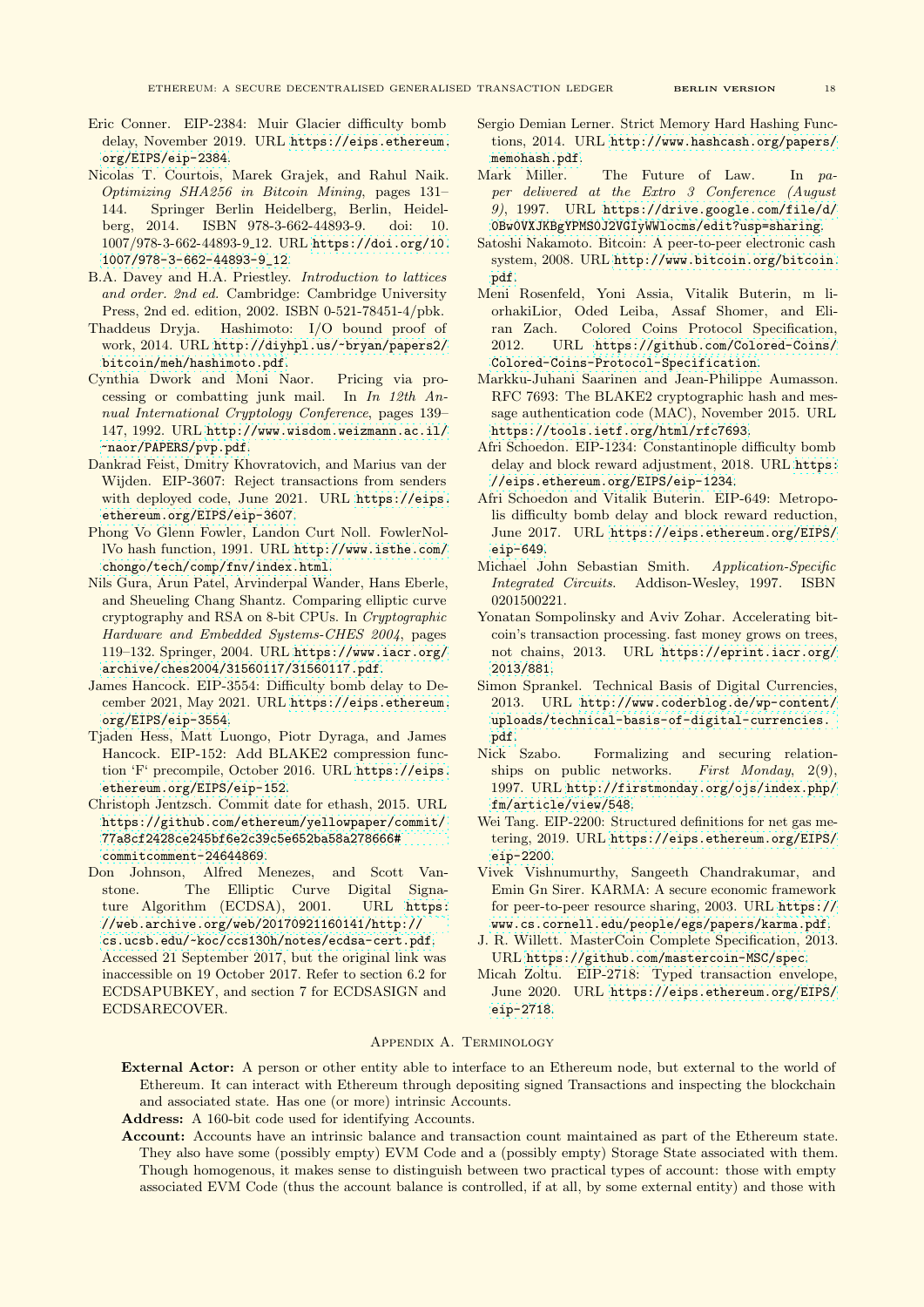non-empty associated EVM Code (thus the account represents an Autonomous Object). Each Account has a single Address that identifies it.

- Transaction: A piece of data, signed by an External Actor. It represents either a Message or a new Autonomous Object. Transactions are recorded into each block of the blockchain.
- Autonomous Object: A notional object existent only within the hypothetical state of Ethereum. Has an intrinsic address and thus an associated account; the account will have non-empty associated EVM Code. Incorporated only as the Storage State of that account.
- Storage State: The information particular to a given Account that is maintained between the times that the Account's associated EVM Code runs.
- Message: Data (as a set of bytes) and Value (specified as Ether) that is passed between two Accounts, either through the deterministic operation of an Autonomous Object or the cryptographically secure signature of the Transaction.
- Message Call: The act of passing a message from one Account to another. If the destination account is associated with non-empty EVM Code, then the VM will be started with the state of said Object and the Message acted upon. If the message sender is an Autonomous Object, then the Call passes any data returned from the VM operation.
- Gas: The fundamental network cost unit. Paid for exclusively by Ether (as of PoC-4), which is converted freely to and from Gas as required. Gas does not exist outside of the internal Ethereum computation engine; its price is set by the Transaction and miners are free to ignore Transactions whose Gas price is too low.
- Contract: Informal term used to mean both a piece of EVM Code that may be associated with an Account or an Autonomous Object.
- Object: Synonym for Autonomous Object.
- App: An end-user-visible application hosted in the Ethereum Browser.
- Ethereum Browser: (aka Ethereum Reference Client) A cross-platform GUI of an interface similar to a simplified browser (a la Chrome) that is able to host sandboxed applications whose backend is purely on the Ethereum protocol.
- Ethereum Virtual Machine: (aka EVM) The virtual machine that forms the key part of the execution model for an Account's associated EVM Code.
- Ethereum Runtime Environment: (aka ERE) The environment which is provided to an Autonomous Object executing in the EVM. Includes the EVM but also the structure of the world state on which the EVM relies for certain I/O instructions including CALL & CREATE.
- EVM Code: The bytecode that the EVM can natively execute. Used to formally specify the meaning and ramifications of a message to an Account.
- EVM Assembly: The human-readable form of EVM-code.
- LLL: The Lisp-like Low-level Language, a human-writable language used for authoring simple contracts and general low-level language toolkit for trans-compiling to.

# Appendix B. Recursive Length Prefix

<span id="page-18-1"></span><span id="page-18-0"></span>This is a serialisation method for encoding arbitrarily structured binary data (byte arrays). We define the set of possible structures T:

$$
(188) \t\t T \equiv \mathbb{L} \oplus \mathbb{B}
$$

(189) 
$$
\mathbb{L} \equiv \{ \mathbf{t} : \mathbf{t} = (\mathbf{t}[0], \mathbf{t}[1], \dots) \; \wedge \; \forall n < \|\mathbf{t}\| : \mathbf{t}[n] \in \mathbb{T} \}
$$

(190)  $\mathbb{B} \equiv {\mathbf{b} : \mathbf{b} = (\mathbf{b}[0], \mathbf{b}[1], \ldots) \land \forall n < ||\mathbf{b}|| : \mathbf{b}[n] \in \mathbb{O}}$ 

Where  $\mathbb O$  is the set of (8-bit) bytes. Thus  $\mathbb B$  is the set of all sequences of bytes (otherwise known as byte arrays, and a leaf if imagined as a tree), L is the set of all tree-like (sub-)structures that are not a single leaf (a branch node if imagined as a tree) and  $\mathbb T$  is the set of all byte arrays and such structural sequences. The disjoint union  $\mathbb \#$  is needed only to distinguish the empty byte array ()  $\in \mathbb{B}$  from the empty list ()  $\in \mathbb{L}$ , which are encoded differently as defined below; as common, we will abuse notation and leave the disjoint union indices implicit, inferable from context.

We define the RLP function as RLP through two sub-functions, the first handling the instance when the value is a byte array, the second when it is a sequence of further values:

(191) 
$$
RLP(\mathbf{x}) \equiv \begin{cases} R_{\mathrm{b}}(\mathbf{x}) & \text{if } \mathbf{x} \in \mathbb{B} \\ R_{\mathrm{l}}(\mathbf{x}) & \text{otherwise} \end{cases}
$$

If the value to be serialised is a byte array, the RLP serialisation takes one of three forms:

- If the byte array contains solely a single byte and that single byte is less than 128, then the input is exactly equal to the output.
- If the byte array contains fewer than 56 bytes, then the output is equal to the input prefixed by the byte equal to the length of the byte array plus 128.
- $\bullet$  Otherwise, the output is equal to the input, provided that it contains fewer than  $2^{64}$  bytes, prefixed by the minimal-length byte array which when interpreted as a big-endian integer is equal to the length of the input byte array, which is itself prefixed by the number of bytes required to faithfully encode this length value plus 183.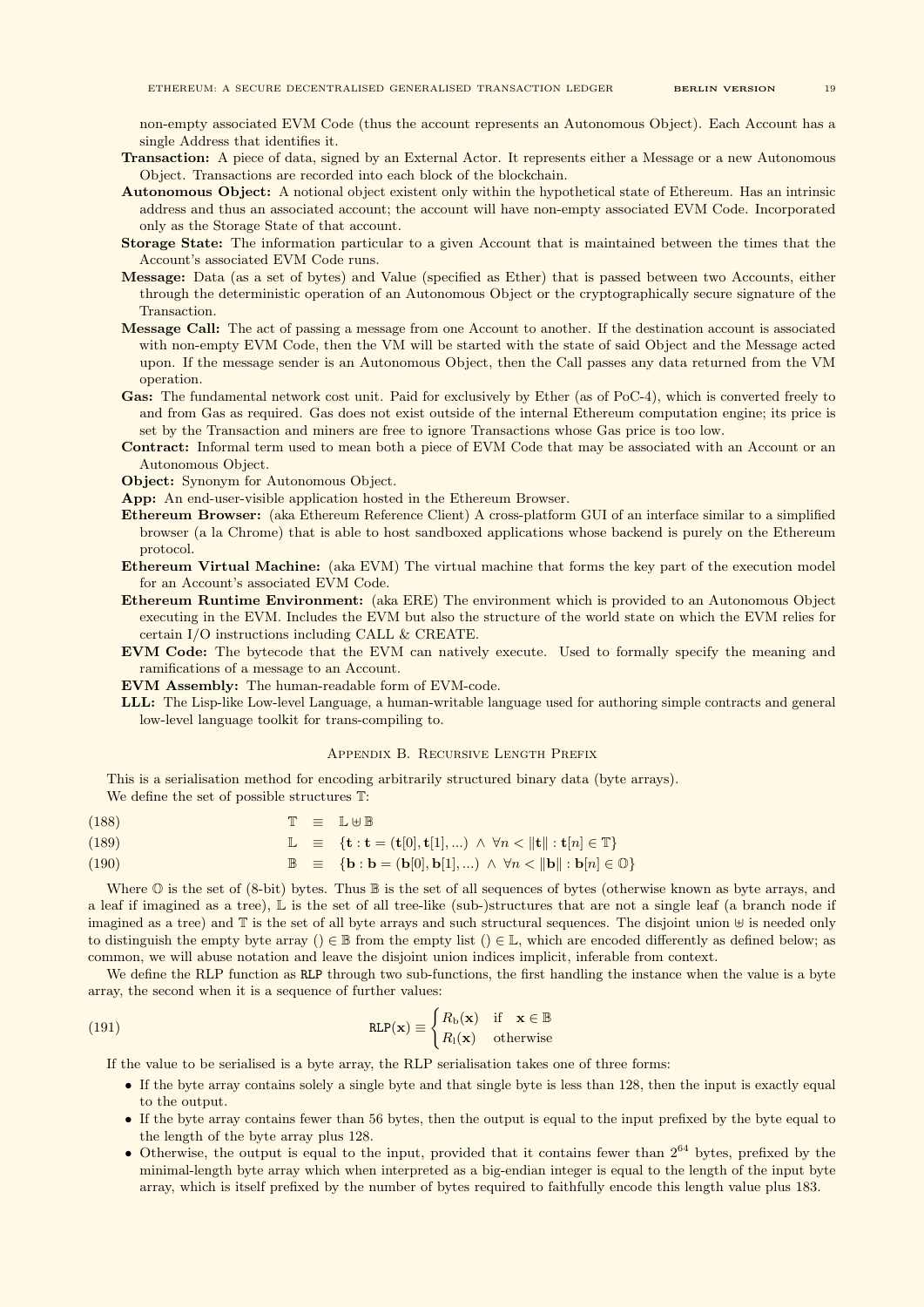Byte arrays containing  $2^{64}$  or more bytes cannot be encoded. This restriction ensures that the first byte of the encoding of a byte array is always below 192, and thus it can be readily distinguished from the encodings of sequences in L.

<span id="page-19-2"></span><span id="page-19-1"></span>Formally, we define  $R<sub>b</sub>$ :

(192) 
$$
R_{\mathrm{b}}(\mathbf{x}) = \begin{cases} \mathbf{x} & \text{if } ||\mathbf{x}|| = 1 \land \mathbf{x}[0] < 128 \\ (128 + ||\mathbf{x}||) \cdot \mathbf{x} & \text{else if } ||\mathbf{x}|| < 56 \\ (183 + ||\mathtt{BE}(||\mathbf{x}||)||) \cdot \mathtt{BE}(||\mathbf{x}||) \cdot \mathbf{x} & \text{else if } ||\mathbf{x}|| < 2^{64} \\ \varnothing & \text{otherwise} \end{cases}
$$

(193) 
$$
BE(x) \equiv (b_0, b_1, \ldots) : b_0 \neq 0 \land x = \sum_{n=0}^{\|\mathbf{b}\| - 1} b_n \cdot 256^{\|\mathbf{b}\| - 1 - n}
$$

(194) 
$$
(x_1, ..., x_n) \cdot (y_1, ..., y_m) = (x_1, ..., x_n, y_1, ..., y_m)
$$

Thus BE is the function that expands a non-negative integer value to a big-endian byte array of minimal length and the dot operator performs sequence concatenation.

If instead, the value to be serialised is a sequence of other items then the RLP serialisation takes one of two forms:

- If the concatenated serialisations of each contained item is less than 56 bytes in length, then the output is equal to that concatenation prefixed by the byte equal to the length of this byte array plus 192.
- $\bullet$  Otherwise, the output is equal to the concatenated serialisations, provided that they contain fewer than  $2^{64}$  bytes, prefixed by the minimal-length byte array which when interpreted as a big-endian integer is equal to the length of the concatenated serialisations byte array, which is itself prefixed by the number of bytes required to faithfully encode this length value plus 247.

Sequences whose concatenated serialized items contain  $2^{64}$  or more bytes cannot be encoded. This restriction ensures that the first byte of the encoding does not exceed 255 (otherwise it would not be a byte).

<span id="page-19-0"></span>Thus we finish by formally defining  $R_1$ :

(195) 
$$
R_{1}(\mathbf{x}) = \begin{cases} (192 + ||s(\mathbf{x})||) \cdot s(\mathbf{x}) & \text{if } s(\mathbf{x}) \neq \emptyset \land ||s(\mathbf{x})|| < 56 \\ (247 + ||BE(||s(\mathbf{x})||)||) \cdot BE(||s(\mathbf{x})||) \cdot s(\mathbf{x}) & \text{else if } s(\mathbf{x}) \neq \emptyset \land ||s(\mathbf{x})|| < 2^{64} \\ \emptyset & \text{otherwise} \end{cases}
$$
  
(196) 
$$
s(\mathbf{x}) = \begin{cases} RLP(\mathbf{x}[0]) \cdot RLP(\mathbf{x}[1]) \cdot ... & \text{if } \forall i : RLP(\mathbf{x}[i]) \neq \emptyset \\ \emptyset & \text{otherwise} \end{cases}
$$

If RLP is used to encode a scalar, defined only as a non-negative integer (in N, or in  $\mathbb{N}_x$  for any x), it must be encoded as the shortest byte array whose big-endian interpretation is the scalar. Thus the RLP of some non-negative integer  $i$  is defined as:

$$
RLP(i : i \in \mathbb{N}) \equiv RLP(BE(i))
$$

When interpreting RLP data, if an expected fragment is decoded as a scalar and leading zeroes are found in the byte sequence, clients are required to consider it non-canonical and treat it in the same manner as otherwise invalid RLP data, dismissing it completely.

There is no specific canonical encoding format for signed or floating-point values.

# Appendix C. Hex-Prefix Encoding

Hex-prefix encoding is an efficient method of encoding an arbitrary number of nibbles as a byte array. It is able to store an additional flag which, when used in the context of the trie (the only context in which it is used), disambiguates between node types.

It is defined as the function HP which maps from a sequence of nibbles (represented by the set  $\mathbb{Y}$ ) together with a boolean value to a sequence of bytes (represented by the set B):

(198) 
$$
\text{HP}(\mathbf{x},t): \mathbf{x} \in \mathbb{Y} \equiv \begin{cases} (16f(t), 16\mathbf{x}[0] + \mathbf{x}[1], 16\mathbf{x}[2] + \mathbf{x}[3], \dots) & \text{if } ||\mathbf{x}|| \text{ is even} \\ (16(f(t) + 1) + \mathbf{x}[0], 16\mathbf{x}[1] + \mathbf{x}[2], 16\mathbf{x}[3] + \mathbf{x}[4], \dots) & \text{otherwise} \end{cases}
$$

(199) 
$$
f(t) \equiv \begin{cases} 2 & \text{if } t \neq 0 \\ 0 & \text{otherwise} \end{cases}
$$

Thus the high nibble of the first byte contains two flags; the lowest bit encoding the oddness of the length and the second-lowest encoding the flag  $t$ . The low nibble of the first byte is zero in the case of an even number of nibbles and the first nibble in the case of an odd number. All remaining nibbles (now an even number) fit properly into the remaining bytes.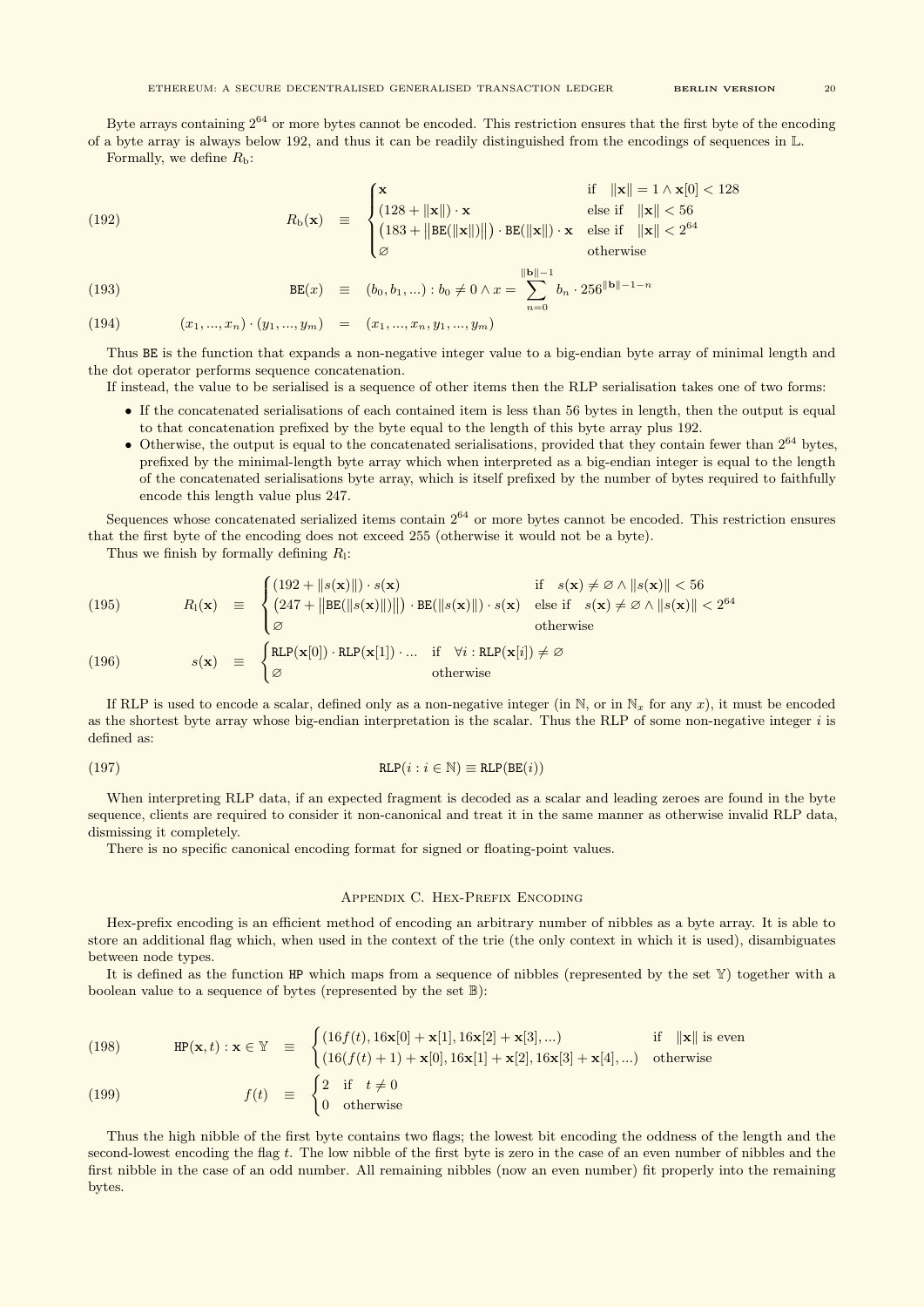#### Appendix D. Modified Merkle Patricia Tree

<span id="page-20-1"></span><span id="page-20-0"></span>The modified Merkle Patricia tree (trie) provides a persistent data structure to map between arbitrary-length binary data (byte arrays). It is defined in terms of a mutable data structure to map between 256-bit binary fragments and arbitrary-length binary data, typically implemented as a database. The core of the trie, and its sole requirement in terms of the protocol specification, is to provide a single value that identifies a given set of key-value pairs, which may be either a 32-byte sequence or the empty byte sequence. It is left as an implementation consideration to store and maintain the structure of the trie in a manner that allows effective and efficient realisation of the protocol.

Formally, we assume the input value  $I$ , a set containing pairs of byte sequences with unique keys:

(200) 
$$
\mathfrak{I} = \{ (\mathbf{k}_0 \in \mathbb{B}, \mathbf{v}_0 \in \mathbb{B}), (\mathbf{k}_1 \in \mathbb{B}, \mathbf{v}_1 \in \mathbb{B}), \ldots \}
$$

When considering such a sequence, we use the common numeric subscript notation to refer to a tuple's key or value, thus:

$$
\forall I \in \mathfrak{I} : I \equiv (I_0, I_1)
$$

Any series of bytes may also trivially be viewed as a series of nibbles, given an endian-specific notation; here we assume big-endian. Thus:

(202) 
$$
y(\mathfrak{I}) = \{ (\mathbf{k}'_0 \in \mathbb{Y}, \mathbf{v}_0 \in \mathbb{B}), (\mathbf{k}'_1 \in \mathbb{Y}, \mathbf{v}_1 \in \mathbb{B}), \dots \}
$$

(203) 
$$
\forall n: \quad \forall i < 2\|\mathbf{k}_n\|: \quad \mathbf{k}'_n[i] \equiv \begin{cases} \lfloor \mathbf{k}_n[i \div 2] \div 16 \rfloor & \text{if } i \text{ is even} \\ \mathbf{k}_n[\lfloor i \div 2 \rfloor] \bmod 16 & \text{otherwise} \end{cases}
$$

We define the function TRIE, which evaluates to the root of the trie that represents this set when encoded in this structure:

(204) 
$$
TRIE(\mathfrak{I}) \equiv KEC(RLP(c(\mathfrak{I},0)))
$$

We also assume a function  $n$ , the trie's node cap function. When composing a node, we use RLP to encode the structure. As a means of reducing storage complexity, we store nodes whose composed RLP is fewer than 32 bytes directly; for those larger we assert prescience of the byte array whose Keccak-256 hash evaluates to our reference. Thus we define in terms of c, the node composition function:

(205) 
$$
n(\mathfrak{I},i) \equiv \begin{cases} () \in \mathbb{B} & \text{if } \mathfrak{I} = \varnothing \\ c(\mathfrak{I},i) & \text{if } \|\text{RLP}(c(\mathfrak{I},i))\| < 32 \\ \text{KEC}(\text{RLP}(c(\mathfrak{I},i))) & \text{otherwise} \end{cases}
$$

In a manner similar to a radix tree, when the trie is traversed from root to leaf, one may build a single key-value pair. The key is accumulated through the traversal, acquiring a single nibble from each branch node (just as with a radix tree). Unlike a radix tree, in the case of multiple keys sharing the same prefix or in the case of a single key having a unique suffix, two optimising nodes are provided. Thus while traversing, one may potentially acquire multiple nibbles from each of the other two node types, extension and leaf. There are three kinds of nodes in the trie:

- Leaf: A two-item structure whose first item corresponds to the nibbles in the key not already accounted for by the accumulation of keys and branches traversed from the root. The hex-prefix encoding method is used and the second parameter to the function is required to be 1.
- Extension: A two-item structure whose first item corresponds to a series of nibbles of size greater than one that are shared by at least two distinct keys past the accumulation of the keys of nibbles and the keys of branches as traversed from the root. The hex-prefix encoding method is used and the second parameter to the function is required to be 0.
- Branch: A 17-item structure whose first sixteen items correspond to each of the sixteen possible nibble values for the keys at this point in their traversal. The 17th item is used in the case of this being a terminator node and thus a key being ended at this point in its traversal.

A branch is then only used when necessary; no branch nodes may exist that contain only a single non-zero entry. We may formally define this structure with the structural composition function  $c$ :

$$
(206) \ c(3,i) \equiv \begin{cases} (\text{HP}(I_0[i...(\|I_0\|-1)],1), I_1) & \text{if } ||3|| = 1 & \text{where } \exists I : I \in \mathfrak{I} \\ (\text{HP}(I_0[i...(j-1)],0), n(3,j)) & \text{if } i \neq j & \text{where } j = \max\{x : \exists I : ||1|| = x \land \forall I \in \mathfrak{I} : I_0[0...(x-1)] = 1\} \\ (u(0), u(1), ..., u(15), v) & \text{otherwise} & \text{where } u(j) \equiv n(\{I : I \in \mathfrak{I} \land I_0[i] = j\}, i+1) \\ v = \begin{cases} I_1 & \text{if } \exists I : I \in \mathfrak{I} \land ||I_0|| = i \\ (\} \in \mathbb{B} & \text{otherwise} \end{cases} \end{cases}
$$

D.1. Trie Database. Thus no explicit assumptions are made concerning what data is stored and what is not, since that is an implementation-specific consideration; we simply define the identity function mapping the key-value set J to a 32-byte hash and assert that only a single such hash exists for any I, which though not strictly true is accurate within acceptable precision given the Keccak hash's collision resistance. In reality, a sensible implementation will not fully recompute the trie root hash for each set.

A reasonable implementation will maintain a database of nodes determined from the computation of various tries or, more formally, it will memoise the function c. This strategy uses the nature of the trie to both easily recall the contents of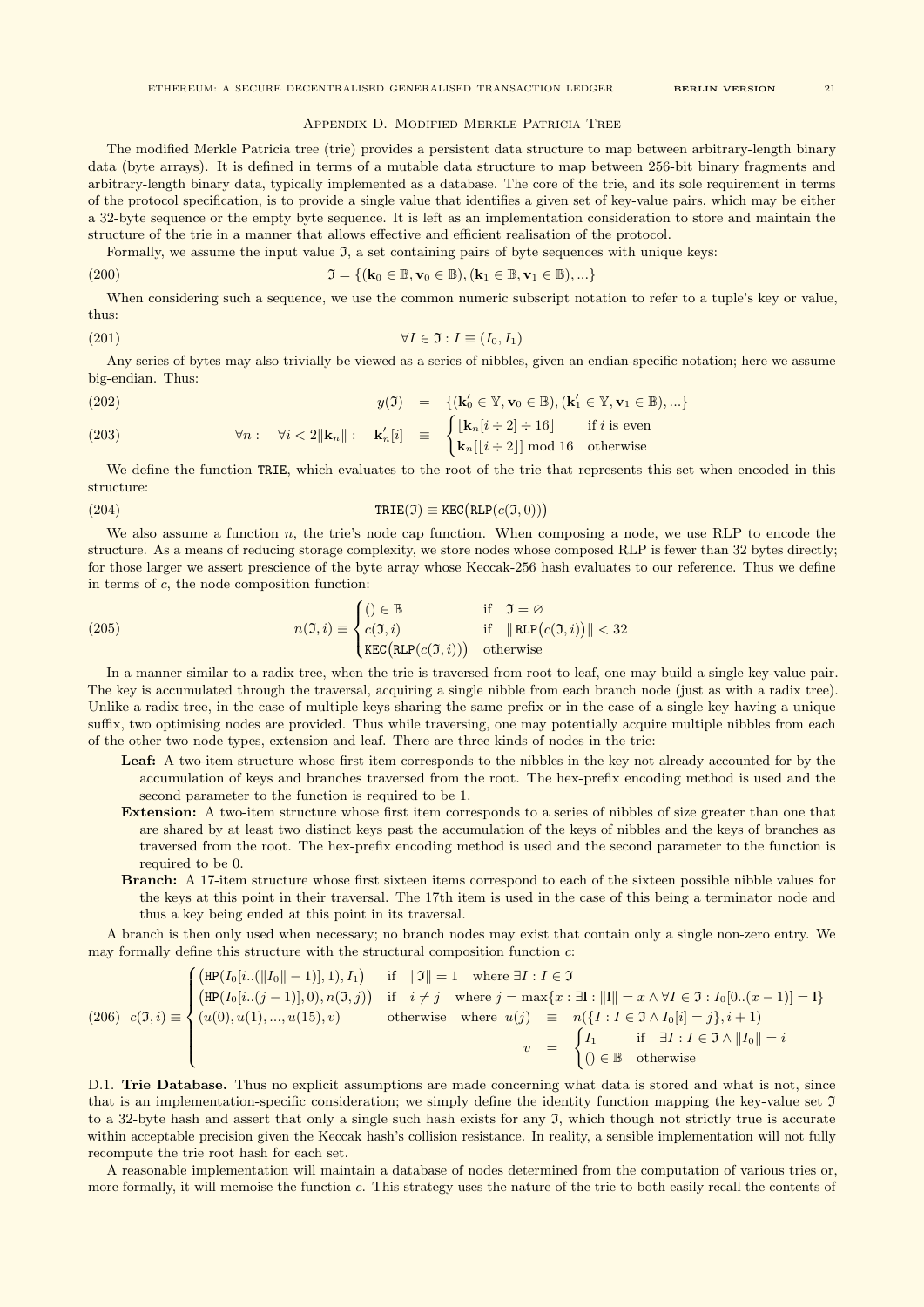any previous key-value set and to store multiple such sets in a very efficient manner. Due to the dependency relationship, Merkle-proofs may be constructed with an  $O(\log N)$  space requirement that can demonstrate a particular leaf must exist within a trie of a given root hash.

#### <span id="page-21-2"></span>Appendix E. Precompiled Contracts

<span id="page-21-0"></span>For each precompiled contract, we make use of a template function,  $\Xi_{\text{PRE}}$ , which implements the out-of-gas checking.

(207) 
$$
\Xi_{PRE}(\sigma, g, A, I) \equiv \begin{cases} (\varnothing, 0, A, ()) & \text{if } g < g_{\text{r}} \\ (\sigma, g - g_{\text{r}}, A, \mathbf{o}) & \text{otherwise} \end{cases}
$$

The precompiled contracts each use these definitions and provide specifications for the  $\alpha$  (the output data) and  $q_r$ , the gas requirements.

We define  $\Xi_{\text{ECREG}}$  as a precompiled contract for the elliptic curve digital signature algorithm (ECDSA) public key recovery function (ecrecover). See Appendix [F](#page-25-0) for the definition of the function ECDSARECOVER and the constant secp256k1n. We also define d to be the input data, well-defined for an infinite length by appending zeroes as required. In the case of an invalid signature, we return no output.

<span id="page-21-1"></span>
$$
(208) \t\t \t\t\t\t\t\Xi_{\text{ECREC}} \equiv \Xi_{\text{PRE}} \t\t\t\t\t\t\t\t\t\t\t\t\t\t\t\t\t\t\t\t\t\t\t\t\t\Xi_{\text{ECREC}}
$$

$$
(209) \qquad \qquad g_{\rm r} = 3000
$$

 $\|\mathbf{o}\|$  $\sqrt{ }$  $\int$  $\mathcal{L}$ if  $v \notin \{27, 28\}$  ∨  $r = 0$  ∨  $r \ge$  secp256k1n ∨  $s = 0$  ∨  $s \ge$  secp256k1n 0 if ECDSARECOVER $(h, v - 27, r, s) = \varnothing$ 32 otherwise (210)

|       | (211) if $\ \mathbf{o}\  = 32$ :                       |                                                                        |
|-------|--------------------------------------------------------|------------------------------------------------------------------------|
| (212) | $o[011] = 0$                                           |                                                                        |
| (213) |                                                        | $\mathbf{o}[1231]$ = KEC(ECDSARECOVER $(h, v - 27, r, s)[1231]$ where: |
| (214) | $\mathbf{d}[0(  I_{\mathbf{d}}  -1)] = I_{\mathbf{d}}$ |                                                                        |
| (215) | $\mathbf{d}[\ I_{\mathbf{d}}\ ] = (0,0,)$              |                                                                        |
| (216) |                                                        | $h = d[031]$                                                           |
| (217) |                                                        | $v = d[3263]$                                                          |
| (218) |                                                        | $r = d[6495]$                                                          |
| (219) |                                                        | $s = d[96127]$                                                         |

We define  $\Xi_{\text{SH}256}$  and  $\Xi_{\text{RIP160}}$  as precompiled contracts implementing the SHA2-256 and RIPEMD-160 hash functions respectively. Their gas usage is dependent on the input data size, a factor rounded up to the nearest number of words.

m

m

| (220) | $E_{\text{SHA256}} \equiv E_{\text{PRE}}$ where: |  |  |  |
|-------|--------------------------------------------------|--|--|--|
|-------|--------------------------------------------------|--|--|--|

(221) 
$$
g_{\rm r} = 60 + 12 \left[ \frac{\|I_{\rm d}\|}{32} \right]
$$

$$
\mathbf{o}[0..31] = \text{SHA256}(I_{\mathbf{d}})
$$

$$
\Xi_{\text{RIP160}} \equiv \Xi_{\text{PRE}} \text{ where:}
$$

(224) 
$$
g_{\rm r} = 600 + 120 \left[ \frac{\|I_{\rm d}\|}{32} \right]
$$

$$
\mathbf{o}[0..11] = 0
$$

$$
\mathbf{o}[12..31] = \text{RIPEMD160}(I_{\mathbf{d}})
$$

For the purposes here, we assume we have well-defined standard cryptographic functions for RIPEMD-160 and SHA2-256 of the form:

$$
\text{SHA256}(\mathbf{i} \in \mathbb{B}) \equiv o \in \mathbb{B}_{32}
$$

$$
\text{RIPEMD160}(\mathbf{i} \in \mathbb{B}) \equiv o \in \mathbb{B}_{20}
$$

The fourth contract, the identity function  $\Xi_{\text{ID}}$  simply defines the output as the input:

$$
\Xi_{\text{ID}} \equiv \Xi_{\text{PRE}} \text{ where:}
$$

(230) 
$$
g_{\rm r} = 15 + 3 \left[ \frac{\|I_{\rm d}\|}{32} \right]
$$

$$
(231) \qquad \qquad \mathbf{O} = I_{\mathbf{d}}
$$

The fifth contract performs arbitrary-precision exponentiation under modulo. Here,  $0^0$  is taken to be one, and x mod 0 is zero for all x. The first word in the input specifies the number of bytes that the first non-negative integer B occupies. The second word in the input specifies the number of bytes that the second non-negative integer E occupies. The third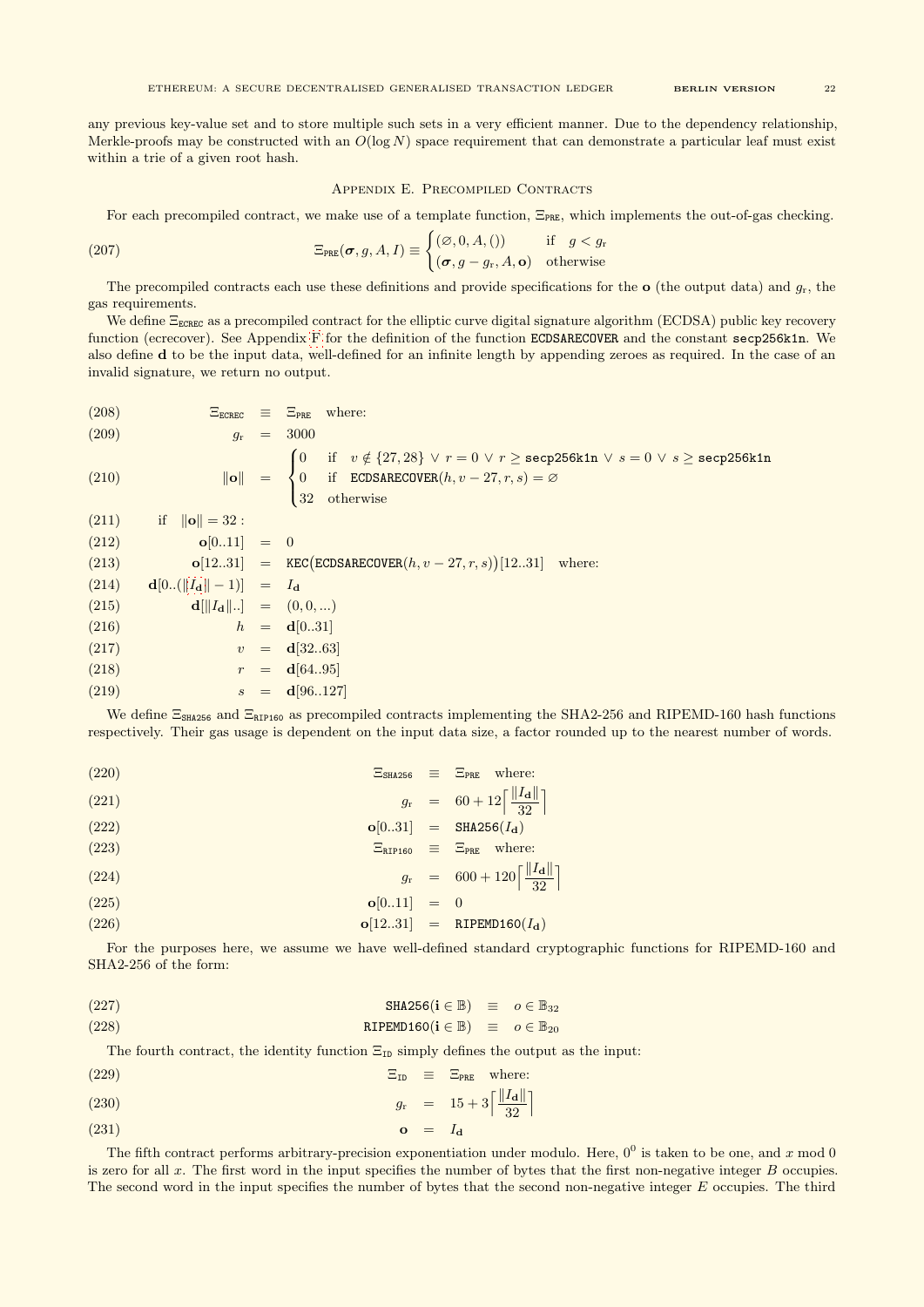word in the input specifies the number of bytes that the third non-negative integer M occupies. These three words are followed by  $B$ ,  $E$  and  $M$ . The rest of the input is discarded. Whenever the input is too short, the missing bytes are considered to be zero. The output is encoded big-endian into the same format as  $M$ 's.

(232) 
$$
\Xi_{\text{EXPMD}} \equiv \Xi_{\text{PRE}} \text{ except:}
$$
  
\n(233)  $g_r = \max \left( 200, \left[ \frac{f(\max(\ell_M, \ell_B)) \max(\ell'_E, 1)}{G_{\text{quaddivisor}}} \right] \right)$   
\n(234)  $G_{\text{quaddivisor}} \equiv 3$   
\n(235)  $f(x) \equiv \left[ \frac{x}{8} \right]^2$   
\n(236)  $e'_E = \begin{cases} 0 & \text{if } \ell_E \leq 32 \land E = 0 \\ \lfloor \log_2(E) \rfloor & \text{if } \ell_E \leq 32 \land E \neq 0 \\ 8(\ell_E - 32) + \lfloor \log_2(i[(96 + \ell_B)...(127 + \ell_B)]) \rfloor & \text{if } 32 < \ell_E \land i[(96 + \ell_B)...(127 + \ell_B)] \neq 0 \\ 8(\ell_E - 32) & \text{otherwise} \end{cases}$   
\n(237)  $\mathbf{o} = \begin{pmatrix} B^E \mod M \\ \lfloor 6(\ell_E - 32) \rfloor \end{pmatrix}$   
\n(238)  $e_B \equiv i[0..31]$   
\n(239)  $e_E \equiv i[32..63]$   
\n(240)  $e_M \equiv i[96..(95 + \ell_B)]$   
\n(241)  $B \equiv i[96..(95 + \ell_B + \ell_E)]$   
\n(242)  $E \equiv i[(96 + \ell_B)..(95 + \ell_B + \ell_E + \ell_M)]$   
\n(243)  $M \equiv i[(96 + \ell_B + \ell_E)..(95 + \ell_B + \ell_E + \ell_M)]$   
\n(244)  $i[x] \equiv \begin{cases} I_d[x] & \text{if } x < ||I_d|| \\ 0 & \text{otherwise} \end{cases}$ 

E.1. zkSNARK Related Precompiled Contracts. We choose two numbers, both of which are prime.

 $p \equiv 2188824287183927522246405745257275088696311157297823662689037894645226208583$ 

 $(246)$  q  $\equiv$  21888242871839275222246405745257275088548364400416034343698204186575808495617

Since p is a prime number,  $\{0, 1, \ldots, p-1\}$  forms a field with addition and multiplication modulo p. We call this field  $F_p$ . We define a set  $C_1$  with

(247) 
$$
C_1 \equiv \{(X, Y) \in F_{\rm p} \times F_{\rm p} \mid Y^2 = X^3 + 3\} \cup \{(0, 0)\}
$$

We define a binary operation + on  $C_1$  for distinct elements  $(X_1, Y_1), (X_2, Y_2)$  with

<span id="page-22-0"></span>(248)  
\n
$$
(X_1, Y_1) + (X_2, Y_2) \equiv \begin{cases} (X, Y) & \text{if } X_1 \neq X_2 \\ (0, 0) & \text{otherwise} \end{cases}
$$
\n
$$
\lambda \equiv \frac{Y_2 - Y_1}{X_2 - X_1}
$$
\n
$$
X \equiv \lambda^2 - X_1 - X_2
$$
\n
$$
Y \equiv \lambda (X_1 - X) - Y_1
$$

<span id="page-22-1"></span>In the case where  $(X_1, Y_1) = (X_2, Y_2)$ , we define  $+$  on  $C_1$  with

(249)  
\n
$$
(X_1, Y_1) + (X_2, Y_2) \equiv \begin{cases} (X, Y) & \text{if } Y_1 \neq 0 \\ (0, 0) & \text{otherwise} \end{cases}
$$
\n
$$
\lambda \equiv \frac{3X_1^2}{2Y_1}
$$
\n
$$
X \equiv \lambda^2 - 2X_1
$$
\n
$$
Y \equiv \lambda(X_1 - X) - Y_1
$$

<span id="page-22-2"></span> $(C_1, +)$  is known to form a group. We define scalar multiplication  $\cdot$  with

(250) 
$$
n \cdot P \equiv (0,0) + \underbrace{P + \dots + P}_{n}
$$

for a natural number n and a point  $P$  in  $C_1$ .

We define  $P_1$  to be a point  $(1, 2)$  on  $C_1$ . Let  $G_1$  be the subgroup of  $(C_1, +)$  generated by  $P_1$ .  $G_1$  is known to be a cyclic group of order q. For a point P in  $G_1$ , we define  $log_{P_1}(P)$  to be the smallest natural number n satisfying  $n \cdot P_1 = P$ .  $\log_{P_1}(P)$  is at most  $q-1$ .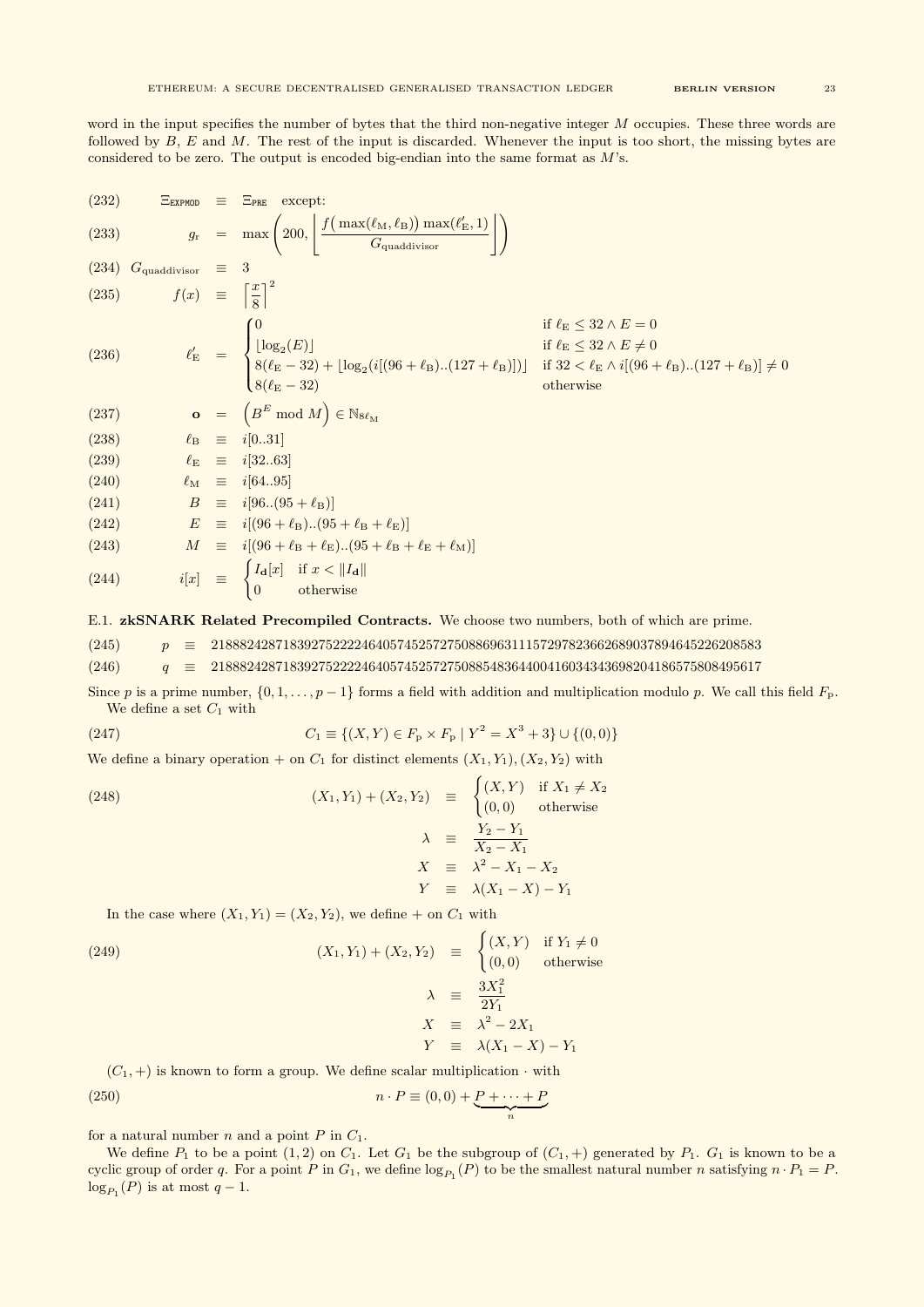Let  $F_{p^2}$  be a field  $F_p[i]/(i^2+1)$ . We define a set  $C_2$  with

(251) 
$$
C_2 \equiv \{(X, Y) \in F_{p^2} \times F_{p^2} \mid Y^2 = X^3 + 3(i+9)^{-1}\} \cup \{(0, 0)\}
$$

We define a binary operation + and scalar multiplication  $\cdot$  with the same equations [\(248\)](#page-22-0), [\(249\)](#page-22-1) and [\(250\)](#page-22-2). ( $C_2$ , +) is also known to be a group. We define  $P_2$  in  $C_2$  with

 $(252)$   $P_2 \equiv (11559732032986387107991004021392285783925812861821192530917403151452391805634 \times i$ +10857046999023057135944570762232829481370756359578518086990519993285655852781,  $4082367875863433681332203403145435568316851327593401208105741076214120093531 \times i$ +8495653923123431417604973247489272438418190587263600148770280649306958101930)

We define  $G_2$  to be the subgroup of  $(C_2, +)$  generated by  $P_2$ .  $G_2$  is known to be the only cyclic group of order q on  $C_2$ . For a point P in  $G_2$ , we define  $\log_{P_2}(P)$  be the smallest natural number n satisfying  $n \cdot P_2 = P$ . With this definition,  $\log_{P_2}(P)$  is at most  $q-1$ .

Let  $G_T$  be the multiplicative abelian group underlying  $F_q$ 12. It is known that a non-degenerate bilinear map  $e: G_1 \times G_2 \to G_T$  exists. This bilinear map is a type three pairing. There are several such bilinear maps, it does not matter which is chosen to be e. Let  $P_T = e(P_1, P_2)$ , a be a set of k points in  $G_1$ , and b be a set of k points in  $G_2$ . It follows from the definition of a pairing that the following are equivalent

<span id="page-23-0"></span>(253) 
$$
\log_{P_1}(a_1) \times \log_{P_2}(b_1) + \cdots + \log_{P_1}(a_k) \times \log_{P_2}(b_k) \equiv 1 \mod q
$$

$$
\prod_{i=0}^{k} e(a_i, b_i) = P_T
$$

Thus the pairing operation provides a method to verify [\(253\)](#page-23-0).

A 32 byte number  $x \in P_{256}$  might and might not represent an element of  $F_p$ .

(255) 
$$
\delta_{\mathbf{p}}(\mathbf{x}) \equiv \begin{cases} \mathbf{x} & \text{if } \mathbf{x} < p \\ \varnothing & \text{otherwise} \end{cases}
$$

A 64 byte data  $\mathbf{x} \in \mathbf{B}_{512}$  might and might not represent an element of  $G_1$ .

(256) 
$$
\delta_1(\mathbf{x}) = \begin{cases} g_1 & \text{if } g_1 \in G_1 \\ \varnothing & \text{otherwise} \end{cases}
$$

(257) 
$$
g_1 \equiv \begin{cases} (x, y) & \text{if } x \neq \emptyset \land y \neq \emptyset \\ \emptyset & \text{otherwise} \end{cases}
$$

(258) 
$$
x \equiv \delta_{\rm p}(\mathbf{x}[0..31])
$$

$$
(259) \t\t y \t \equiv \t \delta_{\rm p}(\mathbf{x}[32..63])
$$

A 128 byte data  $\mathbf{x} \in \mathbf{B}_{1024}$  might and might not represent an element of  $G_2$ .

| (260) |  | $\delta_2(\mathbf{x}) = \begin{cases} g_2 & \text{if } g_2 \in G_2 \\ \varnothing & \text{otherwise} \end{cases}$ |                                                                                                                                                                                                                  |
|-------|--|-------------------------------------------------------------------------------------------------------------------|------------------------------------------------------------------------------------------------------------------------------------------------------------------------------------------------------------------|
| (261) |  |                                                                                                                   | $g_2 \equiv \begin{cases} ((x_0 i + y_0), (x_1 i + y_1)) & \text{if } x_0 \neq \emptyset \land y_0 \neq \emptyset \land x_1 \neq \emptyset \land y_1 \neq \emptyset \\ \emptyset & \text{otherwise} \end{cases}$ |
| (262) |  | $x_0 \equiv \delta_{\rm p}(\mathbf{x}[031])$                                                                      |                                                                                                                                                                                                                  |
| (263) |  | $y_0 \equiv \delta_{\rm p}(\mathbf{x}[3263])$                                                                     |                                                                                                                                                                                                                  |
| (264) |  | $x_1 \equiv \delta_p(x[6495])$                                                                                    |                                                                                                                                                                                                                  |
| (265) |  | $y_1 \equiv \delta_p(x[96127])$                                                                                   |                                                                                                                                                                                                                  |

We define Ξ<sub>SNARK</sub> as a precompiled contract which checks if [\(253\)](#page-23-0) holds, for intended use in zkSNARK verification.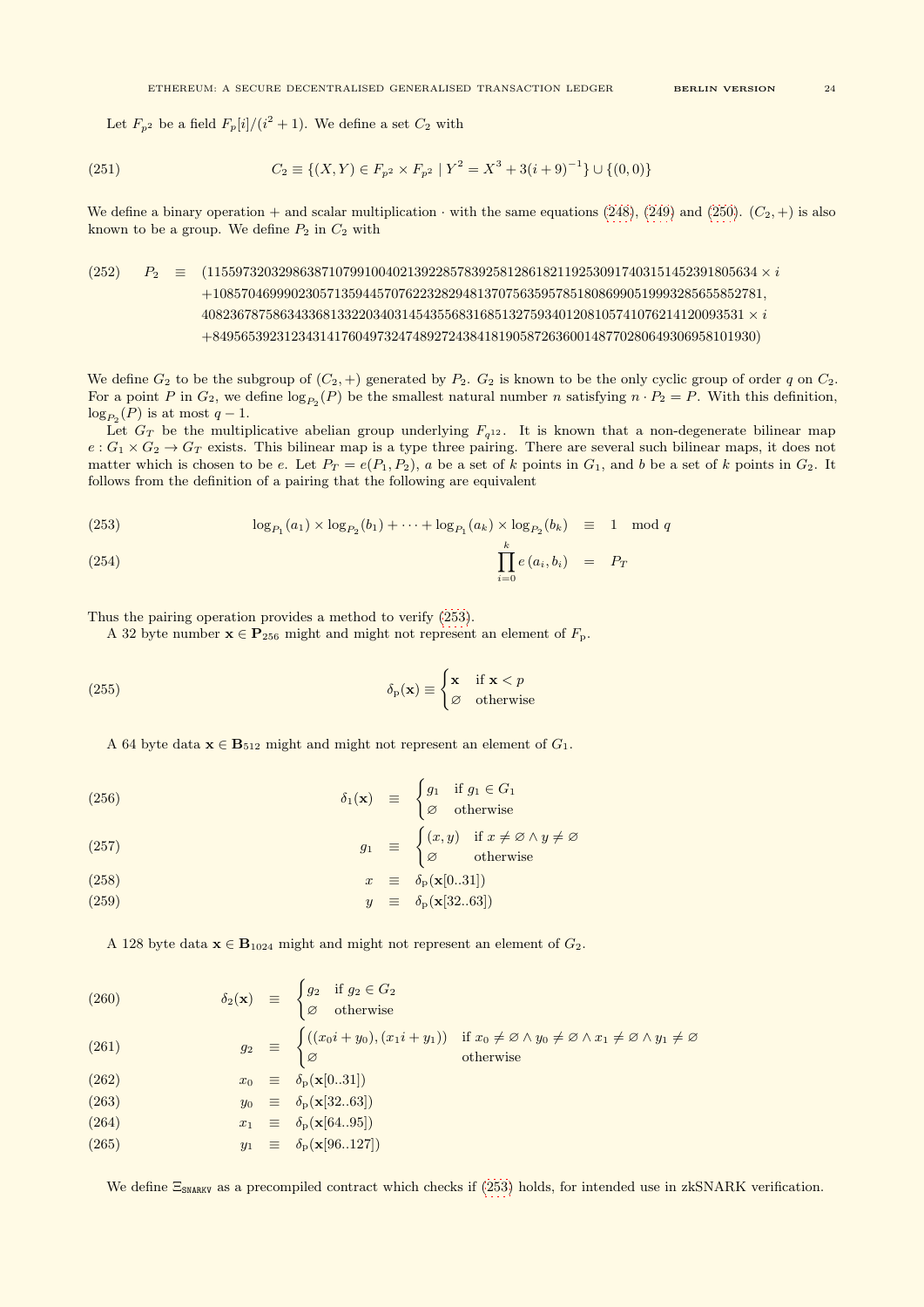$(266)$   $\Xi_{\text{SNARKV}} \equiv \Xi_{\text{PRE}}$  except:  $(267\mathbb{E}_{\text{SNARKV}}(\boldsymbol{\sigma}, q, A, I)) = (\emptyset, 0, A, ())$  if F (268)  $F \equiv (||I_{\mathbf{d}}|| \bmod 192 \neq 0 \vee (\exists j. a_j = \emptyset \vee b_j = \emptyset))$  $k = \frac{\|I_{\mathbf{d}}\|}{100}$ 192 (269) (270)  $g_r = 34000k + 45000$  $o[0..31]$   $\equiv$ ( 0x0000000000000000000000000000000000000000000000000000000000000001 if v ∧ ¬F 0x0000000000000000000000000000000000000000000000000000000000000000 if ¬v ∧ ¬F (271) (272)  $v \equiv (\log_{P_1}(a_1) \times \log_{P_2}(b_1) + \cdots + \log_{P_1}(a_k) \times \log_{P_2}(b_k) \equiv 1 \mod q)$ (273)  $a_1 \equiv \delta_1(I_{\mathbf{d}}[0..63])$ (274)  $b_1 \equiv \delta_2(I_{\mathbf{d}}[64..191])$ . . .

(275) 
$$
a_k \equiv \delta_1 (I_{\mathbf{d}}[(\|I_{\mathbf{d}}\| - 192)..(\|I_{\mathbf{d}}\| - 129)])
$$

$$
b_k \equiv \delta_2 (I_{\mathbf{d}}[(\|I_{\mathbf{d}}\| - 128)..(\|I_{\mathbf{d}}\| - 1)])
$$

<span id="page-24-0"></span>We define a precompiled contract for addition on  $G_1$ .

 $\Xi_{\text{BN}\_\text{ADD}} \equiv \Xi_{\text{BN}\_\text{PRE}} \text{except:}$ (278)  $\Xi_{\text{BNADD}}(\sigma, g, A, I) = (\emptyset, 0, A, () )$  if  $x = \emptyset \lor y = \emptyset$ (279)  $g_r = 150$ (280) **o**  $\equiv \delta_1^{-1}(x+y)$  where + is the group operation in  $G_1$ 

$$
(281) \t\t x \t \equiv \t \delta_1 \left( \bar{I}_{\mathbf{d}}[0..63] \right)
$$

$$
(282) \t\t y \equiv \delta_1 \left( \bar{I}_d[64..127] \right)
$$

(283) 
$$
\bar{I}_{\mathbf{d}}[x] = \begin{cases} I_{\mathbf{d}}[x] & \text{if } x < ||I_{\mathbf{d}}|| \\ 0 & \text{otherwise} \end{cases}
$$

We define a precompiled contract for scalar multiplication on  $G_1$ , where  $\bar{I}_{d}$  is defined in [\(283\)](#page-24-0).

| (284) |  | $E_{BN-MUI.} \equiv E_{PRE}$ except:                                                     |
|-------|--|------------------------------------------------------------------------------------------|
| (285) |  | $E_{BN_MUL}(\sigma, g, A, I) = (\emptyset, 0, A, () )$ if $x = \emptyset$                |
| (286) |  | $q_{\rm r} = 6000$                                                                       |
| (287) |  | $\mathbf{o} \equiv \delta_1^{-1}(n \cdot x)$ where is the scalar multiplication in $G_1$ |
| (288) |  | $x \equiv \delta_1 (\bar{I}_{\rm d}[063])$                                               |
| (289) |  | $n \equiv \bar{I}_{d}$ [6495]                                                            |
|       |  |                                                                                          |

E.2. **BLAKE2 Precompiled Contract.** EIP-152 by [Hess et al. \[2016\]](#page-17-21) defines  $\Xi_{\text{BLAKE2-F}}$  as a precompiled contract implementing the compression function F used in the BLAKE2 cryptographic hashing algorithm. The F compression function is specified in RFC 7693 by [Saarinen and Aumasson \[2015\]](#page-17-22).

|                      | $E_{BLAKE2.F} \equiv E_{PRE}$ except:                                                                                     |
|----------------------|---------------------------------------------------------------------------------------------------------------------------|
|                      | $\Xi_{\text{BLAKE2-F}}(\sigma, g, A, I) = (\emptyset, 0, A, () )$ if $  I_{\mathbf{d}}   \neq 213 \vee f \notin \{0, 1\}$ |
| $g_r = r$            |                                                                                                                           |
|                      | $\mathbf{o} \equiv \text{LE}_8(h'_0) \cdot  \cdot \text{LE}_8(h'_7)$                                                      |
|                      | $(h'_0, \ldots, h'_7) \equiv \mathbf{F}(h, m, t_{\text{low}}, t_{\text{high}}, f)$ with r rounds and $w = 64$             |
|                      | $BE_4(r) \equiv I_d[04]$                                                                                                  |
|                      | $LE_8(h_0) \equiv I_d[412]$                                                                                               |
| $\ddot{\phantom{0}}$ |                                                                                                                           |
|                      | $LE_8(h_7) \equiv I_d[6068]$                                                                                              |
|                      | $LE_8(m_0) \equiv I_d[6876]$                                                                                              |
| $\ddots$             |                                                                                                                           |
|                      | $LE_8(m_{15}) = I_d[188196]$                                                                                              |
|                      | $LE_8(t_{\text{low}}) \equiv I_d[196204]$                                                                                 |
|                      | $LE_8(t_{\text{high}}) \equiv I_d[204212]$                                                                                |
|                      | $f \equiv I_{\mathbf{d}}[212]$                                                                                            |
|                      |                                                                                                                           |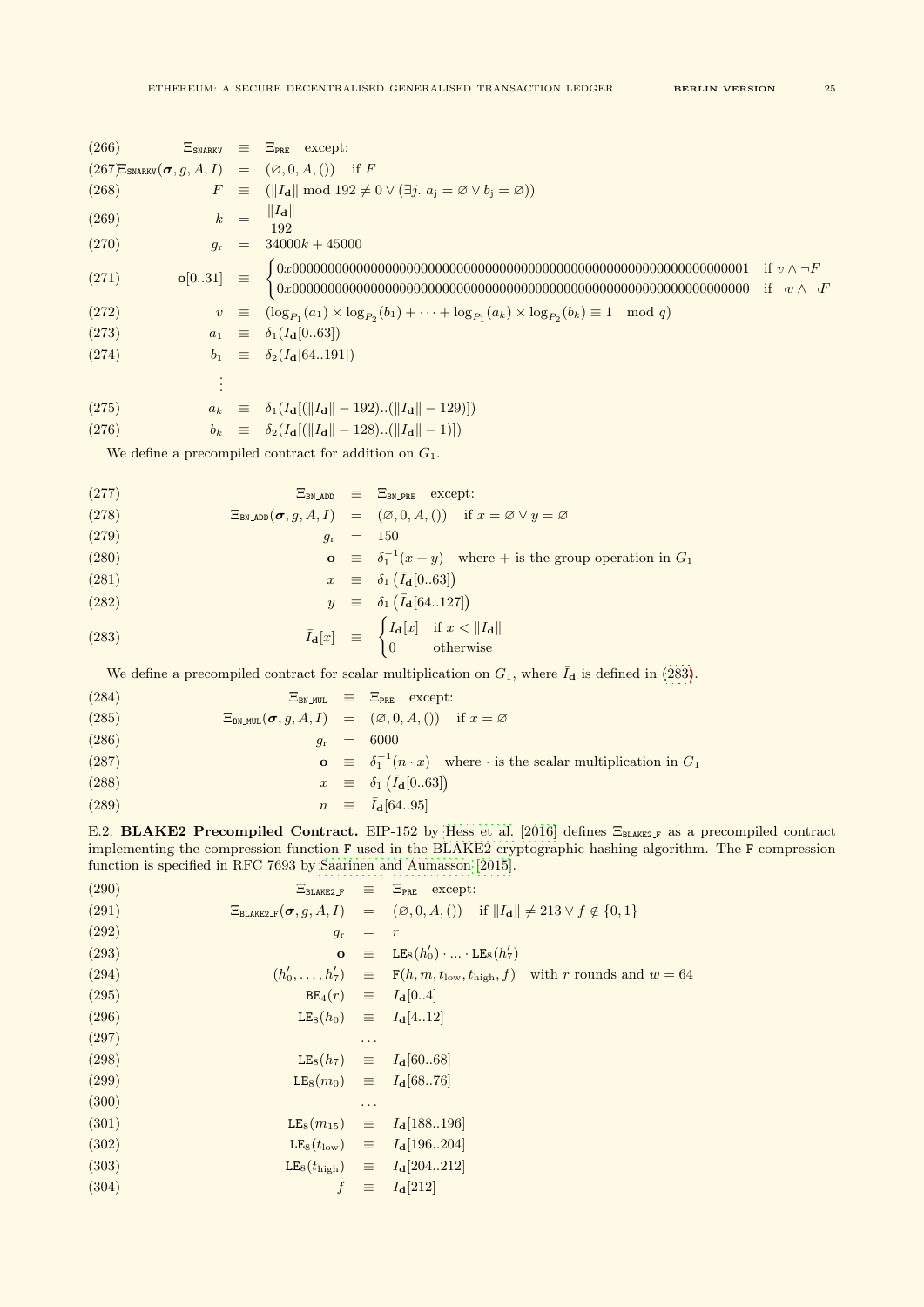where  $r \in \mathbb{B}_{32}$ ,  $\forall i \in 0..7 : h_i \in \mathbb{B}_{64}$ ,  $\forall i \in 0..15 : m_i \in \mathbb{B}_{64}$ ,  $t_{\text{low}} \in \mathbb{B}_{64}$ ,  $t_{\text{high}} \in \mathbb{B}_{64}$ ,  $f \in \mathbb{B}_{8}$ ,  $\text{BE}_k$  is the k-byte big-endian representation—compare with[\(193\)](#page-19-2):

(305) 
$$
BE_k(x) \equiv (b_0, b_1, ..., b_{k-1}) : x = \sum_{n=0}^{k-1} b_n \cdot 256^{k-1-n}
$$

and  $LE_k$  is the k-byte little-endian representation:

(306) 
$$
LE_k(x) \equiv (b_0, b_1, ..., b_{k-1}) : x = \sum_{n=0}^{k-1} b_n \cdot 256^n
$$

## <span id="page-25-3"></span>Appendix F. Signing Transactions

<span id="page-25-0"></span>Transactions are signed using recoverable ECDSA signatures. This method utilises the SECP-256k1 curve as described by [Courtois et al. \[2014\]](#page-17-18), and is implemented similarly to as described by [Gura et al. \[2004\]](#page-17-23) on p. 9 of 15, para. 3.

It is assumed that the sender has a valid private key  $p_r$ , which is a randomly selected positive integer (represented as a byte array of length 32 in big-endian form) in the range  $[1, \text{secp256k1n} - 1]$ .

We assume the existence of functions ECDSAPUBKEY, ECDSASIGN and ECDSARECOVER. These are formally defined in the literature, e.g. by [Johnson et al. \[2001\]](#page-17-24).

(307) **ECDSAPUBKEY** 
$$
(p_r \in \mathbb{B}_{32}) \equiv p_u \in \mathbb{B}_{64}
$$

(308) **ECDSASIGN** $(e \in \mathbb{B}_{32}, p_r \in \mathbb{B}_{32}) \equiv (v \in \mathbb{B}_1, r \in \mathbb{B}_{32}, s \in \mathbb{B}_{32})$ 

(309) 
$$
\mathsf{ECDSAREC OVER}(e \in \mathbb{B}_{32}, v \in \mathbb{B}_1, r \in \mathbb{B}_{32}, s \in \mathbb{B}_{32}) \equiv p_u \in \mathbb{B}_{64}
$$

Where  $p_u$  is the public key, assumed to be a byte array of size 64 (formed from the concatenation of two positive integers each  $\langle 2^{256} \rangle$ ,  $p_r$  is the private key, a byte array of size 32 (or a single positive integer in the aforementioned range) and e is the hash of the transaction,  $h(T)$  $h(T)$  $h(T)$ . It is assumed that v is the 'recovery identifier'. The recovery identifier is a 1 byte value specifying the parity and finiteness of the coordinates of the curve point for which  $r$  is the x-value; this value is in the range of [0, 3], however we declare the upper two possibilities, representing infinite values, invalid. The value  $0$  represents an even  $y$  value and  $1$  represents an odd  $y$  value.

<span id="page-25-4"></span><span id="page-25-1"></span>We declare that an ECDSA signature is invalid unless all the following conditions are true:

(310)  $0 < r <$  secp256k1n

$$
(311) \t\t 0 < s < \text{seep256k1n} \div 2 + 1
$$

$$
(312) \t\t v \in \{0,1\}
$$

where:

(313) secp256k1n = 115792089237316195423570985008687907852837564279074904382605163141518161494337

Note that this restriction on s is more stringent than restriction [210](#page-21-1) in the  $\Xi_{\text{EREC}}$  precompile; see EIP-2 by [Buterin \[2015\]](#page-16-8) for more detail.

For a given private key,  $p_r$ , the Ethereum address  $A(p_r)$  (a 160-bit value) to which it corresponds is defined as the rightmost 160-bits of the Keccak-256 hash of the corresponding ECDSA public key:

(314) 
$$
A(p_{r}) = \mathcal{B}_{96..255}(\text{KEC}(\text{ECDSAPUBKEY}(p_{r})))
$$

 $T \cdot T$ 

<span id="page-25-2"></span>The message hash,  $h(T)$ , to be signed is the Keccak-256 hash of the transaction. Three different flavours of signing schemes are available:

(315) 
$$
L_{\rm X}(T) \equiv \begin{cases} (T_{\rm n}, T_{\rm p}, T_{\rm g}, T_{\rm t}, T_{\rm v}, \mathbf{p}) & \text{if } T_{\rm x} = 0 \wedge T_{\rm w} \in \{27, 28\} \\ (T_{\rm n}, T_{\rm p}, T_{\rm g}, T_{\rm t}, T_{\rm v}, \mathbf{p}, \beta, (),()) & \text{if } T_{\rm x} = 0 \wedge T_{\rm w} \in \{2\beta + 35, 2\beta + 36\} \\ (T_{\rm c}, T_{\rm n}, T_{\rm p}, T_{\rm g}, T_{\rm t}, T_{\rm v}, \mathbf{p}, T_{\mathbf{A}}) & \text{if } T_{\rm x} = 1 \end{cases}
$$

where

(316)  
\n
$$
\mathbf{p} = \begin{cases}\n\mathbf{r}_1 & \text{if } \mathbf{r}_1 = \mathbf{y} \\
T_{\mathbf{d}} & \text{otherwise}\n\end{cases}
$$
\n
$$
h(T) = \begin{cases}\n\text{KEC}(RLP(L_X(T))) & \text{if } T_{\mathbf{x}} = 0 \\
\text{KEC}(T_{\mathbf{x}} \cdot RLP(L_{\mathbf{x}}(T))) & \text{otherwise}\n\end{cases}
$$

 $\sqrt{n}$ 

The signed transaction  $G(T, p<sub>r</sub>)$  is defined as:

$$
G(T, p_{r}) \equiv T \quad \text{except:}
$$

(318) 
$$
(T_{\rm y}, T_{\rm r}, T_{\rm s}) =
$$
 ECDSASIGN $(h(T), p_{\rm r})$ 

[Reiterating from previously:](#page-3-7)

$$
(319) \t\t T_{\rm r} = r
$$

$$
(320) \t\t Ts = s
$$

and  $T_w$  $T_w$  of legacy transcations is either  $27 + T_v$  or  $2\beta + 35 + T_v$ .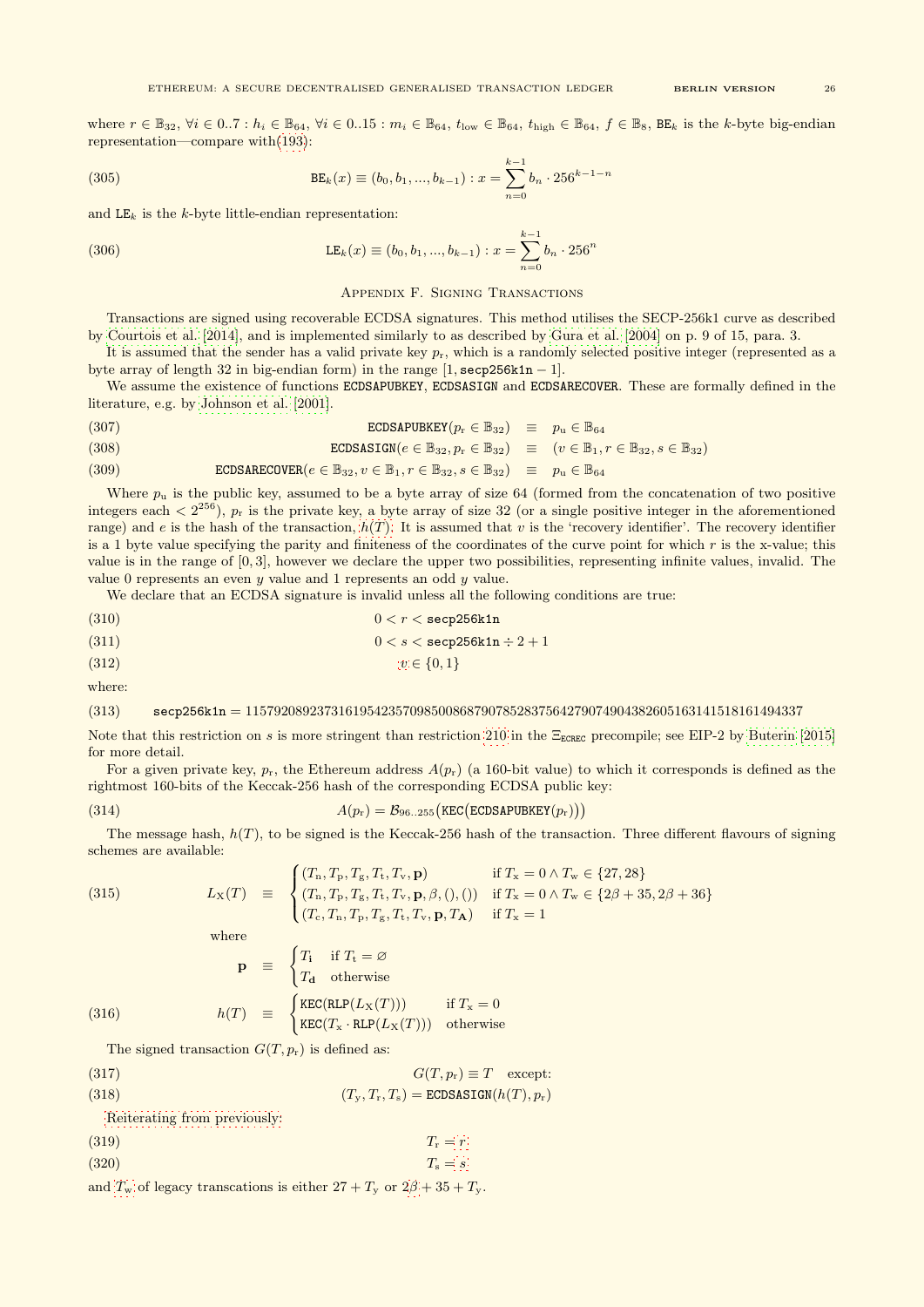We may then define the sender function  $S$  of the transaction as:

(321) 
$$
S(T) \equiv \mathcal{B}_{96..255}(\text{KEC}(\text{ECDSAREC OVER}(h(T), v, T_r, T_s)))
$$

(322) 
$$
v \equiv \begin{cases} T_{\rm w} - 27 & \text{if } T_{\rm x} = 0 \wedge T_{\rm w} \in \{27, 28\} \\ (T_{\rm w} - 35) \bmod 2 & \text{if } T_{\rm x} = 0 \wedge T_{\rm w} \in \{2\beta + 35, 2\beta + 36\} \\ T_{\rm y} & \text{if } T_{\rm x} = 1 \end{cases}
$$

The assertion that the sender of a signed transaction equals the address of the signer should be self-evident:

(323) 
$$
\forall T : \forall p_{r} : S(G(T, p_{r})) \equiv A(p_{r})
$$

# Appendix G. Fee Schedule

<span id="page-26-0"></span>The fee schedule  $G$  is a tuple of scalar values corresponding to the relative costs, in gas, of a number of abstract operations that a transaction may effect.

<span id="page-26-6"></span><span id="page-26-5"></span>

| Name                           | Value          | Description                                                                                             |
|--------------------------------|----------------|---------------------------------------------------------------------------------------------------------|
| $G_{\rm zero}$                 | $\overline{0}$ | Nothing paid for operations of the set $W_{\text{zero}}$ .                                              |
| $G_{\text{jumpdest}}$          | 1              | Amount of gas to pay for a JUMPDEST operation.                                                          |
| $G_{base}$                     | $\overline{2}$ | Amount of gas to pay for operations of the set $W_{\text{base}}$ .                                      |
| $G_{\text{verylow}}$           | 3              | Amount of gas to pay for operations of the set $W_{\text{verylow}}$ .                                   |
| $G_{\rm low}$                  | $\overline{5}$ | Amount of gas to pay for operations of the set $W_{\text{low}}$ .                                       |
| $G_{\rm mid}$                  | 8              | Amount of gas to pay for operations of the set $W_{mid}$ .                                              |
| $G_{\text{high}}$              | 10             | Amount of gas to pay for operations of the set $W_{\text{high}}$ .                                      |
| $G_{\rm warmaccess}$           | 100            | Cost of a warm account or storage access.                                                               |
| $G_{\text{accesslistaddress}}$ | 2400           | Cost of warming up an account with the access list.                                                     |
| $G_{\text{accessliststorage}}$ | 1900           | Cost of warming up a storage with the access list.                                                      |
| $G_{\rm cold account access}$  | 2600           | Cost of a cold account access.                                                                          |
| $G_{\rm coldsload}$            | 2100           | Cost of a cold storage access.                                                                          |
| $G_{\mathrm{sset}}$            | 20000          | Paid for an SSTORE operation when the storage value is set to non-zero from zero.                       |
| $G_{\rm sreset}$               | 2900           | Paid for an SSTORE operation when the storage value's zeroness remains unchanged or                     |
|                                |                | is set to zero.                                                                                         |
| $R_{\rm sclear}$               | 15000          | Refund given (added into refund counter) when the storage value is set to zero from                     |
|                                |                | non-zero.                                                                                               |
| $R_{\rm selfdestruct}$         | 24000          | Refund given (added into refund counter) for self-destructing an account.                               |
| $G_{\rm selfdestruct}$         | 5000           | Amount of gas to pay for a SELFDESTRUCT operation.                                                      |
| $G_{\rm create}$               | 32000          | Paid for a CREATE operation.                                                                            |
| $G_{\rm codedeposit}$          | <b>200</b>     | Paid per byte for a CREATE operation to succeed in placing code into state.                             |
| $G_{\text{calivalue}}$         | 9000           | Paid for a non-zero value transfer as part of the CALL operation.                                       |
| $G_{\text{calisticpend}}$      | 2300           | A stipend for the called contract subtracted from G <sub>callvalue</sub> for a non-zero value transfer. |
| $G_{\text{newaccount}}$        | 25000          | Paid for a CALL or SELFDESTRUCT operation which creates an account.                                     |
| $G_{\rm exp}$                  | 10             | Partial payment for an EXP operation.                                                                   |
| $G_{\rm expbyte}$              | 50             | Partial payment when multiplied by the number of bytes in the exponent for the EXP operation.           |
| $G_{\rm memory}$               | 3              | Paid for every additional word when expanding memory.                                                   |
| $G_{\text{txcreate}}$          | 32000          | Paid by all contract-creating transactions after the <i>Homestead</i> transition.                       |
| $G_{\rm{txdatazero}}$          | 4              | Paid for every zero byte of data or code for a transaction.                                             |
| $G_{\rm txdatano nzero}$       | 16             | Paid for every non-zero byte of data or code for a transaction.                                         |
| G <sub>transaction</sub>       | 21000          | Paid for every transaction.                                                                             |
| $G_{\log}$                     | 375            | Partial payment for a LOG operation.                                                                    |
| $G_{\text{logdata}}$           | 8              | Paid for each byte in a LOG operation's data.                                                           |
| $G_{\text{logtopic}}$          | 375            | Paid for each topic of a LOG operation.                                                                 |
| $G_{\rm keccak 256}$           | 30             | Paid for each KECCAK256 operation.                                                                      |
| $G_{\rm keccak256word}$        | 6              | Paid for each word (rounded up) for input data to a KECCAK256 operation.                                |
| $G_{\rm copy}$                 | 3              | Partial payment for *COPY operations, multiplied by words copied, rounded up.                           |
| $G_{\rm blockhash}$            | 20             | Payment for each BLOCKHASH operation.                                                                   |
|                                |                |                                                                                                         |

Appendix H. Virtual Machine Specification

<span id="page-26-8"></span><span id="page-26-7"></span><span id="page-26-4"></span><span id="page-26-3"></span><span id="page-26-2"></span><span id="page-26-1"></span>When interpreting 256-bit binary values as integers, the representation is big-endian.

When a 256-bit machine datum is converted to and from a 160-bit address or hash, the rightwards (low-order for BE) 20 bytes are used and the leftmost 12 are discarded or filled with zeroes, thus the integer values (when the bytes are interpreted as big-endian) are equivalent.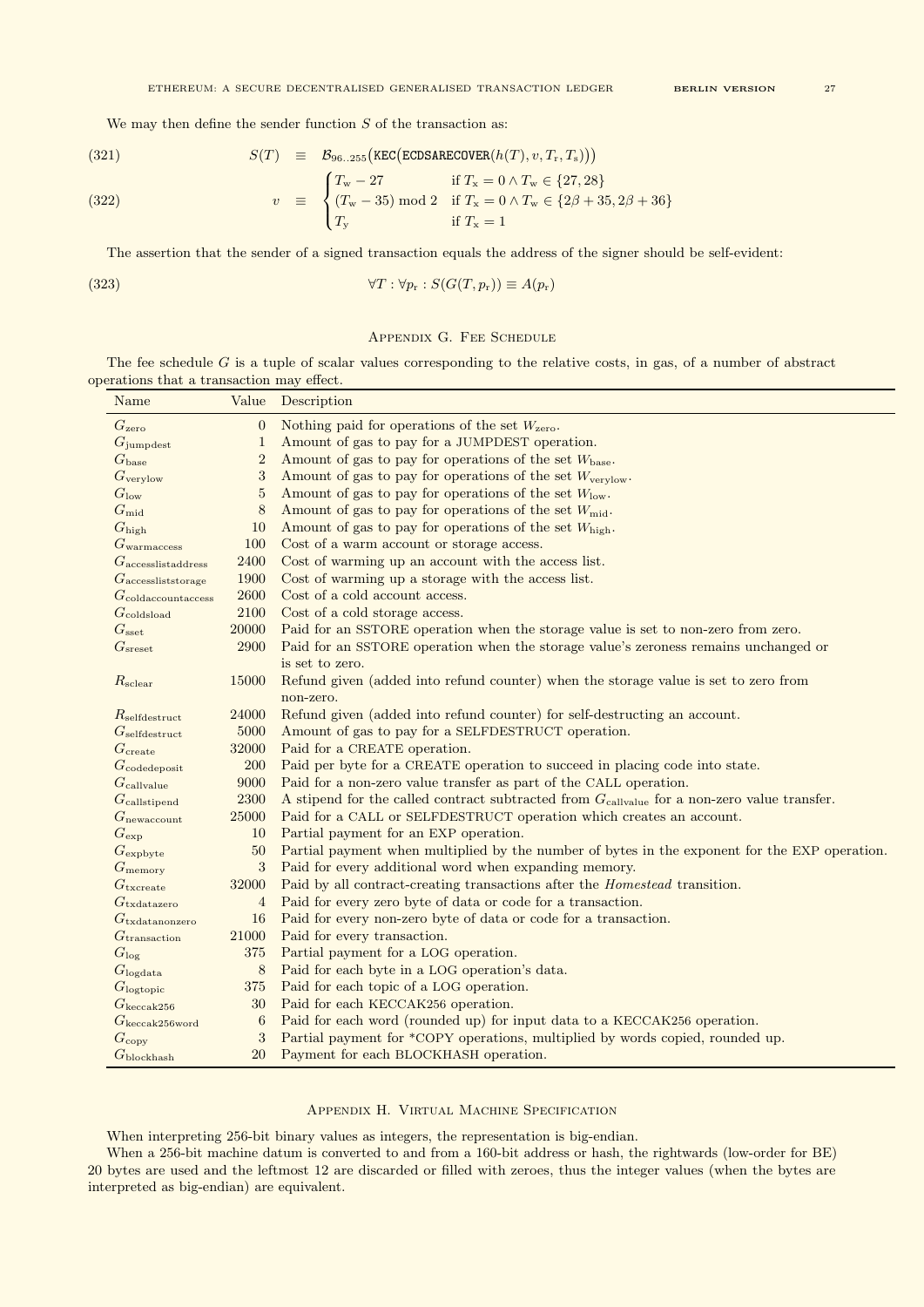# H.1. Gas Cost. The general gas cost function,  $C$ , is defined as:

$$
(324)
$$

$$
C(\sigma, \mu, A, I) \equiv C_{\text{mem}}(\mu_{i}') - C_{\text{mem}}(\mu_{i}, A, I)
$$
\n
$$
G_{\text{even}} + G_{\text{exphyte}} \times (1 + \lfloor \log_{256}(\mu_{\rm s}[1]) \rfloor) \qquad \text{if} \quad w = \text{EXP} \land \mu_{\rm s}[1] = 0
$$
\n
$$
G_{\text{exylow}} + G_{\text{copy}} \times \lceil \mu_{\rm s}[2] \div 32 \rceil \qquad \text{if} \quad w = \text{EXP} \land \mu_{\rm s}[1] > 0
$$
\n
$$
G_{\text{access}}(\mu_{\rm s}[0] \bmod 2^{160}, A) + G_{\text{copy}} \times \lceil \mu_{\rm s}[3] \div 32 \rceil \qquad \text{if} \quad w = \text{EXRODOECOPY}
$$
\n
$$
G_{\text{nosg}} + G_{\text{logdata}} \times \mu_{\rm s}[1] + G_{\text{logtopic}}
$$
\n
$$
G_{\text{log}} + G_{\text{logdata}} \times \mu_{\rm s}[1] + G_{\text{logtopic}}
$$
\n
$$
G_{\text{log}} + G_{\text{logdata}} \times \mu_{\rm s}[1] + 3G_{\text{logtopic}}
$$
\n
$$
G_{\text{log}} + G_{\text{logdata}} \times \mu_{\rm s}[1] + 4G_{\text{logtopic}}
$$
\n
$$
G_{\text{log}} + G_{\text{logdata}} \times \mu_{\rm s}[1] + 4G_{\text{logtopic}}
$$
\n
$$
G_{\text{log}} + G_{\text{logdata}} \times \mu_{\rm s}[1] + 4G_{\text{logtopic}}
$$
\n
$$
G_{\text{for}} \quad \text{if} \quad w = \text{LOG1}
$$
\n
$$
G_{\text{reg}} + G_{\text{regdata}} \times \mu_{\rm s}[1] + 4G_{\text{logtopic}}
$$
\n
$$
G_{\text{for}} \quad \text{if} \quad w = \text{SLEPDESTRUCT}
$$
\n
$$
G_{\text{recat}} \rightarrow G_{\text{back256}} \rightarrow G_{\text{back256}} \rightarrow G_{\text{back256}} \rightarrow G_{\text{back256
$$

(325) 
$$
w \equiv \begin{cases} I_{\mathbf{b}}[\boldsymbol{\mu}_{\mathrm{pc}}] & \text{if } \boldsymbol{\mu}_{\mathrm{pc}} < ||I_{\mathbf{b}}|| \\ \text{STOP} & \text{otherwise} \end{cases}
$$

<span id="page-27-0"></span>where:

(326) 
$$
C_{\text{mem}}(a) \equiv G_{\text{memory}} \cdot a + \left\lfloor \frac{a^2}{512} \right\rfloor
$$

(327) 
$$
C_{\text{access}}(x, A) \equiv \begin{cases} G_{\text{warmaccess}} & \text{if } x \in A_{\mathbf{a}} \\ G_{\text{coldaccountaccess}} & \text{otherwise} \end{cases}
$$

with  $C_{\text{CALL}}$ ,  $C_{\text{SELECT}}$ ,  $C_{\text{SLOAD}}$  and  $C_{\text{STORE}}$  as specified in the appropriate section below. We define the following subsets of instructions:

 $W_{\text{zero}} = \{\text{STOP, RETURN, REVERT}\}\$ 

 $W_{\text{base}} = \{\text{ADDRESS}, \text{ORIGIN}, \text{CALLER}, \text{CALLVALUEL}, \text{CALDATASIZE}, \text{CODESIZE}, \text{GASPRICE}, \text{COMBASE}, \text{COINBASE}, \text{COINBASSE}, \text{COINBASSE}, \text{COISBASSE}, \text{COISBASSE}, \text{COISBASSE}, \text{COISBASSE}, \text{COISBASSE}, \text{COISBASSE}, \text{COISBASSE}, \text{COISBASSE}, \text{COISBASSE}, \text{COISBASSE}, \text{COISBASSE}, \text{COISBASSE}, \text{COISBASSE}, \text{COISBASSE$ TIMESTAMP, NUMBER, DIFFICULTY, GASLIMIT, CHAINID, RETURNDATASIZE, POP, PC, MSIZE, GAS}

 $W_{\text{verylow}} = \{\text{ADD}, \text{SUB}, \text{NOT}, \text{LT}, \text{GT}, \text{SLT}, \text{SGT}, \text{EQ}, \text{ISZERO}, \text{AND}, \text{OR}, \text{XOR}, \text{BYTE}, \text{SHL}, \text{SHR}, \text{SAR}, \text{SAR}, \text{SAR}, \text{SAR}, \text{SAR}, \text{SAR}, \text{SAR}, \text{SAR}, \text{SAR}, \text{SAR}, \text{SAR}, \text{SAR}, \text{SAR}, \text{SAR}, \text{SAR}, \text{SAR}, \text{SAR}, \text{SAR}, \text{SAR}, \text{SAR}, \text{SAR}, \$ 

CALLDATALOAD, MLOAD, MSTORE, MSTORE8, PUSH\*, DUP\*, SWAP\*}

 $W_{\text{low}} = \{\text{MUL}, \text{DIV}, \text{SDIV}, \text{MOD}, \text{SMOD}, \text{SIGNEXTEND}, \text{SELFBALANCE}\}\$ 

 $W_{mid} = \{ADDMOD, MULMOD, JUMP\}$ 

 $W_{\text{high}} = \{\text{JUMPI}\}\$ 

 $W_{copy} = \{CALDDATACOPY, CODECOPY, RETURNDATACOPY\}$ 

 $W_{\text{call}} = \{\text{CALL}, \text{CALLOODE}, \text{ DELEGATECALL}, \text{STATICCALL}\}$ 

 $W_{\text{extaccount}} = \{\text{BALANCE}, \text{EXTCODESIZE}, \text{EXTCODEHASH}\}$ 

Note the memory cost component, given as the product of  $G_{\text{memory}}$  and the maximum of 0  $\&$  the ceiling of the number of words in size that the memory must be over the current number of words,  $\mu_i$  in order that all accesses reference valid memory whether for read or write. Such accesses must be for non-zero number of bytes.

Referencing a zero length range (e.g. by attempting to pass it as the input range to a CALL) does not require memory to be extended to the beginning of the range.  $\mu'_i$  is defined as this new maximum number of words of active memory; special-cases are given where these two are not equal.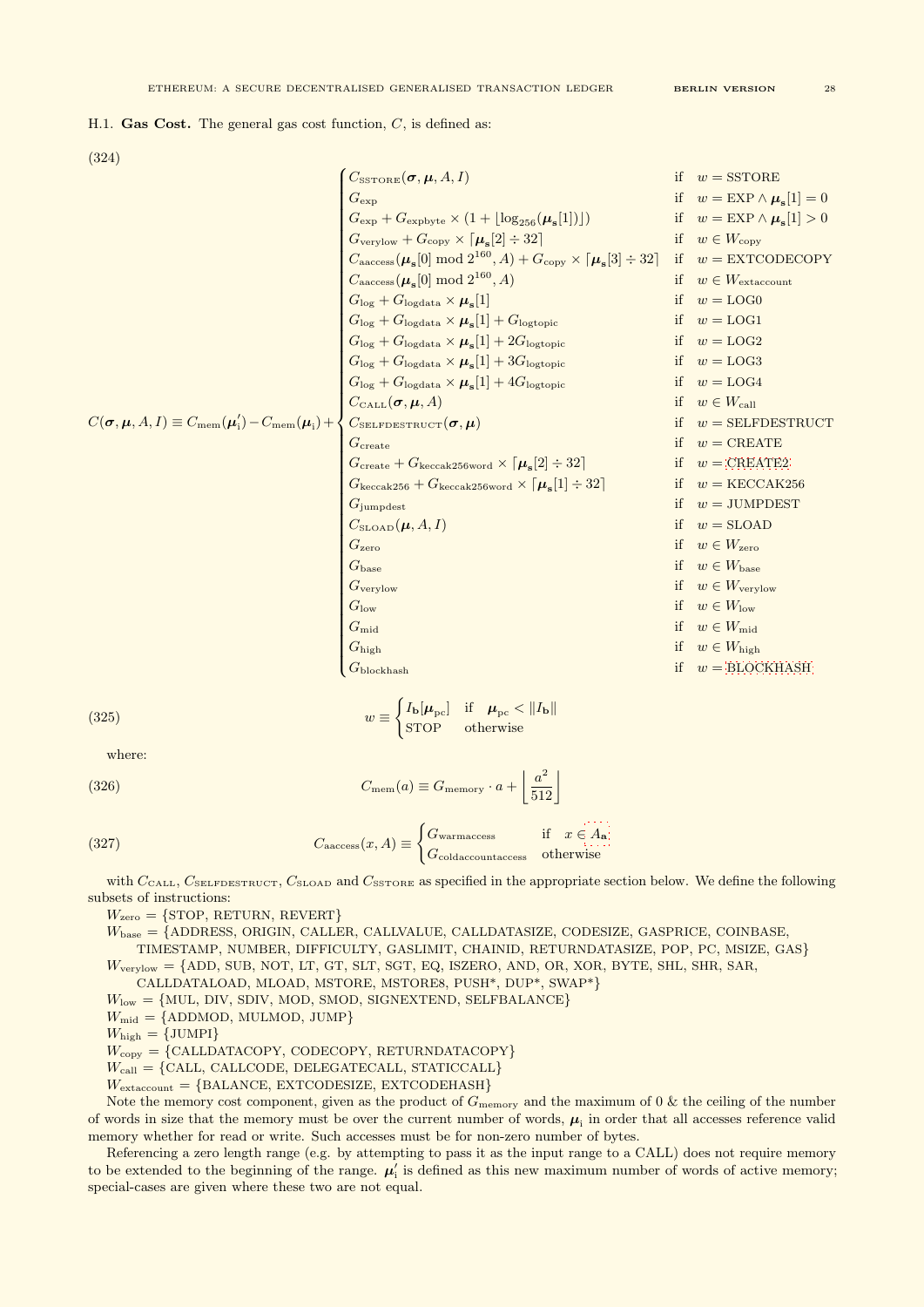Note also that  $C_{\text{mem}}$  is the memory cost function (the expansion function being the difference between the cost before and after). It is a polynomial, with the higher-order coefficient divided and floored, and thus linear up to 724B of memory used, after which it costs substantially more.

While defining the instruction set, we defined the memory-expansion for range function,  $M$ , thus:

(328) 
$$
M(s, f, l) \equiv \begin{cases} s & \text{if } l = 0\\ \max(s, \lceil (f+l) \div 32 \rceil) & \text{otherwise} \end{cases}
$$

Another useful function is "all but one  $64th$ " function  $L$  defined as:

<span id="page-28-1"></span>(329)  $L(n) \equiv n - |n/64|$ 

<span id="page-28-0"></span>H.2. Instruction Set. As previously specified in section [9,](#page-11-1) these definitions take place in the final context there. In particular we assume  $O$  is the EVM state-progression function and define the terms pertaining to the next cycle's state  $(\boldsymbol{\sigma}', \boldsymbol{\mu}')$  such that:

(330) 
$$
O(\sigma, \mu, A, I) \equiv (\sigma', \mu', A', I) \text{ with exceptions, as noted}
$$

Here given are the various exceptions to the state transition rules given in section [9](#page-11-1) specified for each instruction, together with the additional instruction-specific definitions of J and C. For each instruction, also specified is  $\alpha$ , the additional items placed on the stack and  $\delta$ , the items removed from stack, as defined in section [9.](#page-11-1)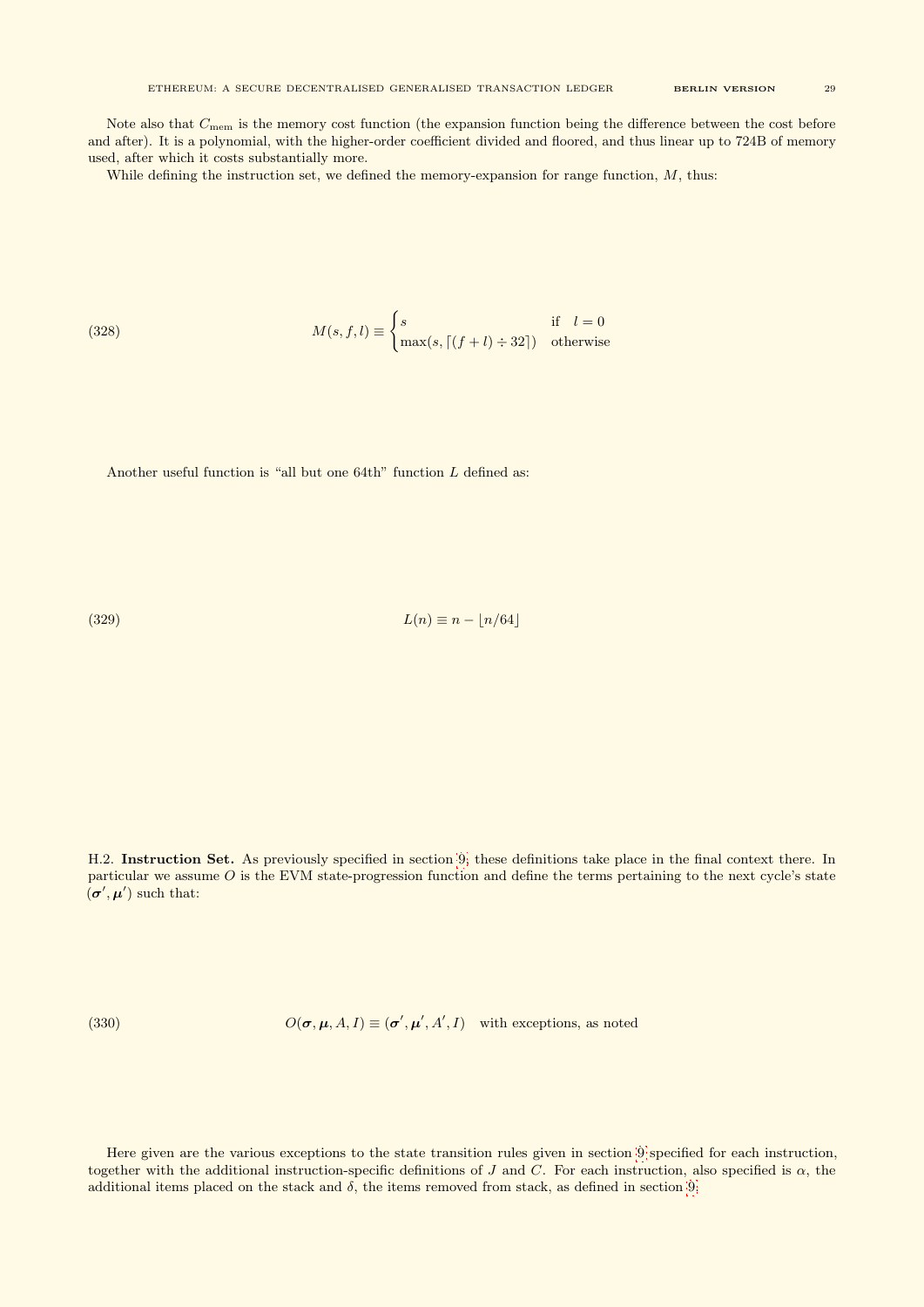<span id="page-29-0"></span>

|                                                                                                                                                                                                                                                                                                                                                                                                                                                                                                                        | 0s: Stop and Arithmetic Operations<br>All arithmetic is modulo $2^{256}$ unless otherwise noted. The zero-th power of zero $0^0$ is defined to be one. |                |                |                                                                                                                                                                                                                                                                                                                                                                                                                                                                                                                                  |  |  |
|------------------------------------------------------------------------------------------------------------------------------------------------------------------------------------------------------------------------------------------------------------------------------------------------------------------------------------------------------------------------------------------------------------------------------------------------------------------------------------------------------------------------|--------------------------------------------------------------------------------------------------------------------------------------------------------|----------------|----------------|----------------------------------------------------------------------------------------------------------------------------------------------------------------------------------------------------------------------------------------------------------------------------------------------------------------------------------------------------------------------------------------------------------------------------------------------------------------------------------------------------------------------------------|--|--|
| <b>Value</b><br>Mnemonic<br>Description<br>$\delta$<br>$\alpha$                                                                                                                                                                                                                                                                                                                                                                                                                                                        |                                                                                                                                                        |                |                |                                                                                                                                                                                                                                                                                                                                                                                                                                                                                                                                  |  |  |
| 0x00                                                                                                                                                                                                                                                                                                                                                                                                                                                                                                                   | <b>STOP</b>                                                                                                                                            | $\theta$       | $\overline{0}$ | Halts execution.                                                                                                                                                                                                                                                                                                                                                                                                                                                                                                                 |  |  |
| 0x01                                                                                                                                                                                                                                                                                                                                                                                                                                                                                                                   | ADD                                                                                                                                                    | $\overline{2}$ | $\mathbf{1}$   | Addition operation.<br>$\mu'_s[0] \equiv \mu_s[0] + \mu_s[1]$                                                                                                                                                                                                                                                                                                                                                                                                                                                                    |  |  |
| 0x02                                                                                                                                                                                                                                                                                                                                                                                                                                                                                                                   | <b>MUL</b>                                                                                                                                             | $\overline{2}$ | $\mathbf{1}$   | Multiplication operation.<br>$\mu'_{\rm s}[0] \equiv \mu_{\rm s}[0] \times \mu_{\rm s}[1]$                                                                                                                                                                                                                                                                                                                                                                                                                                       |  |  |
| 0x03                                                                                                                                                                                                                                                                                                                                                                                                                                                                                                                   | <b>SUB</b>                                                                                                                                             | $\overline{2}$ |                | 1 Subtraction operation.<br>$\mu'_{\rm s}[0] \equiv \mu_{\rm s}[0] - \mu_{\rm s}[1]$                                                                                                                                                                                                                                                                                                                                                                                                                                             |  |  |
| 0x04                                                                                                                                                                                                                                                                                                                                                                                                                                                                                                                   | <b>DIV</b>                                                                                                                                             | 2              | $\mathbf{1}$   | Integer division operation.<br>$\mu'_s[0] \equiv \begin{cases} 0 & \text{if } \mu_s[1] = 0 \\ \lfloor \mu_s[0] \div \mu_s[1] \rfloor & \text{otherwise} \end{cases}$                                                                                                                                                                                                                                                                                                                                                             |  |  |
| 0x05                                                                                                                                                                                                                                                                                                                                                                                                                                                                                                                   | <b>SDIV</b>                                                                                                                                            | $\overline{2}$ | $\mathbf{1}$   | Signed integer division operation (truncated).<br>$\mu_{\mathbf{s}}'[0] \equiv \begin{cases} 0 & \text{if} \quad \mu_{\mathbf{s}}[1] = 0 \\ -2^{255} & \text{if} \quad \mu_{\mathbf{s}}[0] = -2^{255} \wedge \mu_{\mathbf{s}}[1] = -1 \\ \text{sgn}(\mu_{\mathbf{s}}[0] \div \mu_{\mathbf{s}}[1]) \lfloor  \mu_{\mathbf{s}}[0] \div \mu_{\mathbf{s}}[1] ] & \text{otherwise} \end{cases}$<br>Where all values are treated as two's complement signed 256-bit integers.<br>Note the overflow semantic when $-2^{255}$ is negated. |  |  |
| 0x06                                                                                                                                                                                                                                                                                                                                                                                                                                                                                                                   | <b>MOD</b>                                                                                                                                             | $\sqrt{2}$     | $\mathbf{1}$   | Modulo remainder operation.<br>$\pmb{\mu}_\mathbf{s}'[0] \equiv \begin{cases} 0 & \text{if} \quad \pmb{\mu}_\mathbf{s}[1] = 0 \\ \pmb{\mu}_\mathbf{s}[0] \bmod \pmb{\mu}_\mathbf{s}[1] & \text{otherwise} \end{cases}$                                                                                                                                                                                                                                                                                                           |  |  |
| 0x07                                                                                                                                                                                                                                                                                                                                                                                                                                                                                                                   | <b>SMOD</b>                                                                                                                                            | $\overline{2}$ | $\mathbf{1}$   | Signed modulo remainder operation.<br>$\boldsymbol{\mu}_s'[0] \equiv \begin{cases} 0 & \text{if} \quad \boldsymbol{\mu}_s[1] = 0 \\ \mathrm{\mathbf{sgn}}(\boldsymbol{\mu}_s[0]) ( \boldsymbol{\mu}_s[0]  \bmod  \boldsymbol{\mu}_s[1] ) & \text{otherwise} \end{cases}$<br>Where all values are treated as two's complement signed 256-bit integers.                                                                                                                                                                            |  |  |
| 0x08                                                                                                                                                                                                                                                                                                                                                                                                                                                                                                                   | <b>ADDMOD</b>                                                                                                                                          | 3              | $\mathbf{1}$   | Modulo addition operation.<br>$\pmb{\mu}_\mathbf{s}'[0] \equiv \begin{cases} 0 & \text{if} \quad \pmb{\mu}_\mathbf{s}[2] = 0 \\ (\pmb{\mu}_\mathbf{s}[0] + \pmb{\mu}_\mathbf{s}[1]) \bmod \pmb{\mu}_\mathbf{s}[2] & \text{otherwise} \end{cases}$<br>All intermediate calculations of this operation are not subject to the $2^{256}$<br>modulo.                                                                                                                                                                                 |  |  |
| 0x09                                                                                                                                                                                                                                                                                                                                                                                                                                                                                                                   | <b>MULMOD</b>                                                                                                                                          | 3              | $\mathbf{1}$   | Modulo multiplication operation.<br>$\pmb{\mu}_\mathbf{s}'[0] \equiv \begin{cases} 0 & \text{if} \quad \pmb{\mu}_\mathbf{s}[2] = 0 \\ (\pmb{\mu}_\mathbf{s}[0] \times \pmb{\mu}_\mathbf{s}[1]) \bmod \pmb{\mu}_\mathbf{s}[2] & \text{otherwise} \end{cases}$<br>All intermediate calculations of this operation are not subject to the $2^{256}$<br>modulo.                                                                                                                                                                      |  |  |
| 0x0a                                                                                                                                                                                                                                                                                                                                                                                                                                                                                                                   | <b>EXP</b>                                                                                                                                             | $\sqrt{2}$     | $\mathbf{1}$   | Exponential operation.<br>$\mu'_s[0] \equiv \mu_s[0]^{\mu_s[1]}$                                                                                                                                                                                                                                                                                                                                                                                                                                                                 |  |  |
| Extend length of two's complement signed integer.<br>0x0b<br>$\overline{2}$<br><b>SIGNEXTEND</b><br>$\mathbf{1}$<br>$\forall i \in [0255] : \boldsymbol{\mu}'_\mathbf{s}[0]_i \equiv \begin{cases} \boldsymbol{\mu}_\mathbf{s}[1]_\mathbf{t} & \text{if} \quad i \leqslant t \quad \text{where} \ t = 256 - 8(\boldsymbol{\mu}_\mathbf{s}[0] + 1) \\ \boldsymbol{\mu}_\mathbf{s}[1]_i & \text{otherwise} \end{cases}$<br>$\mu_{\mathbf{s}}[x]$ gives the <i>i</i> th bit (counting from zero) of $\mu_{\mathbf{s}}[x]$ |                                                                                                                                                        |                |                |                                                                                                                                                                                                                                                                                                                                                                                                                                                                                                                                  |  |  |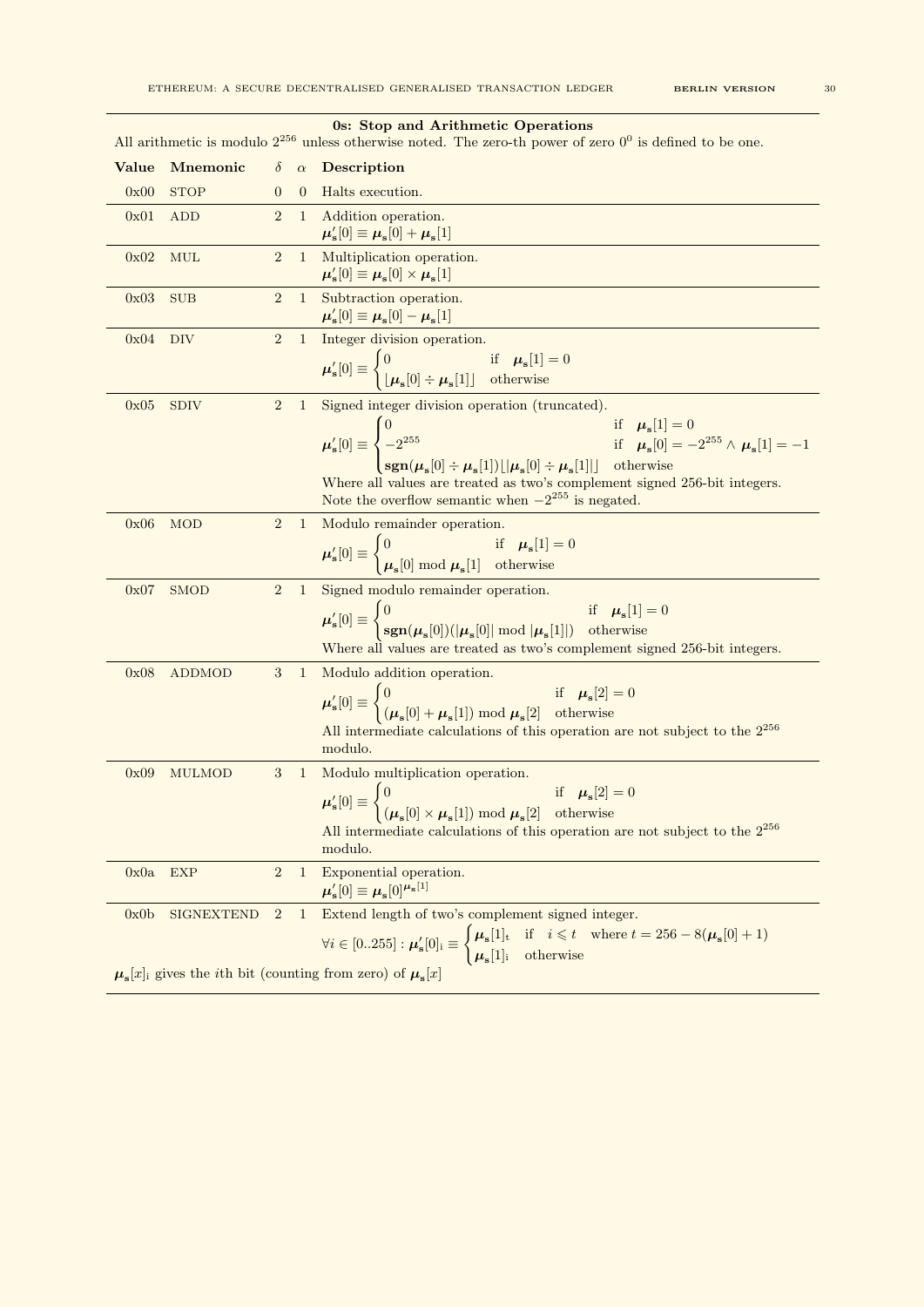| <b>Value</b> | Mnemonic      | $\delta$       | $\alpha$     | 10s: Comparison & Bitwise Logic Operations<br>Description                                                                                                                                                                                                                        |
|--------------|---------------|----------------|--------------|----------------------------------------------------------------------------------------------------------------------------------------------------------------------------------------------------------------------------------------------------------------------------------|
| 0x10         | LT            | $\overline{2}$ | 1            | Less-than comparison.                                                                                                                                                                                                                                                            |
|              |               |                |              | $\mu'_s[0] \equiv \begin{cases} 1 & \text{if } \mu_s[0] < \mu_s[1] \\ 0 & \text{otherwise} \end{cases}$                                                                                                                                                                          |
| 0x11         | GT            | $\overline{2}$ | $\mathbf{1}$ | Greater-than comparison.<br>$\mu'_{s}[0] \equiv \begin{cases} 1 & \text{if } \mu_{s}[0] > \mu_{s}[1] \\ 0 & \text{otherwise} \end{cases}$                                                                                                                                        |
| 0x12         | <b>SLT</b>    | 2              | $\mathbf{1}$ | Signed less-than comparison.                                                                                                                                                                                                                                                     |
|              |               |                |              | $\mu'_s[0] \equiv \begin{cases} 1 & \text{if } \mu_s[0] < \mu_s[1] \\ 0 & \text{otherwise} \end{cases}$<br>Where all values are treated as two's complement signed 256-bit integers.                                                                                             |
| 0x13         | SGT           | $\overline{2}$ | 1            | Signed greater-than comparison.                                                                                                                                                                                                                                                  |
|              |               |                |              | $\mu'_{s}[0] \equiv \begin{cases} 1 & \text{if } \mu_{s}[0] > \mu_{s}[1] \\ 0 & \text{otherwise} \end{cases}$<br>Where all values are treated as two's complement signed 256-bit integers.                                                                                       |
| 0x14         | EQ            | $\overline{2}$ | 1            | Equality comparison                                                                                                                                                                                                                                                              |
|              |               |                |              | $\mu'_{s}[0] \equiv \begin{cases} 1 & \text{if } \mu_{s}[0] = \mu_{s}[1] \\ 0 & \text{otherwise} \end{cases}$                                                                                                                                                                    |
| 0x15         | <b>ISZERO</b> | $\mathbf{1}$   | 1            | Simple not operator.<br>$\mu'_s[0] \equiv \begin{cases} 1 & \text{if } \mu_s[0] = 0 \\ 0 & \text{otherwise} \end{cases}$                                                                                                                                                         |
| 0x16         | <b>AND</b>    | $\overline{2}$ | $\mathbf{1}$ | Bitwise AND operation.<br>$\forall i \in [0255] : \boldsymbol{\mu}_s'[0]_i \equiv \boldsymbol{\mu}_s[0]_i \wedge \boldsymbol{\mu}_s[1]_i$                                                                                                                                        |
| 0x17         | <b>OR</b>     | $\overline{2}$ | $\mathbf{1}$ | Bitwise OR operation.<br>$\forall i \in [0255] : \boldsymbol{\mu}'_{\mathbf{s}}[0]_i \equiv \boldsymbol{\mu}_\mathbf{s}[0]_i \vee \boldsymbol{\mu}_\mathbf{s}[1]_i$                                                                                                              |
| 0x18         | <b>XOR</b>    | $\overline{2}$ | $\mathbf 1$  | Bitwise XOR operation.<br>$\forall i \in [0255] : \boldsymbol{\mu}'_{\mathbf{s}}[0]_i \equiv \boldsymbol{\mu}_\mathbf{s}[0]_i \oplus \boldsymbol{\mu}_\mathbf{s}[1]_i$                                                                                                           |
| 0x19         | <b>NOT</b>    | $\mathbf{1}$   | 1            | Bitwise NOT operation.                                                                                                                                                                                                                                                           |
|              |               |                |              | $\forall i \in [0255] : \mu'_{s}[0]_i \equiv \begin{cases} 1 & \text{if } \mu_{s}[0]_i = 0 \\ 0 & \text{otherwise} \end{cases}$                                                                                                                                                  |
| 0x1a         | <b>BYTE</b>   | $\overline{2}$ | $\mathbf{1}$ | Retrieve single byte from word.                                                                                                                                                                                                                                                  |
|              |               |                |              | $\forall i \in [0255] : \boldsymbol{\mu}'_{\mathbf{s}}[0]_i \equiv \begin{cases} \boldsymbol{\mu}_\mathbf{s}[1]_{(i-248+8\mu_\mathbf{s}[0])} & \text{if } \hspace{0.1cm} i \geq 248 \wedge \boldsymbol{\mu}_\mathbf{s}[0] < 32 \\ 0 & \text{otherwise} \end{cases}$<br>otherwise |
|              |               |                |              | For the Nth byte, we count from the left (i.e. $N=0$ would be the most significant<br>in big endian).                                                                                                                                                                            |
| 0x1b         | <b>SHL</b>    | $\overline{2}$ | 1            | Left shift operation.                                                                                                                                                                                                                                                            |
|              |               |                |              | $\pmb{\mu}_\mathbf{s}'[0] \equiv (\pmb{\mu}_\mathbf{s}[1] \times 2^{\pmb{\mu}_\mathbf{s}[0]}) \bmod 2^{256}$                                                                                                                                                                     |
| 0x1c         | <b>SHR</b>    | $\overline{2}$ | 1            | Logical right shift operation.<br>$\mu'_{s}[0] \equiv  \mu_{s}[1] \div 2^{\mu_{s}[0]} $                                                                                                                                                                                          |
| 0x1d         | <b>SAR</b>    | $\overline{2}$ | 1            | Arithmetic (signed) right shift operation.<br>$\mu_{\rm s}'[0] \equiv  \mu_{\rm s}[1] \div 2^{\mu_{\rm s}[0]} $<br>Where $\mu'_{s}[0]$ and $\mu_{s}[1]$ are treated as two's complement signed 256-bit integers,<br>while $\mu_{\rm s}[0]$ is treated as unsigned.               |
|              |               |                |              | 20s: KECCAK256                                                                                                                                                                                                                                                                   |
| <b>Value</b> | Mnemonic      | $\delta$       | $\alpha$     | <b>Description</b>                                                                                                                                                                                                                                                               |
| 0x20         | KECCAK256     | $\overline{2}$ | 1            | Compute Keccak-256 hash.                                                                                                                                                                                                                                                         |
|              |               |                |              | $\boldsymbol{\mu}_s'[0] \equiv \text{KEC}(\boldsymbol{\mu}_m[\boldsymbol{\mu}_s[0] \dots (\boldsymbol{\mu}_s[0] + \boldsymbol{\mu}_s[1]-1)])$<br>$\mu'_i \equiv M(\mu_i, \mu_s[0], \mu_s[1])$                                                                                    |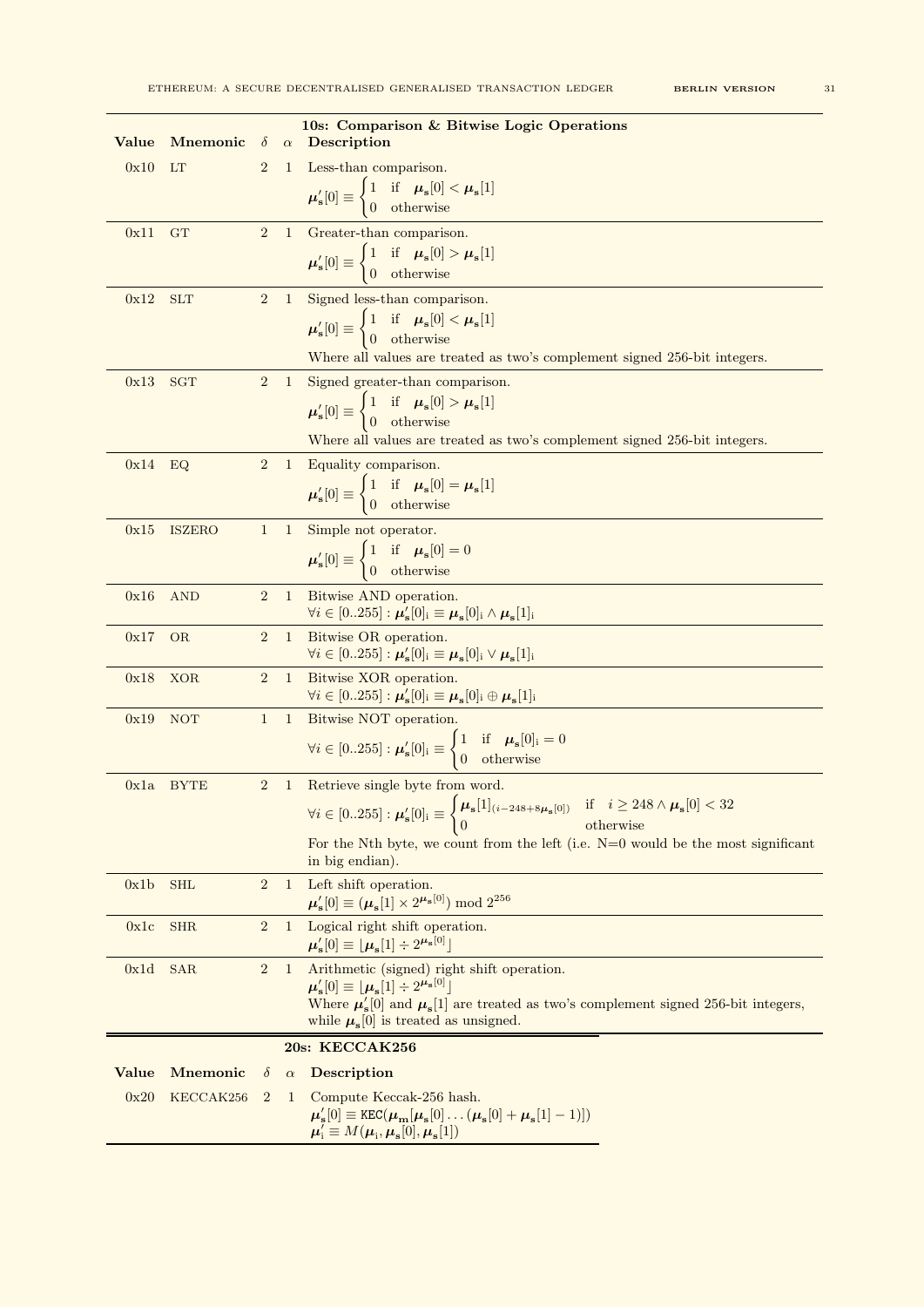|              |                     |                |                | 30s: Environmental Information                                                                                                                                                                                                                                                                                                                                                                                                                                                                                                                                                                                                                                                                                              |
|--------------|---------------------|----------------|----------------|-----------------------------------------------------------------------------------------------------------------------------------------------------------------------------------------------------------------------------------------------------------------------------------------------------------------------------------------------------------------------------------------------------------------------------------------------------------------------------------------------------------------------------------------------------------------------------------------------------------------------------------------------------------------------------------------------------------------------------|
| <b>Value</b> | Mnemonic            | δ              | $\alpha$       | <b>Description</b>                                                                                                                                                                                                                                                                                                                                                                                                                                                                                                                                                                                                                                                                                                          |
| 0x30         | <b>ADDRESS</b>      | $\overline{0}$ | $\mathbf{1}$   | Get address of currently executing account.<br>$\mu'_{\rm s}[0] \equiv I_{\rm a}$                                                                                                                                                                                                                                                                                                                                                                                                                                                                                                                                                                                                                                           |
| 0x31         | <b>BALANCE</b>      | $\mathbf{1}$   | $\mathbf{1}$   | Get balance of the given account.<br>$\boldsymbol{\mu}_s'[0] \equiv \begin{cases} \boldsymbol{\sigma}[\boldsymbol{\mu}_s[0] \bmod 2^{160}]_b & \text{if } \boldsymbol{\sigma}[\boldsymbol{\mu}_s[0] \bmod 2^{160}] \neq \varnothing \\ 0 & \text{otherwise} \end{cases}$<br>$A'_a \equiv A_a \cup {\mu_s[0] \bmod 2^{160}}$                                                                                                                                                                                                                                                                                                                                                                                                 |
| 0x32         | ORIGIN              | $\overline{0}$ | $\mathbf{1}$   | Get execution origination address.<br>$\mu'_{\rm s}[0] \equiv I_{\rm o}$<br>This is the sender of original transaction; it is never an account with<br>non-empty associated code.                                                                                                                                                                                                                                                                                                                                                                                                                                                                                                                                           |
| 0x33         | <b>CALLER</b>       | $\overline{0}$ | $\mathbf{1}$   | Get caller address.<br>$\mu'_{\rm s}[0] \equiv I_{\rm s}$<br>This is the address of the account that is directly responsible for<br>this execution.                                                                                                                                                                                                                                                                                                                                                                                                                                                                                                                                                                         |
| 0x34         | <b>CALLVALUE</b>    | $\overline{0}$ | $\mathbf{1}$   | Get deposited value by the instruction/transaction responsible for<br>this execution.<br>$\mu'_{\rm s}[0] \equiv I_{\rm v}$                                                                                                                                                                                                                                                                                                                                                                                                                                                                                                                                                                                                 |
| 0x35         | CALLDATALOAD        | 1              | 1              | Get input data of current environment.<br>$\mu'_{\mathbf{s}}[0] \equiv I_{\mathbf{d}}[\mu_{\mathbf{s}}[0] \dots (\mu_{\mathbf{s}}[0] + 31)]$ with $I_{\mathbf{d}}[x] = 0$ if $x \ge   I_{\mathbf{d}}  $<br>This pertains to the input data passed with the message call<br>instruction or transaction.                                                                                                                                                                                                                                                                                                                                                                                                                      |
| 0x36         | CALLDATASIZE        | $\overline{0}$ | 1              | Get size of input data in current<br>environment.<br>$\mu'_{\rm s}[0] \equiv   I_{\rm d}  $<br>This pertains to the input data passed with the message call<br>instruction or transaction.                                                                                                                                                                                                                                                                                                                                                                                                                                                                                                                                  |
| 0x37         | <b>CALLDATACOPY</b> | 3              | $\theta$       | Copy input data in current environment to memory.<br>$\forall i \in \{0 \ldots \boldsymbol{\mu}_\mathbf{s}[2]-1\}: \boldsymbol{\mu}_\mathbf{m}'[\boldsymbol{\mu}_\mathbf{s}[0]+i] \equiv \begin{cases} I_\mathbf{d}[\boldsymbol{\mu}_\mathbf{s}[1]+i] & \text{if} \quad \boldsymbol{\mu}_\mathbf{s}[1]+i<\ I_\mathbf{d}\  \\ 0 & \text{otherwise} \end{cases}$<br>The additions in $\mu_s[1] + i$ are not subject to the $2^{256}$ modulo.<br>$\mu'_i \equiv M(\mu_i, \mu_s[0], \mu_s[2])$<br>This pertains to the input data passed with the message call instruction<br>or transaction.                                                                                                                                   |
| 0x38         | <b>CODESIZE</b>     |                |                | Get size of code running in current environment.<br>$\mu'_{\rm s}[0] \equiv   I_{\rm b}  $                                                                                                                                                                                                                                                                                                                                                                                                                                                                                                                                                                                                                                  |
| 0x39         | <b>CODECOPY</b>     | 3              | $\overline{0}$ | Copy code running in current environment to memory.<br>$\forall i \in \{0 \ldots \boldsymbol{\mu_{\mathrm{s}}}[2]-1\}: \boldsymbol{\mu_{\mathrm{m}^{'}}}[\boldsymbol{\mu_{\mathrm{s}}}[0]+i] \equiv \begin{cases} I_{\mathrm{b}}[\boldsymbol{\mu_{\mathrm{s}}}[1]+i] & \text{if} \quad \boldsymbol{\mu_{\mathrm{s}}}[1]+i < \ I_{\mathrm{b}}\  \\ \text{STOP} & \text{otherwise} \end{cases}$<br>$\mu'_i \equiv M(\mu_i, \mu_s[0], \mu_s[2])$<br>The additions in $\mu_s[1] + i$ are not subject to the $2^{256}$ modulo.                                                                                                                                                                                                   |
| 0x3a         | <b>GASPRICE</b>     | $\overline{0}$ | 1              | Get price of gas in current environment.<br>$\mu'_{\rm s}[0] \equiv I_{\rm p}$<br>This is gas price specified by the originating transaction.                                                                                                                                                                                                                                                                                                                                                                                                                                                                                                                                                                               |
| 0x3b         | <b>EXTCODESIZE</b>  | $\mathbf{1}$   | 1              | Get size of an account's code.<br>$\boldsymbol{\mu}_s'[0] \equiv \begin{cases} \ \mathbf{b}\  & \text{if } \sigma[\boldsymbol{\mu}_s[0] \bmod 2^{160}] \neq \varnothing \\ 0 & \text{otherwise} \end{cases}$<br>$\begin{array}{l} {\rm where} \,\, \texttt{KEC}({\bf b}) \equiv \boldsymbol{\sigma}[\boldsymbol{\mu_s}[0] \,\, \text{mod}\,\, 2^{160}]_{\rm c} \\ A^\prime_{\bf a} \equiv A_{\bf a} \cup \{\boldsymbol{\mu_s}[0] \,\, \text{mod}\,\, 2^{160}\} \end{array}$                                                                                                                                                                                                                                                 |
| 0x3c         | <b>EXTCODECOPY</b>  | 4              | $\overline{0}$ | Copy an account's code to memory.<br>$\forall i \in \{0 \dots \boldsymbol{\mu_s}[3]-1\}: \boldsymbol{\mu_m'}[\boldsymbol{\mu_s}[1]+i] \equiv \begin{cases} \mathbf{b}[\boldsymbol{\mu_s}[2]+i] & \text{if} \quad \boldsymbol{\mu_s}[2]+i < \ \mathbf{b}\  \\ \text{STOP} & \text{otherwise} \end{cases}$<br>where $\text{KEC}(\mathbf{b}) \equiv \boldsymbol{\sigma}[\boldsymbol{\mu}_{\mathbf{s}}[0] \bmod 2^{160}]_c$<br>We assume $\mathbf{b} \equiv$ () if $\boldsymbol{\sigma}[\boldsymbol{\mu}_s[0] \bmod 2^{160}] = \varnothing$ .<br>$\mu'_i \equiv M(\mu_i, \mu_s[1], \mu_s[3])$<br>The additions in $\mu_s[2] + i$ are not subject to the $2^{256}$ modulo.<br>$A'_a \equiv A_a \cup \{\mu_s[0] \bmod 2^{160}\}\$ |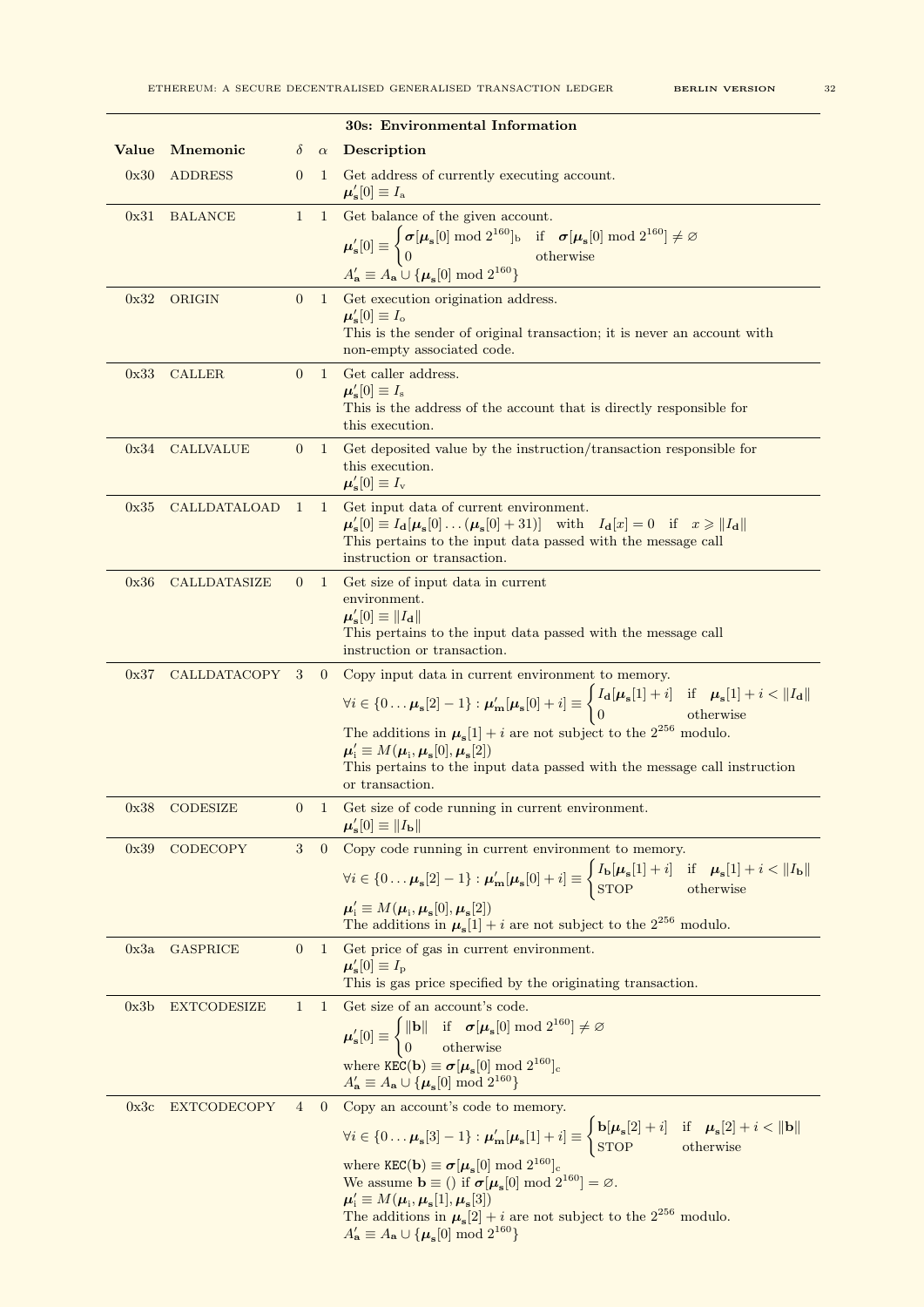<span id="page-32-0"></span>

| 0x3d  | RETURNDATASIZE        |                | $\overline{0}$ |                | 1 Get size of output data from the previous call from the current<br>environment.<br>$\mu'_{\rm s}[0] \equiv \ \mu_{\rm o}\ $                                                                                                                                                                                                                                                                                                                                                                                                                                                                                                                                                                                                                                    |
|-------|-----------------------|----------------|----------------|----------------|------------------------------------------------------------------------------------------------------------------------------------------------------------------------------------------------------------------------------------------------------------------------------------------------------------------------------------------------------------------------------------------------------------------------------------------------------------------------------------------------------------------------------------------------------------------------------------------------------------------------------------------------------------------------------------------------------------------------------------------------------------------|
| 0x3e  | <b>RETURNDATACOPY</b> |                | 3              | $\overline{0}$ | Copy output data from the previous call to memory.                                                                                                                                                                                                                                                                                                                                                                                                                                                                                                                                                                                                                                                                                                               |
|       |                       |                |                |                | $\forall i \in \{0 \dots \mu_s[2]-1\}: \mu'_m[\mu_s[0]+i] \equiv \begin{cases} \mu_o[\mu_s[1]+i] & \text{if} \quad \mu_s[1]+i < \ \mu_o\  \\ 0 & \text{otherwise} \end{cases}$<br>The additions in $\mu_s[1]+i$ are not subject to the<br>$2^{256}$ modulo.                                                                                                                                                                                                                                                                                                                                                                                                                                                                                                      |
|       |                       |                |                |                | $\boldsymbol{\mu}'_i \equiv M(\boldsymbol{\mu}_i, \boldsymbol{\mu}_s[0], \boldsymbol{\mu}_s[2])$                                                                                                                                                                                                                                                                                                                                                                                                                                                                                                                                                                                                                                                                 |
| 0x3f  | <b>EXTCODEHASH</b>    |                | $\mathbf{1}$   | $\mathbf{1}$   | Get hash of an account's code.<br>$\begin{array}{l} {\pmb{\mu}}'_{\mathbf{s}}[0] \equiv \begin{cases} 0 & \text{if} \quad \mathtt{DEAD}({\pmb{\sigma}},{\pmb{\mu}}_{\mathbf{s}}[0]\bmod 2^{160}) \\ {\pmb{\sigma}}[{\pmb{\mu}}_{\mathbf{s}}[0]\bmod 2^{160}]_{\rm c} & \text{otherwise} \end{cases} \\ A'_{\mathbf{a}} \equiv A_{\mathbf{a}} \cup \{ {\pmb{\mu}}_{\mathbf{s}}[0]\bmod 2^{160}\} \end{array} \label{eq:4}$                                                                                                                                                                                                                                                                                                                                        |
|       |                       |                |                |                | 40s: Block Information                                                                                                                                                                                                                                                                                                                                                                                                                                                                                                                                                                                                                                                                                                                                           |
| Value | Mnemonic              | δ              | $\alpha$       |                | Description                                                                                                                                                                                                                                                                                                                                                                                                                                                                                                                                                                                                                                                                                                                                                      |
| 0x40  | <b>BLOCKHASH</b>      | $\mathbf{1}$   | $\mathbf{1}$   |                | Get the hash of one of the 256 most recent complete blocks.<br>$\mu_{\mathbf{s}}'[0] \equiv P(I_{\mathrm{H}_{\mathrm{p}}}, \mu_{\mathbf{s}}[0], 0)$<br>where $P$ is the hash of a block of a particular number, up to a maximum<br>age. 0 is left on the stack if the looked for block number is greater than or<br>equal to the current block number or more than 256 blocks behind the current block.<br>$P(h,n,a) \equiv \begin{cases} 0 & \text{if} \quad n>H_{\mathrm{i}} \vee a = 256 \vee h = 0 \\ h & \text{if} \quad n = H_{\mathrm{i}} \\ P(H_{\mathrm{p}},n,a+1) & \text{otherwise} \end{cases}$<br>and we assert the header $H$ can be determined from its hash $h$ unless $h$ is zero<br>(as is the case for the parent hash of the genesis block). |
| 0x41  | <b>COINBASE</b>       | $\overline{0}$ |                |                | 1 Get the current block's beneficiary address.<br>$\mu'_{\rm s}[0] \equiv I_{\rm He}$                                                                                                                                                                                                                                                                                                                                                                                                                                                                                                                                                                                                                                                                            |
| 0x42  | <b>TIMESTAMP</b>      | $\overline{0}$ | $\overline{1}$ |                | Get the current block's timestamp.<br>$\mu'_{\rm s}[0] \equiv I_{\rm H_s}$                                                                                                                                                                                                                                                                                                                                                                                                                                                                                                                                                                                                                                                                                       |
| 0x43  | <b>NUMBER</b>         | $\Omega$       | $\mathbf{1}$   |                | Get the current block's number.<br>$\mu'_{\rm s}[0] \equiv I_{\rm Hi}$                                                                                                                                                                                                                                                                                                                                                                                                                                                                                                                                                                                                                                                                                           |
| 0x44  | <b>DIFFICULTY</b>     | $\Omega$       | $\overline{1}$ |                | Get the current block's difficulty.<br>$\mu_{\rm s}'[0] \equiv I_{\rm Hd}$                                                                                                                                                                                                                                                                                                                                                                                                                                                                                                                                                                                                                                                                                       |
| 0x45  | <b>GASLIMIT</b>       | $\overline{0}$ | $\overline{1}$ |                | Get the current block's gas limit.<br>$\mu_{\rm s}'[0] \equiv I_{\rm H1}$                                                                                                                                                                                                                                                                                                                                                                                                                                                                                                                                                                                                                                                                                        |
| 0x46  | <b>CHAINID</b>        | $\overline{0}$ | $\mathbf{1}$   |                | Get the chain ID.<br>$\mu'_s[0] \equiv \beta$                                                                                                                                                                                                                                                                                                                                                                                                                                                                                                                                                                                                                                                                                                                    |
| 0x47  | <b>SELFBALANCE</b>    | $\overline{0}$ | 1              |                | Get balance of currently executing account.<br>$\mu'_s[0] \equiv \sigma[I_a]_b$                                                                                                                                                                                                                                                                                                                                                                                                                                                                                                                                                                                                                                                                                  |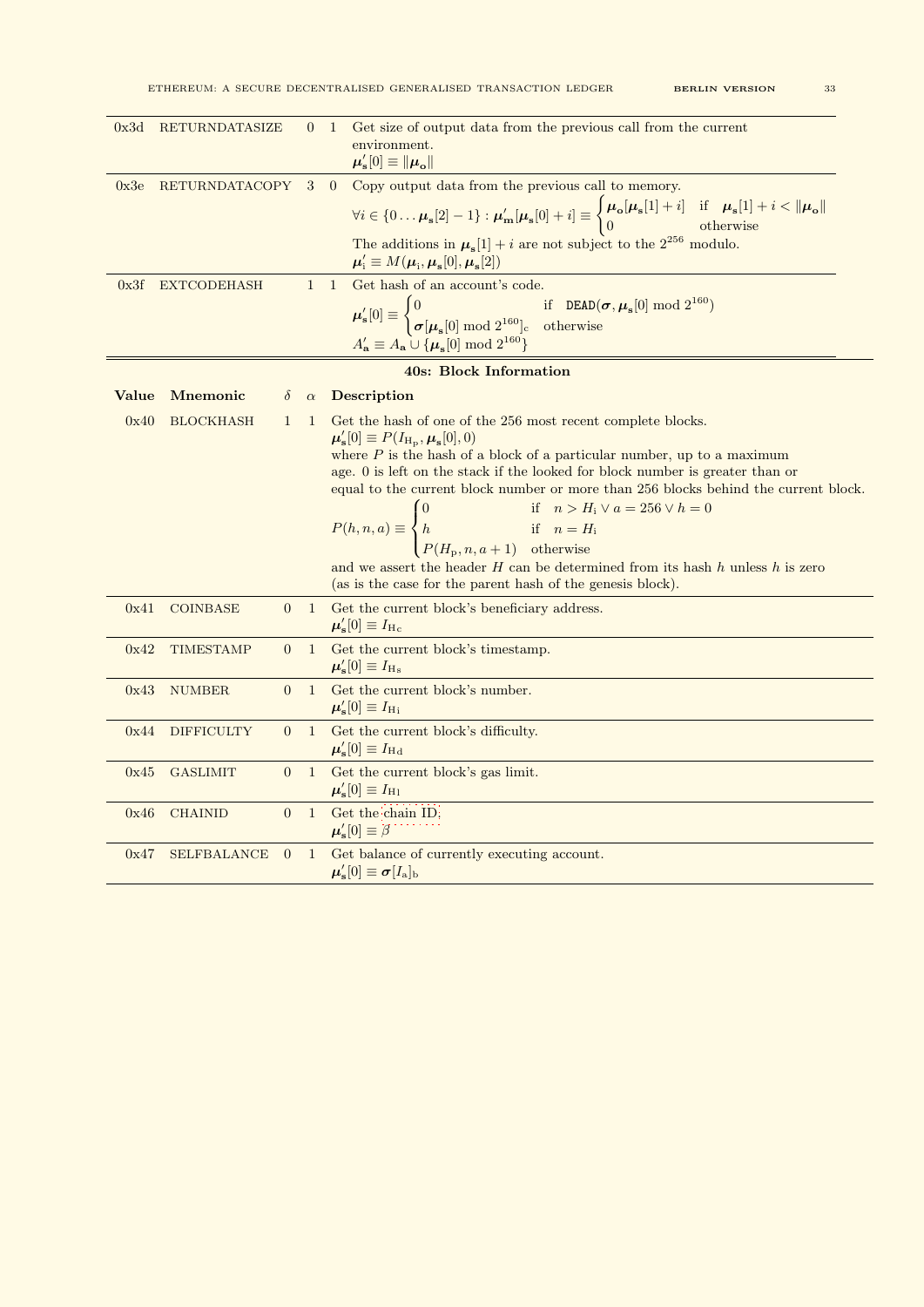<span id="page-33-3"></span><span id="page-33-2"></span><span id="page-33-1"></span><span id="page-33-0"></span>

|              |                           | 50s: Stack, Memory, Storage and Flow Operations |                |                                                                                                                                                                                                                                                                                                                                                                                                                                                                                                                                                                                                                                                                                                                                                                                                                                                                                                                                                                                                                                                                                                                                                                                                                                                                                                                                                                                                                                                                                                                                                                                                                                                                                                                                                                                                                                                                                                                                                 |  |  |
|--------------|---------------------------|-------------------------------------------------|----------------|-------------------------------------------------------------------------------------------------------------------------------------------------------------------------------------------------------------------------------------------------------------------------------------------------------------------------------------------------------------------------------------------------------------------------------------------------------------------------------------------------------------------------------------------------------------------------------------------------------------------------------------------------------------------------------------------------------------------------------------------------------------------------------------------------------------------------------------------------------------------------------------------------------------------------------------------------------------------------------------------------------------------------------------------------------------------------------------------------------------------------------------------------------------------------------------------------------------------------------------------------------------------------------------------------------------------------------------------------------------------------------------------------------------------------------------------------------------------------------------------------------------------------------------------------------------------------------------------------------------------------------------------------------------------------------------------------------------------------------------------------------------------------------------------------------------------------------------------------------------------------------------------------------------------------------------------------|--|--|
| <b>Value</b> | <b>M</b> nemonic $\delta$ |                                                 | $\alpha$       | Description                                                                                                                                                                                                                                                                                                                                                                                                                                                                                                                                                                                                                                                                                                                                                                                                                                                                                                                                                                                                                                                                                                                                                                                                                                                                                                                                                                                                                                                                                                                                                                                                                                                                                                                                                                                                                                                                                                                                     |  |  |
| 0x50         | <b>POP</b>                | 1                                               | $\theta$       | Remove item from stack.                                                                                                                                                                                                                                                                                                                                                                                                                                                                                                                                                                                                                                                                                                                                                                                                                                                                                                                                                                                                                                                                                                                                                                                                                                                                                                                                                                                                                                                                                                                                                                                                                                                                                                                                                                                                                                                                                                                         |  |  |
| 0x51         | <b>MLOAD</b>              | $\mathbf{1}$                                    | $\mathbf{1}$   | Load word from memory.<br>$\mu'_s[0] \equiv \mu_{\rm m}[\mu_s[0] \dots (\mu_s[0] + 31)]$<br>$\mu'_i \equiv \max(\mu_i, \lceil (\mu_s[0] + 32) \div 32 \rceil)$<br>The addition in the calculation of $\mu'_i$ is not subject to the $2^{256}$ modulo.                                                                                                                                                                                                                                                                                                                                                                                                                                                                                                                                                                                                                                                                                                                                                                                                                                                                                                                                                                                                                                                                                                                                                                                                                                                                                                                                                                                                                                                                                                                                                                                                                                                                                           |  |  |
| 0x52         | <b>MSTORE</b>             | $\overline{2}$                                  | $\overline{0}$ | Save word to memory.<br>$\mu'_{\mathbf{m}}[\mu_{\mathbf{s}}[0] \dots (\mu_{\mathbf{s}}[0] + 31)] \equiv \mu_{\mathbf{s}}[1]$<br>$\mu'_i \equiv \max(\mu_i, \lceil (\mu_s[0] + 32) \div 32 \rceil)$<br>The addition in the calculation of $\mu'_i$ is not subject to the $2^{256}$ modulo.                                                                                                                                                                                                                                                                                                                                                                                                                                                                                                                                                                                                                                                                                                                                                                                                                                                                                                                                                                                                                                                                                                                                                                                                                                                                                                                                                                                                                                                                                                                                                                                                                                                       |  |  |
| 0x53         | MSTORE8                   | $\overline{2}$                                  | $\overline{0}$ | Save byte to memory.<br>$\mu'_{\rm m}[\mu_{\rm s}[0]] \equiv (\mu_{\rm s}[1] \bmod 256)$<br>$\mu'_i \equiv \max(\mu_i, \lceil (\mu_s[0]+1) \div 32 \rceil)$<br>The addition in the calculation of $\mu'_i$ is not subject to the $2^{256}$ modulo.                                                                                                                                                                                                                                                                                                                                                                                                                                                                                                                                                                                                                                                                                                                                                                                                                                                                                                                                                                                                                                                                                                                                                                                                                                                                                                                                                                                                                                                                                                                                                                                                                                                                                              |  |  |
| 0x54         | <b>SLOAD</b>              | 1                                               | $\mathbf{1}$   | Load word from storage.<br>$\mu'_s[0] \equiv \sigma[I_a]_s[\mu_s[0]]$<br>$A'_{\mathbf{K}} \equiv A_{\mathbf{K}} \cup \{(I_{\mathbf{a}}, \mu_{\mathbf{s}}[0])\}$<br>$C_{\text{SLOAD}}(\mu, A, I) \equiv \begin{cases} G_{\text{warmaccess}} & \text{if} \quad (I_{\text{a}}, \mu_{\text{s}}[0]) \in A_{\text{K}} \\ G_{\text{coldsload}} & \text{otherwise} \end{cases}$                                                                                                                                                                                                                                                                                                                                                                                                                                                                                                                                                                                                                                                                                                                                                                                                                                                                                                                                                                                                                                                                                                                                                                                                                                                                                                                                                                                                                                                                                                                                                                         |  |  |
| 0x55         | <b>SSTORE</b>             | $\overline{2}$                                  | $\overline{0}$ | Save word to storage.<br>$\sigma'[I_{\rm a}]_{\rm s}[\mu_{\rm s}[0]] \equiv \mu_{\rm s}[1]$<br>$A'_{\mathbf{K}} \equiv A_{\mathbf{K}} \cup \{(I_{\mathbf{a}}, \boldsymbol{\mu}_{\mathbf{s}}[0])\}$<br>$C_{\text{SSTORE}}(\sigma, \mu)$ and $A'_{\text{r}}$ are specified by EIP-2200 as follows.<br>We remind the reader that the checkpoint ("original") state $\sigma_0$ is the state<br>if the current transaction were to revert.<br>Let $v_0 = \sigma_0[I_{\rm a}]$ , $[\mu_{\rm s}[0]]$ be the original value of the storage slot.<br>Let $v = \sigma[I_{\rm a}]_{\rm s}[\mu_{\rm s}[0]]$ be the current value.<br>Let $v' = \mu_{s}[1]$ be the new value.<br>Then:<br>$C_{\text{SSTORE}}(\sigma, \mu, A, I) \equiv \begin{cases} 0 & \text{if} \quad (I_{\mathbf{a}}, \mu_{\mathbf{s}}[0]) \in A_{\mathbf{K}} \\ G_{\text{cold}} & \text{otherwise} \end{cases}$<br>$+ \begin{cases} G_{\text{warmaccess}} & \text{if} \quad v = v' \ \lor \ v_0 \neq v \\ G_{\text{sset}} & \text{if} \quad v \neq v' \ \land \ v_0 = v \ \land \ v_0 = 0 \\ G_{\text{sreset}} & \text{if} \quad v \neq v' \ \land \ v_0 = v \ \land \ v_0 \neq 0 \end{cases}$<br>if $v \neq v' \wedge v_0 = v \wedge v' = 0$<br>$A'_{\rm r} \equiv A_{\rm r} + \begin{cases} R_{\rm sclear} & \text{if} \quad v \neq v' \ \wedge \ v_0 = v \\ r_{\rm dirtyclear} + r_{\rm dirtyreset} & \text{if} \quad v \neq v' \ \wedge \ v_0 \neq v \\ 0 & \text{otherwise} \end{cases}$<br>where<br>$\label{eq:1} r_{\rm{dirtyclear}} \equiv \begin{cases} -R_{\rm{scalar}} & \text{if} \quad v_0 \neq 0 \ \wedge \ v = 0 \\ R_{\rm{scalar}} & \text{if} \quad v_0 \neq 0 \ \wedge \ v' = 0 \\ 0 & \text{otherwise} \end{cases}$ $\label{eq:1} r_{\rm{dirtyreset}} \equiv \begin{cases} G_{\rm{sset}} - G_{\rm{warmaccess}} & \text{if} \quad v_0 = v' \ \wedge \ v_0 = 0 \\ G_{\rm{sreset}} - G_{\rm{warmaccess}} & \text{if} \quad v_0 = v' \ \wedge \ v_0 \neq 0 \\ 0 & \text$ |  |  |
| 0x56         | <b>JUMP</b>               | $\mathbf{1}$                                    | $\mathbf{0}$   | Alter the program counter.<br>$J_{\text{JUMP}}(\mu) \equiv \mu_{\mathbf{s}}[0]$<br>This has the effect of writing said value to $\mu_{\rm pc}$ . See section 9.                                                                                                                                                                                                                                                                                                                                                                                                                                                                                                                                                                                                                                                                                                                                                                                                                                                                                                                                                                                                                                                                                                                                                                                                                                                                                                                                                                                                                                                                                                                                                                                                                                                                                                                                                                                 |  |  |
| 0x57         | <b>JUMPI</b>              | $\sqrt{2}$                                      | $\mathbf{0}$   | Conditionally alter the program counter.<br>$J_{\text{JUMPI}}(\mu) \equiv \begin{cases} \mu_{\mathbf{s}}[0] & \text{if } \mu_{\mathbf{s}}[1] \neq 0 \\ \mu_{\text{pc}} + 1 & \text{otherwise} \end{cases}$<br>This has the effect of writing said value to $\mu_{\rm pc}$ . See section 9.                                                                                                                                                                                                                                                                                                                                                                                                                                                                                                                                                                                                                                                                                                                                                                                                                                                                                                                                                                                                                                                                                                                                                                                                                                                                                                                                                                                                                                                                                                                                                                                                                                                      |  |  |
| 0x58         | $_{\rm PC}$               | $\overline{0}$                                  | 1              | Get the value of the program counter <i>prior</i> to the increment<br>corresponding to this instruction.<br>$\mu_{\rm s}'[0] \equiv \mu_{\rm pc}$                                                                                                                                                                                                                                                                                                                                                                                                                                                                                                                                                                                                                                                                                                                                                                                                                                                                                                                                                                                                                                                                                                                                                                                                                                                                                                                                                                                                                                                                                                                                                                                                                                                                                                                                                                                               |  |  |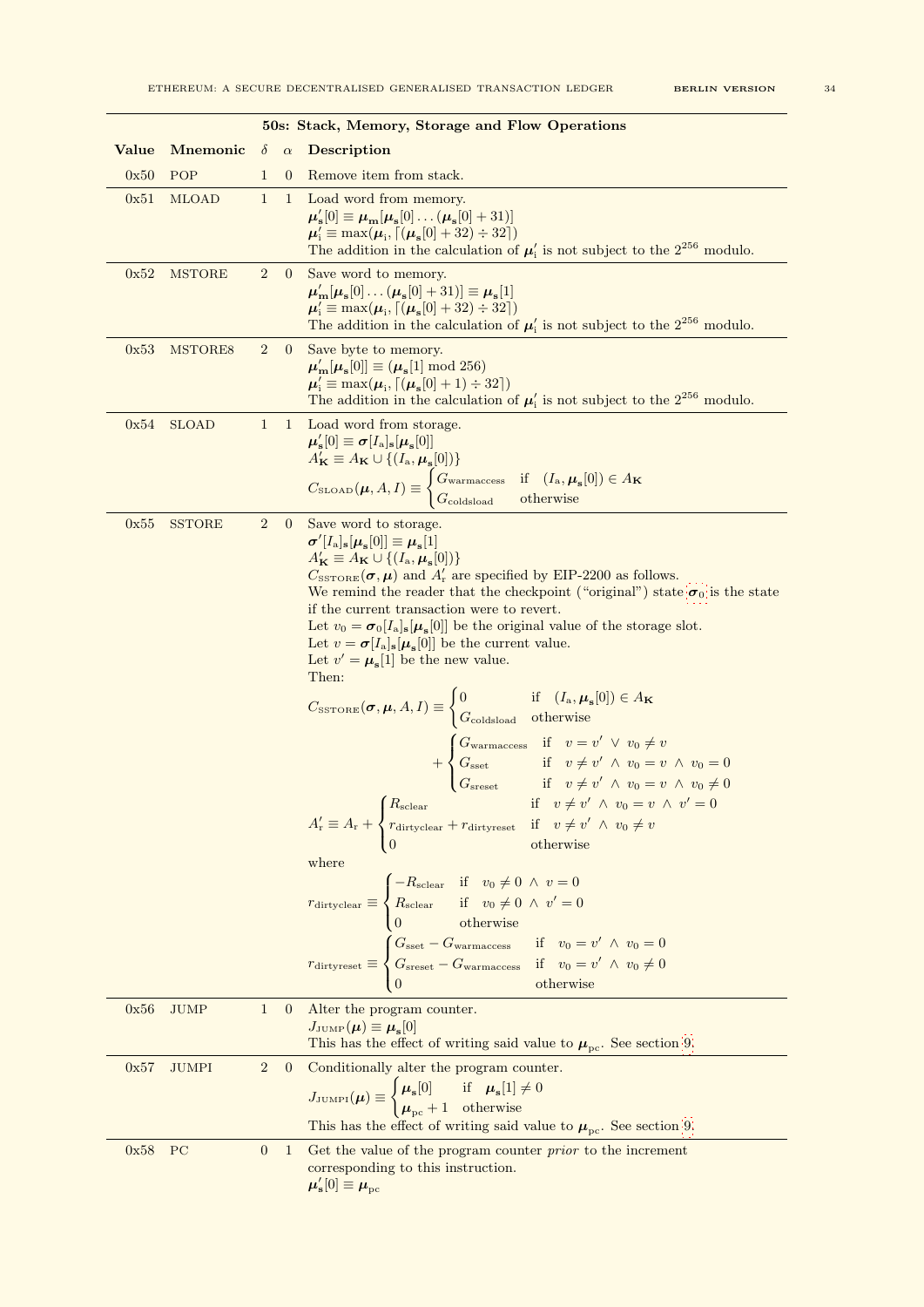|       |                   | $\theta$                       |                |                                                                                                                                                                                                                                                                                                                                                      |
|-------|-------------------|--------------------------------|----------------|------------------------------------------------------------------------------------------------------------------------------------------------------------------------------------------------------------------------------------------------------------------------------------------------------------------------------------------------------|
| 0x59  | <b>MSIZE</b>      | 1                              |                | Get the size of active memory in bytes.<br>$\mu'_{\rm s}[0] \equiv 32\mu_{\rm i}$                                                                                                                                                                                                                                                                    |
| 0x5a  | <b>GAS</b>        | $\overline{0}$<br>1            |                | Get the amount of available gas, including the corresponding reduction<br>for the cost of this instruction.<br>$\mu'_s[0] \equiv \mu_g$                                                                                                                                                                                                              |
| 0x5b  | <b>JUMPDEST</b>   | $\mathbf{0}$<br>$\overline{0}$ |                | Mark a valid destination for jumps.<br>This operation has no effect on machine state during execution.                                                                                                                                                                                                                                               |
|       |                   |                                |                | 60s & 70s: Push Operations                                                                                                                                                                                                                                                                                                                           |
| Value | <b>M</b> nemonic  | $\delta$                       | $\alpha$       | Description                                                                                                                                                                                                                                                                                                                                          |
| 0x60  | PUSH1             | $\overline{0}$                 | 1              | Place 1 byte item on stack.<br>$\mu'_{s}[0] \equiv c(\mu_{pc} + 1)$                                                                                                                                                                                                                                                                                  |
|       |                   |                                |                | where $c(x) \equiv \begin{cases} I_{\mathbf{b}}[x] & \text{if } x <   I_{\mathbf{b}}   \\ 0 & \text{otherwise} \end{cases}$                                                                                                                                                                                                                          |
|       |                   |                                |                | The bytes are read in line from the program code's bytes array.<br>The function $c$ ensures the bytes default to zero if they extend past the limits.<br>The byte is right-aligned (takes the lowest significant place in big endian).                                                                                                               |
| 0x61  | PUSH <sub>2</sub> | $\overline{0}$                 | -1             | Place 2-byte item on stack.<br>$\mu'_{\rm s}[0] \equiv \boldsymbol{c}((\boldsymbol{\mu}_{\rm pc}+1)\dots(\boldsymbol{\mu}_{\rm pc}+2))$<br>with $\mathbf{c}(\mathbf{x}) \equiv (c(\mathbf{x}_0), , c(\mathbf{x}_{\Vert x \Vert -1}))$ with c as defined as above.<br>The bytes are right-aligned (takes the lowest significant place in big endian). |
|       |                   |                                |                |                                                                                                                                                                                                                                                                                                                                                      |
| 0x7f  | PUSH32            | $\mathbf{0}$                   | $\mathbf{1}$   | Place 32-byte (full word) item on stack.                                                                                                                                                                                                                                                                                                             |
|       |                   |                                |                | $\mu'_{s}[0] \equiv c((\mu_{pc} + 1) \dots (\mu_{pc} + 32))$<br>where $c$ is defined as above.                                                                                                                                                                                                                                                       |
|       |                   |                                |                |                                                                                                                                                                                                                                                                                                                                                      |
|       |                   |                                |                | The bytes are right-aligned (takes the lowest significant place in big endian).                                                                                                                                                                                                                                                                      |
|       |                   |                                |                | <b>80s: Duplication Operations</b>                                                                                                                                                                                                                                                                                                                   |
| Value | Mnemonic          | $\delta$                       | $\alpha$       | <b>Description</b>                                                                                                                                                                                                                                                                                                                                   |
| 0x80  | DUP <sub>1</sub>  | 1                              | $\overline{2}$ | Duplicate 1st stack item.<br>$\mu'_s[0] \equiv \mu_s[0]$                                                                                                                                                                                                                                                                                             |
| 0x81  | DUP <sub>2</sub>  | $\overline{2}$                 | 3              | Duplicate 2nd stack item.<br>$\mu'_s[0] \equiv \mu_s[1]$                                                                                                                                                                                                                                                                                             |
|       |                   |                                |                |                                                                                                                                                                                                                                                                                                                                                      |
| 0x8f  | DUP <sub>16</sub> | 16                             | 17             | Duplicate 16th stack item.<br>$\mu'_{\rm s}[0] \equiv \mu_{\rm s}[15]$                                                                                                                                                                                                                                                                               |
|       |                   |                                |                | 90s: Exchange Operations                                                                                                                                                                                                                                                                                                                             |
| Value | Mnemonic          | $\delta$                       | $\alpha$       | <b>Description</b>                                                                                                                                                                                                                                                                                                                                   |
| 0x90  | SWAP1             | $\overline{2}$                 | $\overline{2}$ | Exchange 1st and 2nd stack items.<br>$\mu'_{\rm s}[0] \equiv \mu_{\rm s}[1]$<br>$\mu'_s[1] \equiv \mu_s[0]$                                                                                                                                                                                                                                          |
| 0x91  | SWAP2             | $\boldsymbol{3}$               | 3              | Exchange 1st and 3rd stack items.<br>$\mu'_{\rm s}[0] \equiv \mu_{\rm s}[2]$<br>$\mu'_{\rm s}[2] \equiv \mu_{\rm s}[0]$                                                                                                                                                                                                                              |
|       |                   |                                |                |                                                                                                                                                                                                                                                                                                                                                      |
| 0x9f  | SWAP16            | 17                             | 17             | Exchange 1st and 17th stack items.<br>$\mu'_{\rm s}[0] \equiv \mu_{\rm s}[16]$<br>$\mu'_s[16] \equiv \mu_s[0]$                                                                                                                                                                                                                                       |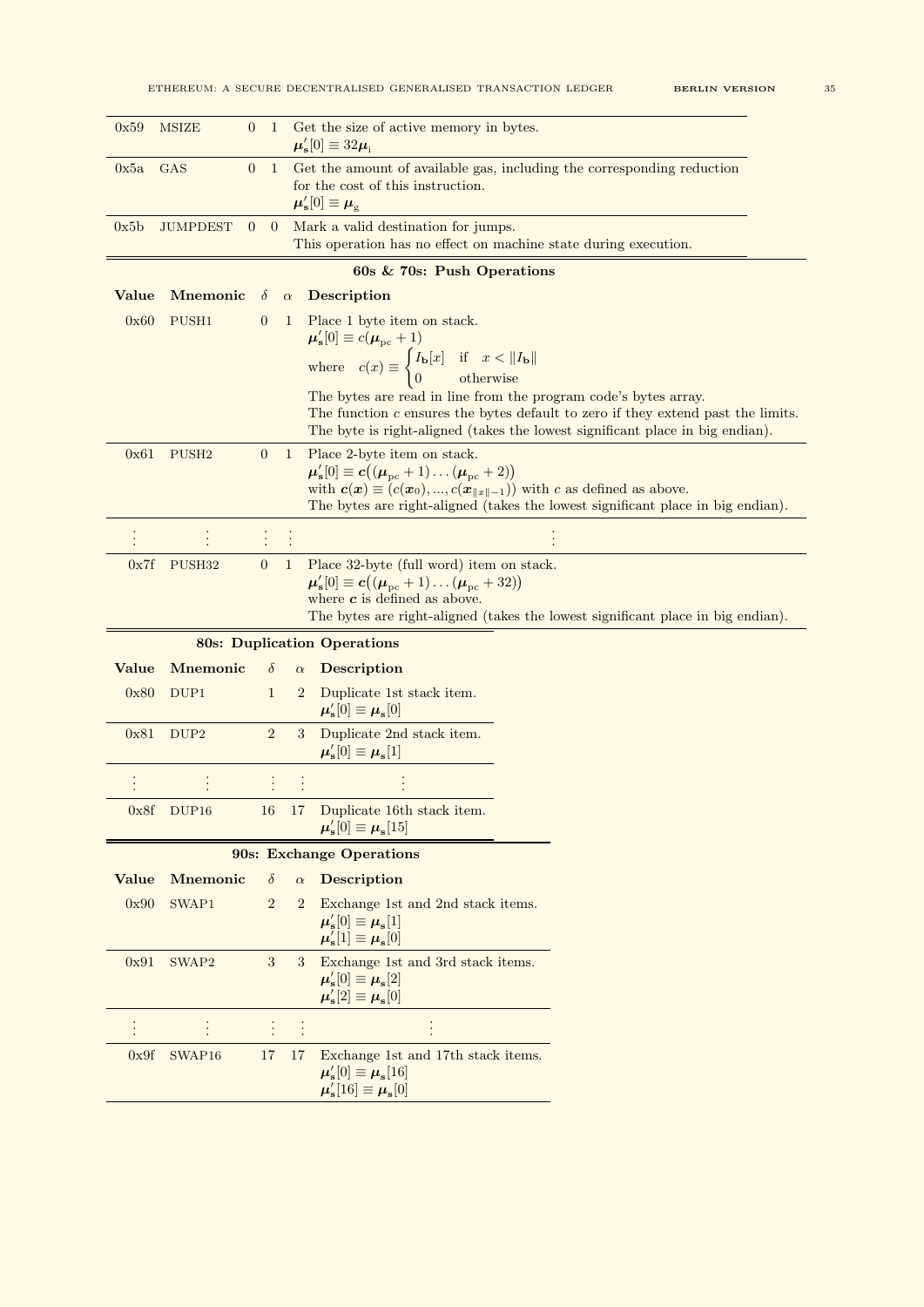# a0s: Logging Operations

For all logging operations, the state change is to append an additional log entry on to the substate's log series:  $A'_1 \equiv A_1 \cdot (I_\mathrm{a}, \mathbf{t}, \boldsymbol{\mu}_\mathbf{m}[\boldsymbol{\mu}_\mathbf{s}[0] \dots (\boldsymbol{\mu}_\mathbf{s}[0] + \boldsymbol{\mu}_\mathbf{s}[1]-1)])$ and to update the memory consumption counter:

 $\boldsymbol{\mu}_i' \equiv M(\boldsymbol{\mu}_i, \boldsymbol{\mu_s}[0], \boldsymbol{\mu_s}[1])$ 

The entry's topic series, **t**, differs accordingly:

|      |                          |   |                   | Value Mnemonic $\delta$ $\alpha$ Description                                                                                                                                                        |  |
|------|--------------------------|---|-------------------|-----------------------------------------------------------------------------------------------------------------------------------------------------------------------------------------------------|--|
| 0xa0 | LOG0                     |   |                   | 2 0 Append log record with no topics.<br>$t \equiv 0$                                                                                                                                               |  |
| 0xa1 | LOG1                     | 3 |                   | 0 Append log record with one topic.<br>$\mathbf{t} \equiv (\boldsymbol{\mu}_{\mathbf{s}}[2])$                                                                                                       |  |
|      | $\mathcal{L}_{\rm{max}}$ |   |                   |                                                                                                                                                                                                     |  |
| 0xa4 | LOG4                     | 6 | $\hspace{0.1em}0$ | Append log record with four topics.<br>$\mathbf{t} \equiv (\boldsymbol{\mu}_{\mathbf{s}}[2], \boldsymbol{\mu}_{\mathbf{s}}[3], \boldsymbol{\mu}_{\mathbf{s}}[4], \boldsymbol{\mu}_{\mathbf{s}}[5])$ |  |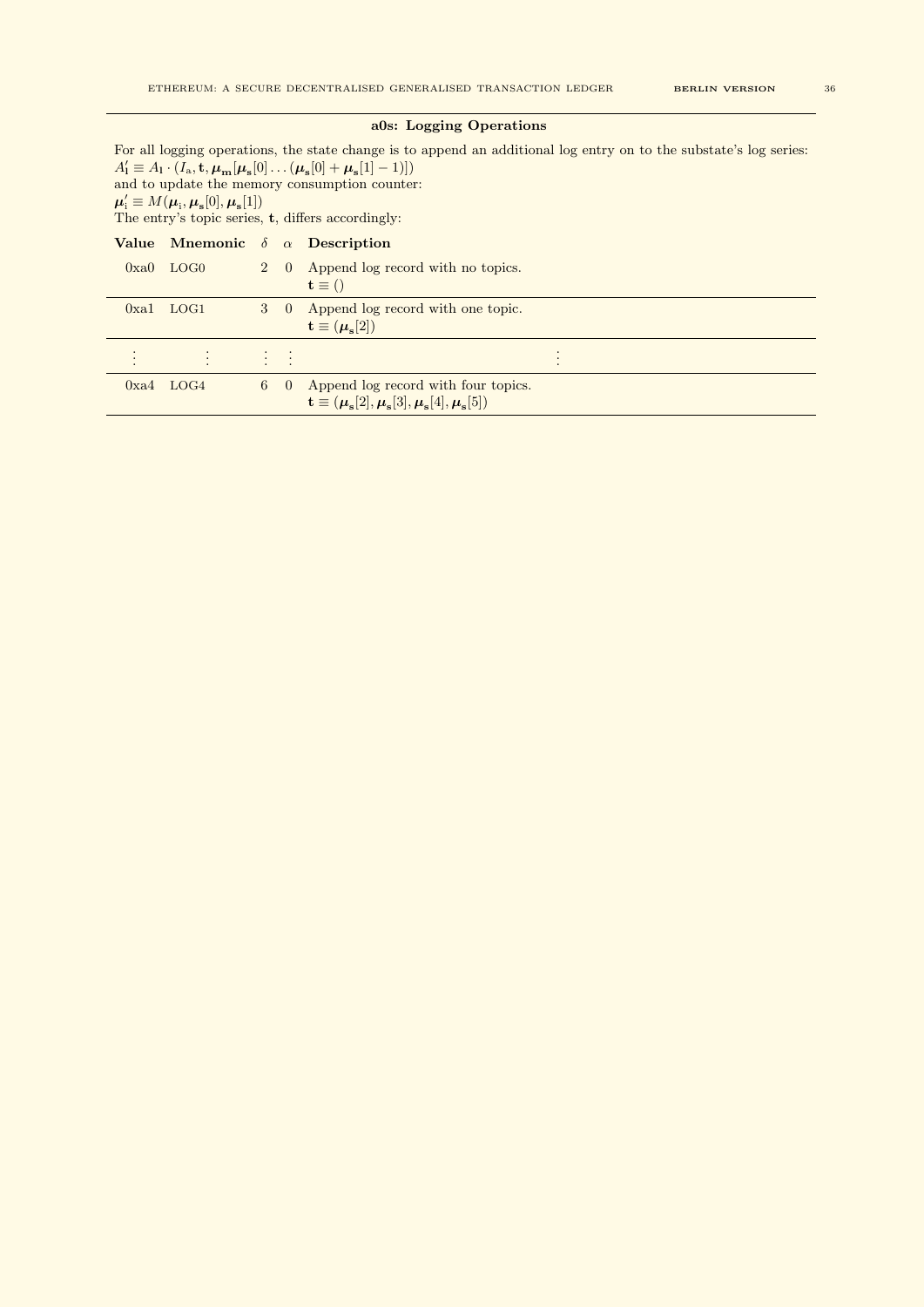<span id="page-36-0"></span>

|                  |               |                |                | f0s: System operations                                                                                                                                                                                                                                                                                                                                                                                                                                                                                                                                                                                                                                                                                                                                                                                                                                                                                                                                                                                                                                                                                                                                                                                                                                                                                                                                                                                                                                                                                                                                                                                                                                                                                                                                                                                                                                                                                                                                                                                                                                                                                         |
|------------------|---------------|----------------|----------------|----------------------------------------------------------------------------------------------------------------------------------------------------------------------------------------------------------------------------------------------------------------------------------------------------------------------------------------------------------------------------------------------------------------------------------------------------------------------------------------------------------------------------------------------------------------------------------------------------------------------------------------------------------------------------------------------------------------------------------------------------------------------------------------------------------------------------------------------------------------------------------------------------------------------------------------------------------------------------------------------------------------------------------------------------------------------------------------------------------------------------------------------------------------------------------------------------------------------------------------------------------------------------------------------------------------------------------------------------------------------------------------------------------------------------------------------------------------------------------------------------------------------------------------------------------------------------------------------------------------------------------------------------------------------------------------------------------------------------------------------------------------------------------------------------------------------------------------------------------------------------------------------------------------------------------------------------------------------------------------------------------------------------------------------------------------------------------------------------------------|
| Value            | Mnemonic      | $\delta$       | $\alpha$       | Description                                                                                                                                                                                                                                                                                                                                                                                                                                                                                                                                                                                                                                                                                                                                                                                                                                                                                                                                                                                                                                                                                                                                                                                                                                                                                                                                                                                                                                                                                                                                                                                                                                                                                                                                                                                                                                                                                                                                                                                                                                                                                                    |
| 0xf0             | <b>CREATE</b> | 3              | -1             | Create a new account with associated code.<br>$\mathbf{i} \equiv \boldsymbol{\mu}_{\mathbf{m}}[\boldsymbol{\mu}_{\mathbf{s}}[1] \dots (\boldsymbol{\mu}_{\mathbf{s}}[1] + \boldsymbol{\mu}_{\mathbf{s}}[2] - 1)]$<br>$\zeta \equiv \varnothing$                                                                                                                                                                                                                                                                                                                                                                                                                                                                                                                                                                                                                                                                                                                                                                                                                                                                                                                                                                                                                                                                                                                                                                                                                                                                                                                                                                                                                                                                                                                                                                                                                                                                                                                                                                                                                                                                |
|                  |               |                |                | $(\sigma', g', A', z, \mathbf{o}) \equiv \begin{cases} \Lambda(\sigma^*, A, I_a, I_o, L(\boldsymbol{\mu_g}), I_p, \boldsymbol{\mu_s}[0], \mathbf{i}, I_e + 1, \zeta, I_w) & \text{if } \boldsymbol{\mu_s}[0] \leq \sigma[I_a]_b \\ (\sigma, L(\boldsymbol{\mu_g}), A, 0, ()) & \wedge I_e < 1024 \\ \sigma^* \equiv \sigma & \text{except } \sigma^*[I_a]_n = \sigma[I_a]_n + 1 \end{cases}$                                                                                                                                                                                                                                                                                                                                                                                                                                                                                                                                                                                                                                                                                                                                                                                                                                                                                                                                                                                                                                                                                                                                                                                                                                                                                                                                                                                                                                                                                                                                                                                                                                                                                                                   |
|                  |               |                |                | $\mu'_{\rm g} \equiv \mu_{\rm g} - L(\mu_{\rm g}) + g'$<br>$\mu'_{\rm s}[0] \equiv x$<br>where $x = 0$ if $z = 0$ , i.e., the contract creation process failed, or $I_e = 1024$<br>(the maximum call depth limit is reached) or $\mu_s[0] > \sigma[I_a]_b$ (balance of the caller<br>is too low to fulfil the value transfer); and otherwise $x = \text{ADDR}(I_{\rm a}, \sigma[I_{\rm a}]_{\rm n}, \zeta, i)$ , the<br>address of the newly created account (86).<br>$\mu'_i \equiv M(\mu_i, \mu_s[1], \mu_s[2])$<br>$\mu'_{\mathbf{o}} \equiv \begin{cases} () & \text{if } z = 1 \\ \mathbf{o} & \text{otherwise} \end{cases}$                                                                                                                                                                                                                                                                                                                                                                                                                                                                                                                                                                                                                                                                                                                                                                                                                                                                                                                                                                                                                                                                                                                                                                                                                                                                                                                                                                                                                                                                              |
|                  |               |                |                | Thus the operand order is: value, input offset, input size.                                                                                                                                                                                                                                                                                                                                                                                                                                                                                                                                                                                                                                                                                                                                                                                                                                                                                                                                                                                                                                                                                                                                                                                                                                                                                                                                                                                                                                                                                                                                                                                                                                                                                                                                                                                                                                                                                                                                                                                                                                                    |
| 0xf1             | <b>CALL</b>   | $\overline{7}$ | -1             | Message-call into an account.<br>$\mathbf{i} \equiv \boldsymbol{\mu}_{\mathbf{m}}[\boldsymbol{\mu}_{\mathbf{s}}[3]\dots(\boldsymbol{\mu}_{\mathbf{s}}[3]+\boldsymbol{\mu}_{\mathbf{s}}[4]-1)]$<br>$(\pmb{\sigma}^{\prime},g^{\prime},A^{\prime},x,\mathbf{o})\equiv\left\{\begin{array}{ll} \Theta(\pmb{\sigma},A^{*},I_{\mathrm{a}},I_{\mathrm{o}},t,t,C_{\mathrm{CALGAS}}(\pmb{\sigma},\pmb{\mu},A), & \text{if} \quad \pmb{\mu}_\mathrm{s}[2]\leqslant \pmb{\sigma}[I_{\mathrm{a}}]_{\mathrm{b}} \wedge \\ I_{\mathrm{p}},\pmb{\mu}_\mathrm{s}[2],\pmb{\mu}_\mathrm{s}[2],\mathbf{i},I_{\mathrm{e}}+1,I_{\mathrm{w}}) & I_{\mathrm{e}}<1024 \\ (\pmb{\sigma},C_{\mathrm{CALGAS}}(\p$<br>$n \equiv \min(\{\mu_{\mathbf{s}}[6], \ \mathbf{o}\ \})$<br>$\mu'_{\mathbf{m}}[\mu_{\mathbf{s}}[5] \dots (\mu_{\mathbf{s}}[5] + n - 1)] = \mathbf{o}[0 \dots (n - 1)]$<br>$\mu'_{0} = 0$<br>$\mu_{\rm g}^{\prime} \equiv \mu_{\rm g} - C_{\rm CALLGAS}(\sigma, \mu, A) + g^{\prime}$<br>$\mu_{\rm s}^{\prime}[0] \equiv x$<br>$A^* \equiv A$ except $A^*_{\rm a} \equiv A_{\rm a} \cup \{t\}$<br>$t \equiv \mu_{\rm s}[1] \bmod{2^{160}}$<br>$\boldsymbol{\mu}_{i}' \equiv M(M(\boldsymbol{\mu}_{i},\boldsymbol{\mu_{s}}[3],\boldsymbol{\mu_{s}}[4]),\boldsymbol{\mu_{s}}[5],\boldsymbol{\mu_{s}}[6])$<br>where $x = 0$ if the code execution for this operation failed, or if<br>$\mu_{\rm s}[2] > \sigma[I_{\rm a}]_{\rm b}$ (not enough funds) or $I_{\rm e} = 1024$ (call depth limit reached); $x = 1$<br>otherwise.<br>Thus the operand order is: gas, to, value, in offset, in size, out offset, out size.<br>$C_{\text{CALL}}(\sigma, \mu, A) \equiv C_{\text{GASCAP}}(\sigma, \mu, A) + C_{\text{EXTRA}}(\sigma, \mu, A)$<br>CCALLGAS( $\sigma$ , $\mu$ , $A$ ) = CGASCAP( $\sigma$ , $\mu$ , $A$ ) + CEXTRA( $\sigma$ , $\mu$ , $A$ )<br>CCALLGAS( $\sigma$ , $\mu$ , $A$ ) = $\begin{cases} C_{\text{GASCAP}}(\sigma, \mu, A) + C_{\text{calistipend}} & \text{if } \mu_s[2] \neq 0 \\ C_{\text{GASCAP}}(\sigma, \mu, A) & \text{otherwise} \end{cases}$<br>CGASCAP( $\sigma$ , $\mu$ , $A$ ) = $\begin$ |
| 0xf2             | CALLCODE      | $\mathbf{7}$   | 1              | Message-call into this account with an alternative account's code.<br>Exactly equivalent to CALL except:<br>$(\pmb{\sigma}^{\prime},g^{\prime},A^{\prime},x,\mathbf{o})\equiv \left\{ \begin{array}{ll} \Theta(\pmb{\sigma},A^*,I_{\text{a}},I_{\text{o}},I_{\text{a}},t,C_{\text{CALGAS}}(\pmb{\sigma},\pmb{\mu},A), & \text{if} \quad \pmb{\mu}_\text{s}[2]\leqslant \pmb{\sigma}[I_{\text{a}}]_{\text{b}} \wedge \\ I_{\text{p}},\pmb{\mu}_\text{s}[2],\pmb{\mu}_\text{s}[2],\text{i},I_{\text{e}}+1,I_{\text{w}}) & I_{\text{e}}<1024 \\ (\pmb{\sigma},C_{\text{CAL$<br>Note the change in the fourth parameter to the call $\Theta$ from the 2nd stack value<br>$\mu_{s}[1]$ (as in CALL) to the present address $I_{a}$ . This means that the recipient is in<br>fact the same account as at present, simply that the code is overwritten.                                                                                                                                                                                                                                                                                                                                                                                                                                                                                                                                                                                                                                                                                                                                                                                                                                                                                                                                                                                                                                                                                                                                                                                                                                                               |
| 0 <sub>xf3</sub> | <b>RETURN</b> | $\overline{2}$ | $\overline{0}$ | Halt execution returning output data.<br>$H_{\text{RETURN}}(\boldsymbol{\mu}) \equiv \boldsymbol{\mu}_{\mathbf{m}}[\boldsymbol{\mu}_{\mathbf{s}}[0] \dots (\boldsymbol{\mu}_{\mathbf{s}}[0] + \boldsymbol{\mu}_{\mathbf{s}}[1] - 1)]$<br>This has the effect of halting the execution at this point with output defined.<br>See section 9.<br>$\mu'_i \equiv M(\mu_i, \mu_s[0], \mu_s[1])$                                                                                                                                                                                                                                                                                                                                                                                                                                                                                                                                                                                                                                                                                                                                                                                                                                                                                                                                                                                                                                                                                                                                                                                                                                                                                                                                                                                                                                                                                                                                                                                                                                                                                                                     |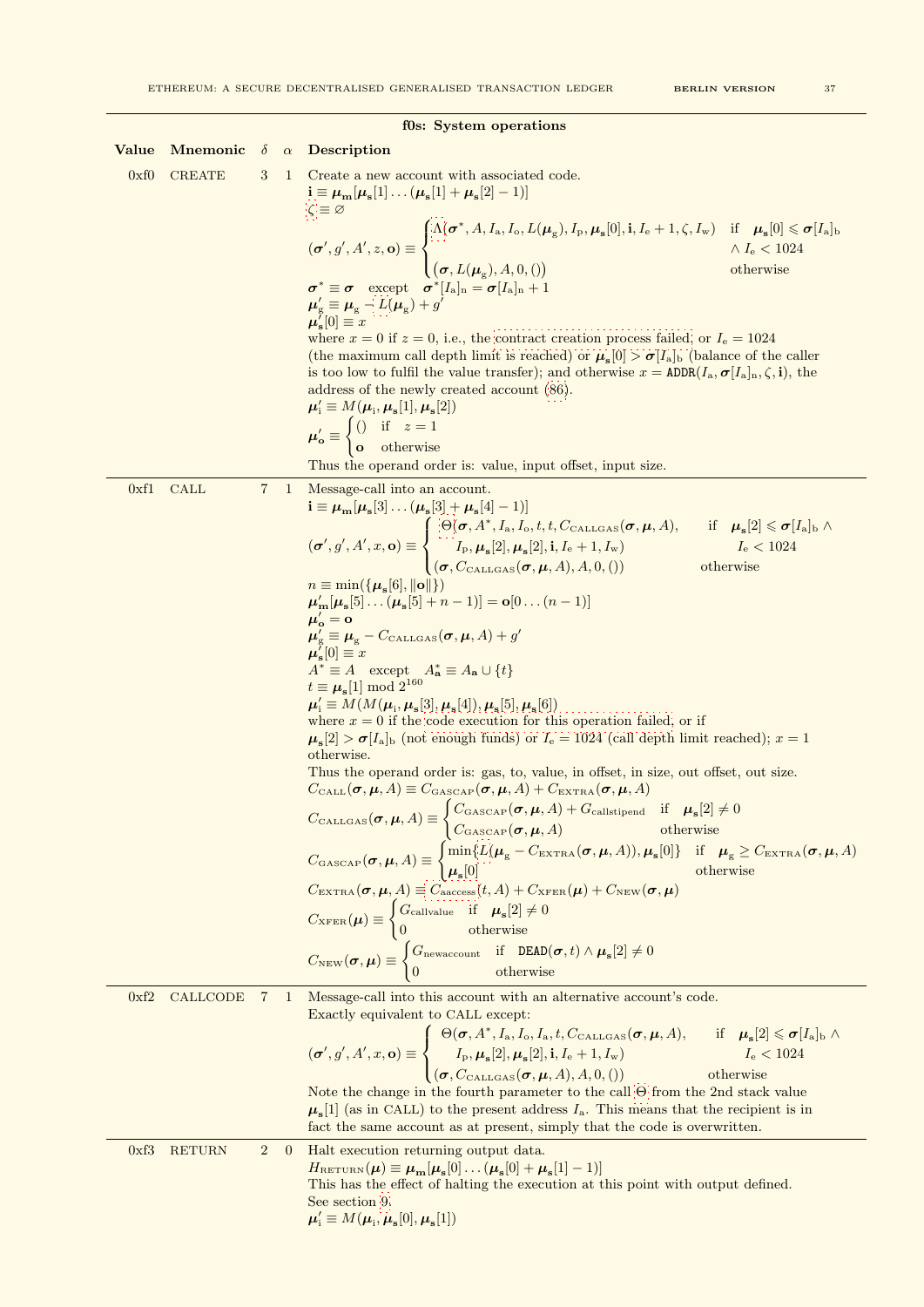<span id="page-37-2"></span><span id="page-37-1"></span>

| 0xf4            | DELEGATECALL        | 6              | $\mathbf{1}$ | Message-call into this account with an alternative account's code, but<br>persisting the current values for <i>sender</i> and <i>value</i> .<br>Compared with CALL, DELEGATECALL takes one fewer arguments. The<br>omitted argument is $\mu_s[2]$ . As a result, $\mu_s[3], \mu_s[4], \mu_s[5]$ and $\mu_s[6]$ in the<br>definition of CALL should respectively be replaced with $\mu_s[2], \mu_s[3], \mu_s[4]$ and<br>$\mu_{\rm s}$ [5]. Otherwise it is equivalent to CALL except:<br>$(\pmb{\sigma}^{\prime},g^{\prime},A^{\prime},x,\mathbf{o})\equiv\left\lbrace\begin{array}{l} \Theta(\pmb{\sigma},A^{*},I_{\mathrm{s}},I_{\mathrm{o}},I_{\mathrm{a}},t,C_{\mathrm{CALLGAS}}(\pmb{\sigma},\pmb{\mu},A),\\ I_{\mathrm{p}},0,I_{\mathrm{v}},\mathbf{i},I_{\mathrm{e}}+1,I_{\mathrm{w}})\\ (\pmb{\sigma},C_{\mathrm{CALLGAS}}(\pmb{\sigma},\pmb{\mu},A),A,0,()) \end{array}\right.$<br>if $I_e < 1024$<br>otherwise<br>Note the changes (in addition to that of the fourth parameter) to the second<br>and ninth parameters to the call $\Theta$ .<br>This means that the recipient is in fact the same account as at present, simply<br>that the code is overwritten and the context is almost entirely identical. |
|-----------------|---------------------|----------------|--------------|-------------------------------------------------------------------------------------------------------------------------------------------------------------------------------------------------------------------------------------------------------------------------------------------------------------------------------------------------------------------------------------------------------------------------------------------------------------------------------------------------------------------------------------------------------------------------------------------------------------------------------------------------------------------------------------------------------------------------------------------------------------------------------------------------------------------------------------------------------------------------------------------------------------------------------------------------------------------------------------------------------------------------------------------------------------------------------------------------------------------------------------------------------------------------------------------------------------------------|
| $0\mathrm{xf5}$ | CREATE2             | $\overline{4}$ | $\mathbf{1}$ | Create a new account with associated code.<br>Exactly equivalent to CREATE except:<br>The salt $\zeta \equiv \mu_{\rm s} [3]$ .                                                                                                                                                                                                                                                                                                                                                                                                                                                                                                                                                                                                                                                                                                                                                                                                                                                                                                                                                                                                                                                                                         |
| 0xfa            | <b>STATICCALL</b>   | 6              | $\mathbf{1}$ | Static message-call into an account.<br>Exactly equivalent to CALL except:<br>The argument $\mu_{s}[2]$ is replaced with 0.<br>The deeper argument $\mu_s[3], \mu_s[4], \mu_s[5]$ and $\mu_s[6]$ are respectively replaced<br>with $\mu_{\rm s}[2], \mu_{\rm s}[3], \mu_{\rm s}[4]$ and $\mu_{\rm s}[5]$ .<br>The last argument of $\Theta$ is $\bot$ .                                                                                                                                                                                                                                                                                                                                                                                                                                                                                                                                                                                                                                                                                                                                                                                                                                                                 |
| 0xfd            | <b>REVERT</b>       | $\overline{2}$ | $\mathbf{0}$ | Halt execution reverting state changes but returning data and remaining gas.<br>$H_{\text{RETUNN}}(\boldsymbol{\mu}) \equiv \boldsymbol{\mu}_{\mathbf{m}}[\boldsymbol{\mu}_{\mathbf{s}}[0] \dots (\boldsymbol{\mu}_{\mathbf{s}}[0] + \boldsymbol{\mu}_{\mathbf{s}}[1]-1)]$<br>The effect of this operation is described in $(143)$ .<br>For the gas calculation, we use the memory expansion function,<br>$\mu'_{\rm i} \equiv M(\mu_{\rm i},\mu_{\rm s}[0],\mu_{\rm s}[1])$                                                                                                                                                                                                                                                                                                                                                                                                                                                                                                                                                                                                                                                                                                                                            |
| $0$ xfe         | <b>INVALID</b>      | Ø              | Ø            | Designated invalid instruction.                                                                                                                                                                                                                                                                                                                                                                                                                                                                                                                                                                                                                                                                                                                                                                                                                                                                                                                                                                                                                                                                                                                                                                                         |
| 0xff            | <b>SELFDESTRUCT</b> | 1              | $\theta$     | Halt execution and register account for later deletion.<br>$A'_{\mathbf{s}} \equiv A_{\mathbf{s}} \cup \{I_{\mathbf{a}}\}$<br>$A'_{\mathbf{a}} \equiv A_{\mathbf{a}} \cup \{r\}$<br>$\pmb{\sigma}'[r] \equiv \begin{cases} \varnothing & \text{if} \quad \pmb{\sigma}[r] = \varnothing \ \wedge \ \pmb{\sigma}[I_{\rm a}]_{\rm b} = 0 \\ (\pmb{\sigma}[r]_{\rm n}, \pmb{\sigma}[r]_{\rm b} + \pmb{\sigma}[I_{\rm a}]_{\rm b}, \pmb{\sigma}[r]_{\rm s}, \pmb{\sigma}[r]_{\rm c}) & \text{if} \quad r \neq I_{\rm a} \\ (\pmb{\sigma}[r]_{\rm n}, 0, \pmb{\sigma}[r]_{\rm s}, \pmb{\sigma}[r]_{\rm c}) & \text{otherwise} \end{cases}$<br>where $r = \mu_{\rm s}[0] \bmod 2^{160}$<br>$\boldsymbol{\sigma}'[I_{\rm a}]_{\rm b}=0$<br>if $r \in A_{\mathbf{a}}$<br>$C_{\text{SELFDESTRUCT}}(\sigma, \mu) \equiv G_{\text{selfdestruct}} + \begin{cases} 0 & \text{if } r \in A_{\epsilon} \\ G_{\text{coldaccountaccess}} & \text{otherwise} \end{cases}$<br>+ $\begin{cases} G_{\text{newaccount}} & \text{if } \text{ DEAD}(\sigma, r) \wedge \sigma[I_{\text{a}}]_{\text{b}} \neq 0 \\ 0 & \text{otherwise} \end{cases}$                                                                                                |

# Appendix I. Genesis Block

<span id="page-37-3"></span><span id="page-37-0"></span>The genesis block is 15 items, and is specified thus:

(331)  $((0_{256}, \text{KEC}(\text{RLP}(\text{)})), 0_{160}, stateRoot, 0, 0, 0_{2048}, 2^{34}, 0, 0, 3141592, time, 0, 0_{256}, \text{KEC}(\text{(42)})), (), ))$ 

Where  $0_{256}$  refers to the parent hash, a 256-bit hash which is all zeroes;  $0_{160}$  refers to the beneficiary address, a 160-bit hash which is all zeroes;  $0_{2048}$  refers to the log bloom, 2048-bit of all zeros;  $2^{34}$  refers to the difficulty; the transaction trie root, receipt trie root, gas used, block number and extradata are both 0, being equivalent to the empty byte array. The sequences of both ommers and transactions are empty and represented by  $()$ . KEC $((42))$  refers to the Keccak-256 hash of a byte array of length one whose first and only byte is of value 42, used for the nonce.  $\texttt{REC}(\texttt{RLP}(\text{(})))$  value refers to the hash of the ommer list in RLP, both empty lists.

The proof-of-concept series include a development premine, making the state root hash some value stateRoot. Also time will be set to the initial timestamp of the genesis block. The latest documentation should be consulted for those values.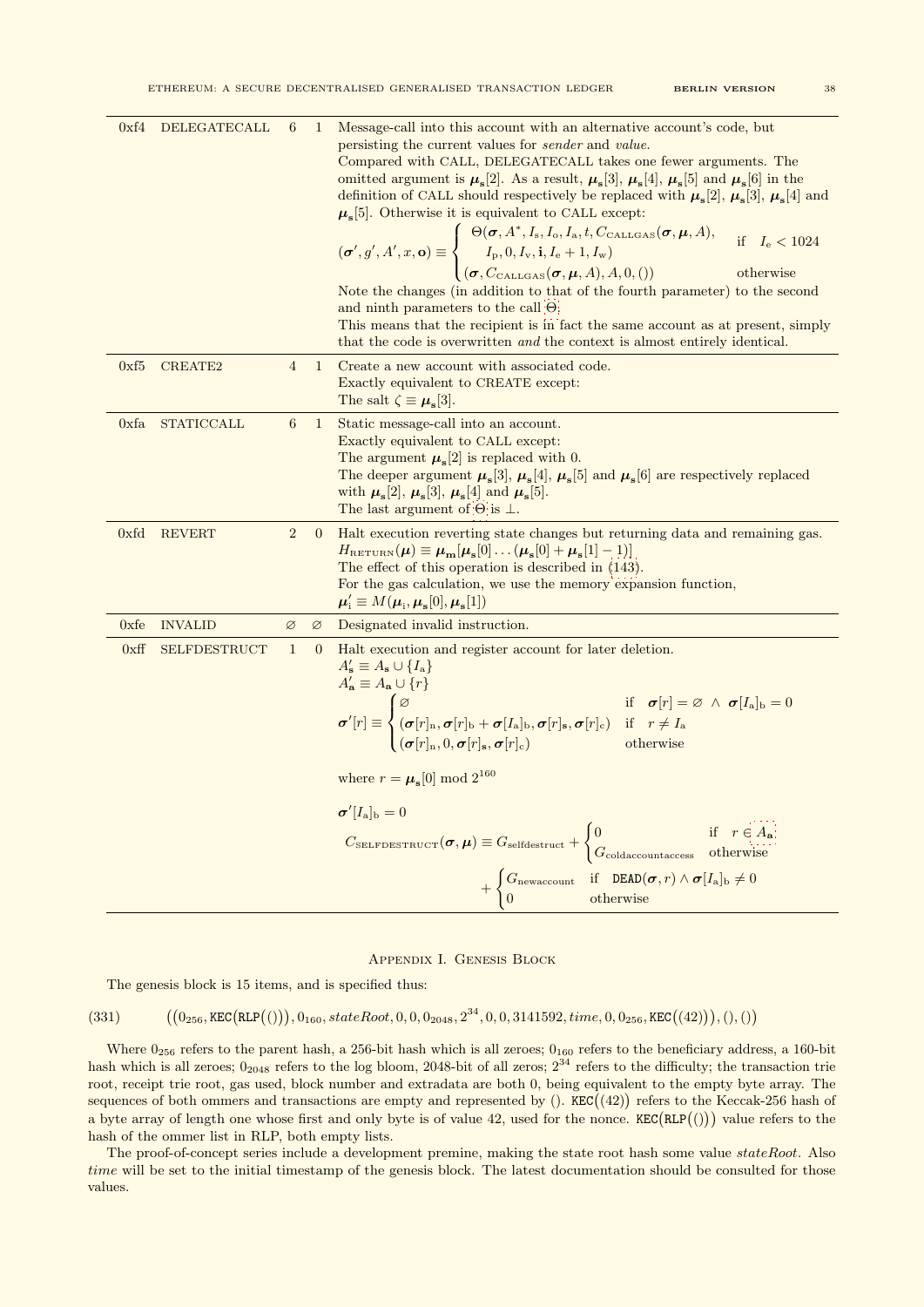<span id="page-38-2"></span><span id="page-38-1"></span>

|                            |          | $\alpha$                                   |
|----------------------------|----------|--------------------------------------------|
| Name                       | Value    | Description                                |
| $J_{\text{wordbytes}}$     | 4        | Bytes in word.                             |
| $J_{\rm datasetinit}$      | $2^{30}$ | Bytes in dataset at genesis.               |
| $J_{\text{dataset}$ growth | $2^{23}$ | Dataset growth per epoch.                  |
| $J_{\text{cacheinit}}$     | $2^{24}$ | Bytes in cache at genesis.                 |
| $J_{\text{cachegrowth}}$   | $2^{17}$ | Cache growth per epoch.                    |
| $J_{\rm epoch}$            | 30000    | Blocks per epoch.                          |
| $J_{\rm mixbytes}$         | 128      | mix length in bytes.                       |
| $J_{\text{hashbytes}}$     | 64       | Hash length in bytes.                      |
| $J_{\text{parents}}$       | 256      | Number of parents of each dataset element. |
| $J_{\rm{cacherounds}}$     | 3        | Number of rounds in cache production.      |
| J <sub>accesses</sub>      | 64       | Number of accesses in hashimoto loop.      |

<span id="page-38-0"></span>J.1. Definitions. We employ the following definitions:

<span id="page-38-3"></span>J.2. Size of dataset and cache. The size for Ethash's cache  $c \in \mathbb{B}$  and dataset  $d \in \mathbb{B}$  depend on the epoch, which in turn depends on the block number.

(332) 
$$
E_{\text{epoch}}(H_i) = \left\lfloor \frac{H_i}{J_{\text{epoch}}} \right\rfloor
$$

The size of the dataset growth by  $J_{\text{dataset}$  growth bytes, and the size of the cache by  $J_{\text{cache}$  growth bytes, every epoch. In order to avoid regularity leading to cyclic behavior, the size must be a prime number. Therefore the size is reduced by a multiple of  $J_{\text{mixbytes}}$ , for the dataset, and  $J_{\text{hashbytes}}$  for the cache. Let  $d_{\text{size}} = ||\mathbf{d}||$  be the size of the dataset. Which is calculated using

(333) 
$$
d_{\text{size}} = E_{\text{prime}}(J_{\text{datasetinit}} + J_{\text{datasetgrowth}} \cdot E_{\text{epoch}} - J_{\text{mixbytes}}, J_{\text{mixbytes}})
$$

The size of the cache,  $c_{size}$ , is calculated using

(334)  $c_{\text{size}} = E_{\text{prime}}(J_{\text{cacheinit}} + J_{\text{cachegrowth}} \cdot E_{\text{epoch}} - J_{\text{hashbytes}}, J_{\text{hashbytes}})$ 

(335) 
$$
E_{\text{prime}}(x, y) = \begin{cases} x & \text{if } x/y \in \mathbb{N} \\ E_{\text{prime}}(x - 2 \cdot y, y) & \text{otherwise} \end{cases}
$$

J.3. Dataset generation. In order to generate the dataset we need the cache c, which is an array of bytes. It depends on the cache size  $c_{size}$  and the seed hash  $s \in \mathbb{B}_{32}$ .

J.3.1. Seed hash. The seed hash is different for every epoch. For the first epoch it is the Keccak-256 hash of a series of 32 bytes of zeros. For every other epoch it is always the Keccak-256 hash of the previous seed hash:

$$
s = C_{\text{seedhash}}(H_i)
$$

(337) 
$$
C_{\text{seedhash}}(H_i) = \begin{cases} \mathbf{0}_{32} & \text{if } E_{\text{epoch}}(H_i) = 0\\ \text{KEC}(C_{\text{seedhash}}(H_i - J_{\text{epoch}})) & \text{otherwise} \end{cases}
$$

With  $\mathbf{0}_{32}$  being 32 bytes of zeros.

J.3.2. Cache. The cache production process involves using the seed hash to first sequentially filling up  $c_{size}$  bytes of memory, then performing J<sub>cacherounds</sub> passes of the RandMemoHash algorithm created by [Lerner \[2014\]](#page-17-25). The initial cache c', being an array of arrays of single bytes, will be constructed as follows.

We define the array  $c_i$ , consisting of 64 single bytes, as the *i*th element of the initial cache:

(338) 
$$
\mathbf{c}_{i} = \begin{cases} \text{KEC512(s)} & \text{if } i = 0\\ \text{KEC512}(\mathbf{c}_{i-1}) & \text{otherwise} \end{cases}
$$

Therefore c' can be defined as

$$
\mathbf{c}'[i] = \mathbf{c}_i \quad \forall \quad i < n
$$

$$
(340) \t\t n = \left\lfloor \frac{c_{\text{size}}}{J_{\text{hashbytes}}} \right\rfloor
$$

The cache is calculated by performing  $J_{\text{cacherounds}}$  rounds of the RandMemoHash algorithm to the initial cache  $\mathbf{c}'$ : (341)  $\mathbf{c} = E_{\text{cacherounds}}(\mathbf{c}', J_{\text{cacherounds}})$ 

(342) 
$$
E_{\text{cacherounds}}(\mathbf{x}, y) = \begin{cases} \mathbf{x} & \text{if } y = 0\\ E_{\text{RMH}}(\mathbf{x}) & \text{if } y = 1\\ E_{\text{cacherounds}}(E_{\text{RMH}}(\mathbf{x}), y - 1) & \text{otherwise} \end{cases}
$$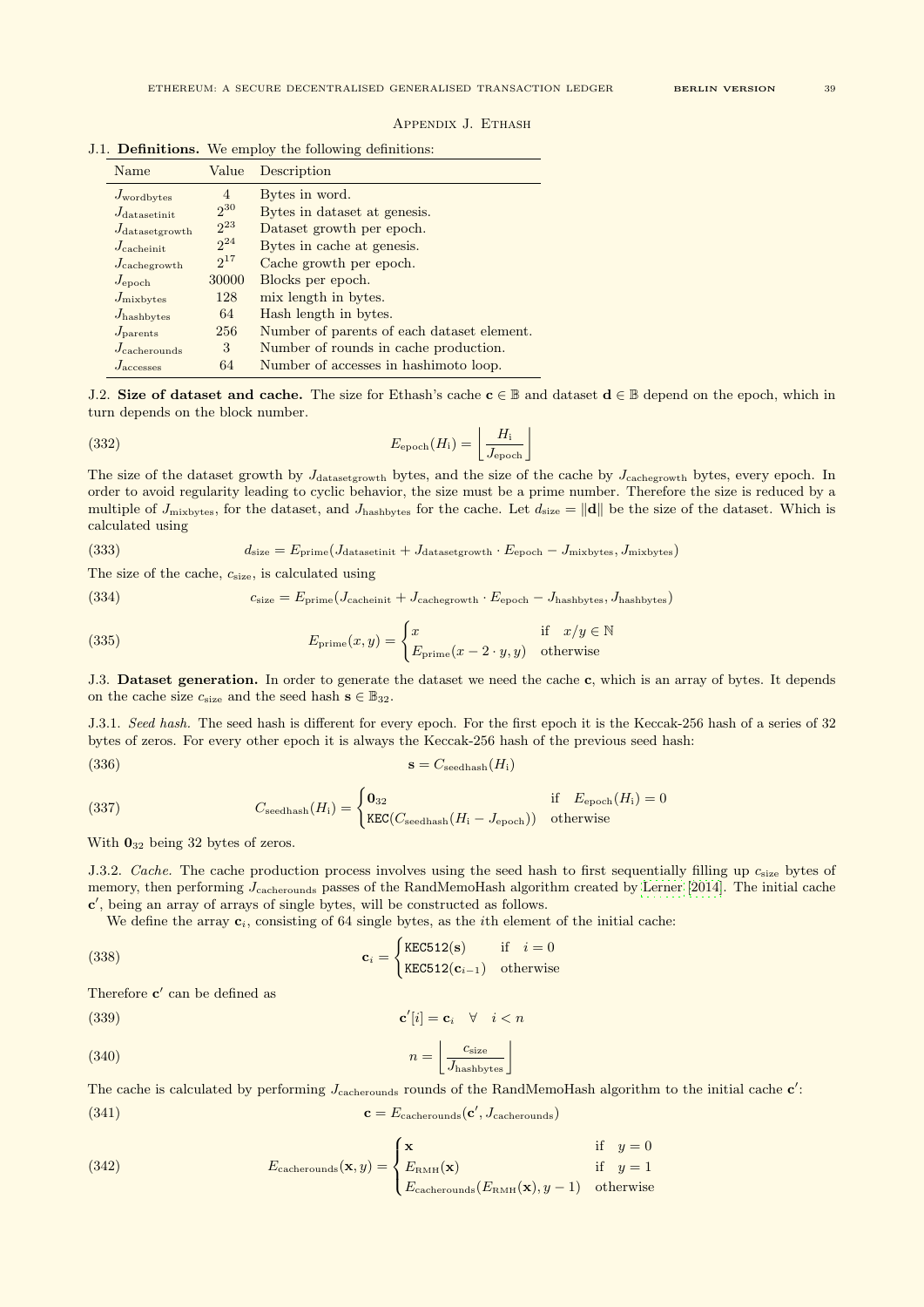Where a single round modifies each subset of the cache as follows:

(343) 
$$
E_{\text{RMH}}(\mathbf{x}) = (E_{\text{rmh}}(\mathbf{x},0), E_{\text{rmh}}(\mathbf{x},1),..., E_{\text{rmh}}(\mathbf{x},n-1))
$$

$$
(344)\quad E_{\text{rm}}(\mathbf{x},i)=\texttt{KEC512}(\mathbf{x}'[(i-1+n)\bmod n]\oplus\mathbf{x}'[\mathbf{x}'[i][0]\bmod n])
$$

with 
$$
\mathbf{x}' = \mathbf{x}
$$
 except  $\mathbf{x}'[j] = E_{\text{rmh}}(\mathbf{x}, j) \forall j < i$ 

<span id="page-39-0"></span>J.3.3. Full dataset calculation. Essentially, we combine data from  $J_{\text{parents}}$  pseudorandomly selected cache nodes, and hash that to compute the dataset. The entire dataset is then generated by a number of items, each  $J_{\text{hashbvtes}}$  bytes in size:

(345) 
$$
\mathbf{d}[i] = E_{\text{datasetitem}}(\mathbf{c}, i) \quad \forall \quad i < \left\lfloor \frac{d_{\text{size}}}{J_{\text{hashbytes}}} \right\rfloor
$$

In order to calculate the single item we use an algorithm inspired by the FNV hash [\(Glenn Fowler \[1991\]](#page-17-26)) in some cases as a non-associative substitute for XOR.

(346) 
$$
E_{\text{FNV}}(\mathbf{x}, \mathbf{y}) = (\mathbf{x} \cdot (0 \times 01000193 \oplus \mathbf{y})) \bmod 2^{32}
$$

The single item of the dataset can now be calculated as:

(347) 
$$
E_{\text{datasetitem}}(\mathbf{c}, i) = E_{\text{parents}}(\mathbf{c}, i, -1, \varnothing)
$$

(348) 
$$
E_{\text{parents}}(\mathbf{c}, i, p, \mathbf{m}) = \begin{cases} E_{\text{parents}}(\mathbf{c}, i, p+1, E_{\text{mix}}(\mathbf{m}, \mathbf{c}, i, p+1)) & \text{if } p < J_{\text{parents}} - 2 \\ E_{\text{mix}}(\mathbf{m}, \mathbf{c}, i, p+1) & \text{otherwise} \end{cases}
$$

(349) 
$$
E_{\text{mix}}(\mathbf{m}, \mathbf{c}, i, p) = \begin{cases} \text{KEC512}(\mathbf{c}[i \text{ mod } c_{\text{size}}] \oplus i) & \text{if } p = 0\\ E_{\text{FNV}}(\mathbf{m}, \mathbf{c}[E_{\text{FNV}}(i \oplus p, \mathbf{m}[p \text{ mod } [J_{\text{hashbytes}}/J_{\text{wordbytes}}]]) \text{ mod } c_{\text{size}}] & \text{otherwise} \end{cases}
$$

J.4. Proof-of-work function. Essentially, we maintain a "mix"  $J_{\text{mixbytes}}$  bytes wide, and repeatedly sequentially fetch  $J_{\text{mixbutes}}$  bytes from the full dataset and use the  $E_{\text{FNV}}$  function to combine it with the mix.  $J_{\text{mixbutes}}$  bytes of sequential access are used so that each round of the algorithm always fetches a full page from RAM, minimizing translation lookaside buffer misses which ASICs would theoretically be able to avoid.

If the output of this algorithm is below the desired target, then the nonce is valid. Note that the extra application of KEC at the end ensures that there exists an intermediate nonce which can be provided to prove that at least a small amount of work was done; this quick outer PoW verification can be used for anti-DDoS purposes. It also serves to provide statistical assurance that the result is an unbiased, 256 bit number.

The PoW-function returns an array with the compressed mix as its first item and the Keccak-256 hash of the concatenation of the compressed mix with the seed hash as the second item: (350)

$$
\text{Pow}(H_{\mathbf{X}}, H_{\mathbf{n}}, \mathbf{d}) = \{ \mathbf{m}_{\mathrm{c}}(\text{KEC}(\text{RLP}(L_{\mathrm{H}}(H_{\mathbf{X}}))), H_{\mathbf{n}}, \mathbf{d}), \text{KEC}(\mathbf{s}_{\mathrm{h}}(\text{KEC}(\text{RLP}(L_{\mathrm{H}}(H_{\mathbf{X}}))), H_{\mathbf{n}}) + \mathbf{m}_{\mathrm{c}}(\text{KEC}(\text{RLP}(L_{\mathrm{H}}(H_{\mathbf{X}}))), H_{\mathbf{n}}, \mathbf{d})) \}
$$

With  $H_{\mathbf{X}}$  being the hash of the header without the nonce. The compressed mix  $\mathbf{m}_c$  is obtained as follows:

(351) 
$$
\mathbf{m}_{c}(\mathbf{h}, \mathbf{n}, \mathbf{d}) = E_{\text{compress}}(E_{\text{accesses}}(\mathbf{d}, \sum_{i=0}^{n_{\text{mix}}} \mathbf{s}_{h}(\mathbf{h}, \mathbf{n}), \mathbf{s}_{h}(\mathbf{h}, \mathbf{n}), -1), -4)
$$

The seed hash being:

(352) 
$$
\mathbf{s}_{h}(\mathbf{h}, \mathbf{n}) = \text{KEC512}(\mathbf{h} + E_{\text{revert}}(\mathbf{n}))
$$

 $E_{\text{revert}}(\mathbf{n})$  returns the reverted bytes sequence of the nonce **n**:

(353) 
$$
E_{\text{revert}}(\mathbf{n})[i] = \mathbf{n}[\|\mathbf{n}\| - i]
$$

We note that the "+"-operator between two byte sequences results in the concatenation of both sequences.

The dataset d is obtained as described in section [J.3.3.](#page-39-0)

The number of replicated sequences in the mix is:

(354) 
$$
n_{\text{mix}} = \left[ \frac{J_{\text{mixbytes}}}{J_{\text{hashbytes}}} \right]
$$

In order to add random dataset nodes to the mix, the  $E_{\text{accesses}}$  function is used:

(355) 
$$
E_{\text{accesses}}(\mathbf{d}, \mathbf{m}, \mathbf{s}, i) = \begin{cases} E_{\text{mixdataset}}(\mathbf{d}, \mathbf{m}, \mathbf{s}, i) & \text{if } i = J_{\text{accesses}} - 2 \\ E_{\text{accesses}}(E_{\text{mixdataset}}(\mathbf{d}, \mathbf{m}, \mathbf{s}, i), \mathbf{s}, i + 1) & \text{otherwise} \end{cases}
$$

(356) 
$$
E_{\text{mixdataset}}(\mathbf{d}, \mathbf{m}, \mathbf{s}, i) = E_{\text{FNV}}(\mathbf{m}, E_{\text{newdata}}(\mathbf{d}, \mathbf{m}, \mathbf{s}, i))
$$

 $E_{\text{newdata}}$  returns an array with  $n_{\text{mix}}$  elements:

$$
(357) \ Enewdata(d, m, s, i)[j] = d[EFNV(i ⊕ s[0], m[i mod  $\left\lfloor \frac{J_{\text{mixbytes}}}{J_{\text{wordbytes}}} \right\rfloor$ ]) mod  $\left\lfloor \frac{d_{\text{size}}/J_{\text{hashbytes}}}{n_{\text{mix}}} \right\rfloor \cdot n_{\text{mix}} + j$ ]  $\forall$   $j < n_{\text{mix}}$
$$